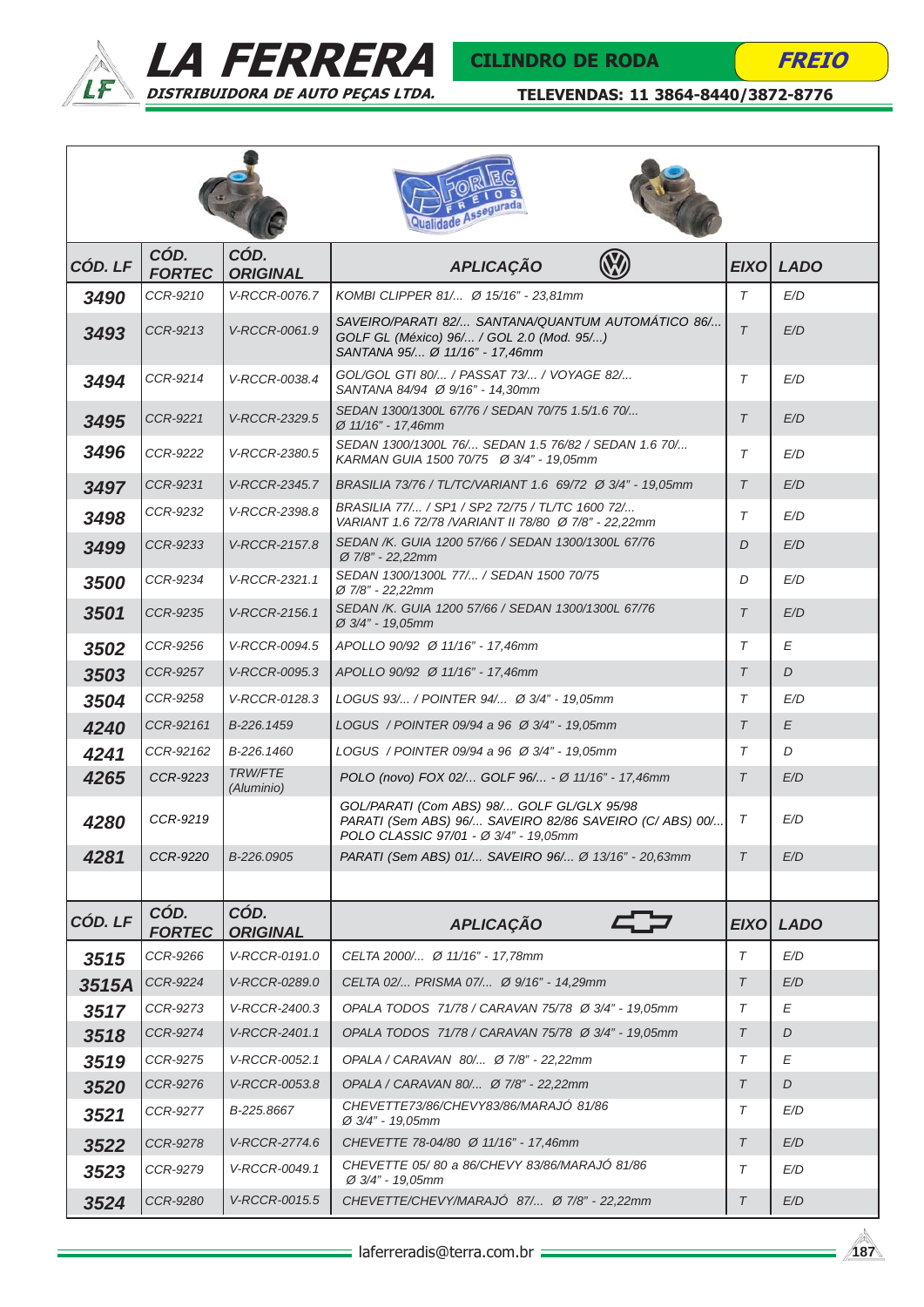



### CILINDRO DE RODA

**FREIO** 

| CÓD. LF | CÓD.<br><b>FORTEC</b> | CÓD.<br><b>ORIGINAL</b>     |                                                                                      | <b>EIXO</b> | <b>LADO</b> |
|---------|-----------------------|-----------------------------|--------------------------------------------------------------------------------------|-------------|-------------|
| 3525    | CCR-9281              | A-5302 / V-0032.5           | MONZA 82/87 Ø 3/4" - 19,05mm                                                         | T           | Е           |
| 3526    | <b>CCR-9282</b>       |                             | A-5303 / V-0033.3 MONZA 82/87 Ø 3/4" - 19.05mm                                       | $\tau$      | D           |
| 3527    | CCR-9283              | A-5447 / V-0048.1           | MONZA / IPANEMA 88/ Ø 7/8" - 22.22                                                   | T           | D           |
| 3528    | CCR-9284              | A-5446 / V-0047.3           | MONZA / IPANEMA 88/ Ø 7/8" - 22,22                                                   | $\tau$      | E           |
| 3529    | CCR-9285              | A-5448 / V-0082.1           | KADETT 89/ Ø 13/16 - 20.64mm                                                         | T           | E           |
| 3530    | CCR-9286              | A-5449 / V-0083.1           | KADETT 89/ Ø 13/16 - 20.64mm                                                         | $\tau$      | D           |
| 3531    | CCR-9287              | B-225.9416                  | CHEVETTE / CHEVY / MARAJÓ 04/87/ Ø7/8" - 22,22mm                                     | T           | E/D         |
| 3532    | CCR-9288              | B-226.0699                  | MONZA / IPANEMA 89/ Ø 7/8" - 22,22mm                                                 | $\tau$      | E           |
| 3533    | CCR-9289              | B-226.0700                  | MONZA / IPANEMA 89/ Ø 7/8" - 22,22mm                                                 | T           | D           |
| 3534    | CCR-9290              | V-RCCR-0130.5               | CORSA 94/ASTRA (ABS) 95/VECTRA 97/TIGRA 98/<br>ZAFIRA 2001/ Ø 3/4" - 19,05mm         | $\tau$      | E/D         |
| 3535    | CCR-9291              | V-RCCR-0136.0               | PICK-UP CORSA 95/ Ø 7/8" - 22,22mm                                                   | T           | Ε           |
| 3536    | CCR-9292              | V-RCCR-0137.0               | PICK-UP CORSA 95/ Ø 7/8" - 22,22mm                                                   | $\tau$      | D           |
| 3537    | CCR-9293              | B-225.8704                  | OPALA / CARAVAN 09/80 a 04/83 Ø 7/8" - 22,22mm                                       | T           | Ε           |
| 3538    | CCR-9294              | B-225.8705                  | OPALA / CARAVAN 09/80 a 04/83 Ø 7/8" - 22,22mm                                       | $\tau$      | D           |
| 3539    | CCR-9295              | B-2260701                   | KADETT 89/ Ø 13/16" - 20.64mm                                                        | T           | Е           |
| 3540    | CCR-9296              | B-2260702                   | KADETT 89/ Ø 13/16" - 20.64mm                                                        | $\tau$      | D           |
| 3541    | CCR-92171             | B-226.2408                  | S-10 / BLAZER 2.2 / 2.5 / 4.3 / TUBO 95/ Ø 15/16" - 23,81mm                          | T           | Ε           |
| 3542    | CCR-92172             | B-226.2409                  | S-10 / BLAZER 2.2 / 2.5 / 4.3 / TUBO 95/ Ø 15/16" - 23,81mm                          |             | D           |
| 4242    | CCR-92150             | B-225.0765                  | A/C - 10/14/15/16/20/VERANEIO 68 a 09/78 Ø 1" - 25.40mm                              | T           | Ε           |
| 4243    | CCR-92151             | B-225.0766                  | A/C - 10/14/15/16/20/VERANEIO 68 a 09/78 Ø 1" - 25,40mm                              | $\tau$      | D           |
| 4244    | CCR-92167             | B-225.7798                  | A/C - 10/14/15/16/20 10/78 a 09/93/BONAZA 89 a 09/93<br>Ø 7/8" - 22,22mm             | Τ           | Е           |
| 4245    | CCR-92168             | B-225.7799                  | A/C - 10/14/15/16/20 10/78 a 09/93/BONAZA 89 a 09/93<br>$\varnothing$ 7/8" - 22,22mm | $\tau$      | D           |
| 4246    | CCR-92169             | B-225.7924                  | D - 10/20/VERANEIO 10/78 a 92 Ø 1" - 25,40mm                                         | T           | Е           |
| 4247    | CCR-92170             | B-225.7925                  | D - 10/20/VERANEIO 10/78 a 92 Ø 1" - 25,40mm                                         | $\tau$      | D           |
| 4248    | CCR-92173             | B-226.2915                  | D - 20/BONANZA/VERANEIO 10/92/ Ø 1" - 25,40mm                                        | Τ           | Е           |
| 4249    | CCR-92174             | B-226.2916                  | D - 20/BONANZA/VERANEIO 10/92/ Ø 1" - 25,40mm                                        | $\tau$      | D           |
| 4270    | CCR-92179             |                             | CORSA 02/ (Aluminio) Ø 3/4" - 19,05mm                                                | T           | E/D         |
| 4282    | CCR-92241             | 93313891                    | MONTANA 04/ Ø 7/8" - 22,22mm                                                         | $\tau$      | E/D         |
| 4288    | CCR-92121             | B-225.1590                  | C-10 / C-14 / C-15 / C-16 68/05-75 Ø 1. 1/8" - 28,57mm                               | D           | D           |
| 4289    | CCR-92120             | B-225.1589                  | C-10 / C-14 / C-15 / C-16 68/05-75 Ø 1. 1/8" - 28,57mm                               | D           | E           |
| 4290    | CCR-92123             | B-225.7187<br>V-RCCR-0147.0 | C-10 / C-14 / C-15 / C-16 06-75/09-78 Ø 1. 1/8" - 28,57mm                            | D           | D           |
| 4291    | CCR-92122             | B-225.7186<br>V-RCCR-0146.0 | C-10 / C-14 / C-15 / C-16 06-75/09-78 Ø 1. 1/8" - 28,57mm                            | D           | E           |
| 11735   | CCR-92214             | B-226.2955                  | S10 (750kg) 95/ Ø 7/8" - 22,22mm                                                     | T           | Е           |
| 11736   | CCR-92215             | B-226.2956                  | S10 (750kg) 95/ Ø 7/8" - 22,22mm                                                     | $\tau$      | D           |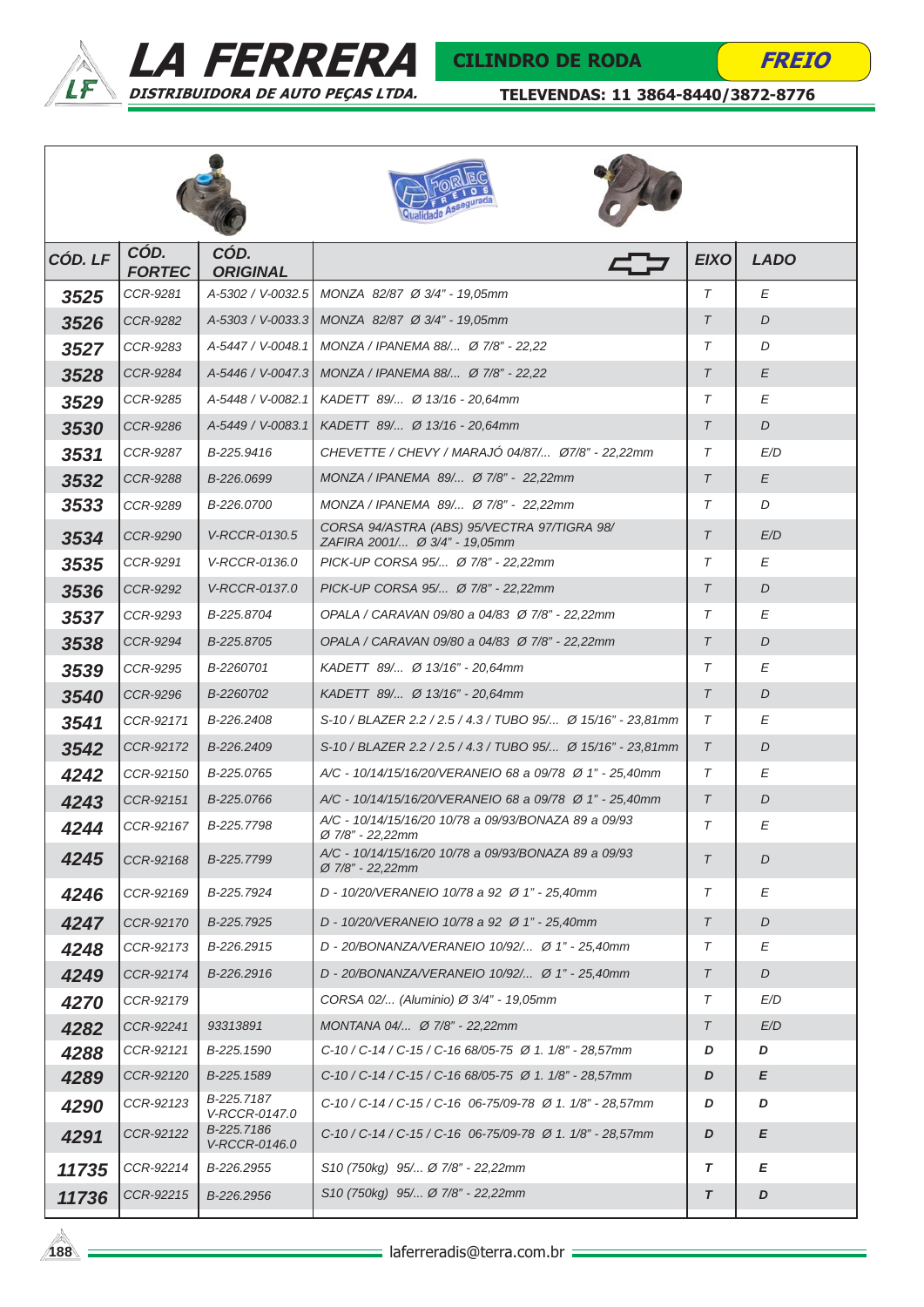



### CILINDRO DE RODA

**FREIO** 







| CÓD. LF        | CÓD.<br><b>FORTEC</b>  | CÓD.<br><b>ORIGINAL</b>     | <b>APLICAÇÃO</b>                                                                                  | <b>EIXO</b> | <b>LADO</b> |
|----------------|------------------------|-----------------------------|---------------------------------------------------------------------------------------------------|-------------|-------------|
| 3493           | CCR-9213               | V-RCCR-0061.9               | VERSAILLES 10/94/ VERSAILLES AUTOM. 91/ ROYALE 91/<br>Ø 11/16" - 17,46mm                          | $\tau$      | E/D         |
| 3494           | CCR-9214               | V-RCCR-0038.4               | VERSAILLES 91 a 09/94 Ø 9/16" - 14,29mm                                                           | $\tau$      | E/D         |
| 3505           | CCR-9240               | V-RCCR-0036.8               | DEL REY/SCALA 81/ CORCEL/BELINA II 09/79/ Ø 3/4" - 19.05mm                                        | $\tau$      | Ε           |
| 3506           | CCR-9241               | V-RCCR-0037.6               | DEL REY/SCALA 81/ CORCEL/BELINA II 09/79/ Ø 3/4" - 19,05mm                                        | $\tau$      | D           |
| 3507           | CCR-9242               | B-225.6921                  | CORCEL 69 a 09/77 Ø 5/8" - 15,87mm                                                                | $\tau$      | Е           |
| 3508           | CCR-9243               | B-225.6922                  | CORCEL 69 a 09/77 Ø 5/8" - 15,87mm                                                                | $\tau$      | D           |
| 3509           | CCR-9244               | V-RCCR-2473.9               | CORCEL 73/77 Ø 5/8" - 15,87mm                                                                     | $\tau$      | Е           |
| 3510           | CCR-9245               | V-RCCR-2474.7               | CORCEL 73/77 Ø 5/8" - 15,87mm                                                                     | $\tau$      | D           |
| 3511           | CCR-9246               | B-225.8252                  | BELINA 69 a 09/77/D REY 81/91/CORCEL/BELINA II 10/77/<br>Ø 3/4" - 19,05mm                         | $\tau$      | Е           |
| 3512           | CCR-9247               | B-225.8253                  | BELINA 69 a 09/77/D REY 81/91/CORCEL/BELINA II 10/77/<br>$\varnothing$ 3/4" - 19,05mm             | $\tau$      | D           |
| 3513           | CCR-9250               | V-RCCR-0084.8               | PAMPA 82/ Ø 3/4" - 19,05mm                                                                        | $\tau$      | E/D         |
| 3502           | CCR-9256               | V-RCCR-0094.5               | ESCORT 83 a 10/92 / VERONA 90/92 / HOBBY 93/ Ø 11/16" - 17,46mm                                   | $\tau$      | E           |
| 3503           | CCR-9257               | V-RCCR-0095.3               | ESCORT 83 a 10/92 / VERONA 90/92 / HOBBY 93/ Ø 11/16" - 17,46mm                                   | $\tau$      | D           |
| 3504           | CCR-9258               | V-RCCR-0128.3               | ESCORT/VERONA 1192 a 96 FIESTA 1.4 96/ KA 1.6 2001/<br>$\varnothing$ 3/4" - 19,05mm               | $\tau$      | E/D         |
| 3514           | CCR-9259               | F-7117257                   | FIESTA IMP 94/95 Ø 19,00mm                                                                        | $\tau$      | E/D         |
| 3515           | CCR-9266               | V-RCCR-0191-0               | FIESTA 1.0/1.3 96/ KA1.0/1.3 97/ CELTA 2001/ Ø 11/16" - 17.78                                     | $\tau$      | E/D         |
| 3516           | CCR-9267               | V-RCCR-0192.0               | ESCORT 16V/SW/SEDAN/DIESEL 97/ Ø 13/16" - 20.64mm                                                 | $\tau$      | E/D         |
| 4240           | CCR-92161              | B-226.1459                  | ESCORT /VERONA 09/94 a 97 Ø 3/4" - 19,05mm                                                        | $\tau$      | Е           |
| 4241           | CCR-92162              | B-226.1460                  | ESCORT /VERONA 09/94 a 97 Ø 3/4" - 19,05mm                                                        | T           | D           |
| 4250           | CCR-9262               | B-225.7569                  | PAMPA 4x4 84/ Ø 13/16" - 20,64mm                                                                  | $\tau$      | D           |
| 4251           | CCR-9263               | B-225.7568                  | PAMPA 4x4 84/ Ø 13/16" - 20.64mm                                                                  | $\tau$      | Ε           |
| 4252           | CCR-9270               | RCCR-0201.0                 | COURIER 98/ MONDEO SW 94/ Ø 7/8" - 22,22mm                                                        | $\tau$      | E/D         |
| 4253           | CCR-92136              | B-225.6078                  | F-350 / 400 / 4000 71/84 Ø 1" 1/8 - 28.50mm                                                       | D           | Ε           |
| 4253A          | CCR-92138              | 226.2387 Bosch              | $F-4000$ 94/ Ø 1" - 25,40mm                                                                       | $\tau$      | E           |
| 4254           | CCR-92137              | B-225.6079                  | F-350 / 400 / 4000 71/84 Ø 1" 1/8 - 28.50mm                                                       | D           | D           |
| 4254A          | CCR-92139              | 226.2388 Bosch              | $F-4000$ 94/ Ø 1" - 25,40mm                                                                       | $\tau$      | D           |
| 4255           | CCR-92163              | B.225.7188                  | F-350 / 400 / 4000 71/84 Ø 1" 1/4 - 31,75mm                                                       | Τ           | Ε           |
| 4256           | CCR-92164              | B.225.7189                  | F-350 / 400 / 4000 71/84 Ø 1" 1/4 - 31,75mm                                                       | $\tau$      | D           |
| 4257           | CCR-92146              | B-225.9834                  | F-100 56/87 Ø 7/8" - 22,22mm                                                                      | Τ           | Ε           |
| 4258           | CCR-92147              | B-225.9835                  | F-100 56/87 Ø 7/8" - 22,22mm                                                                      | $\tau$      | D           |
| 4268           | CCR-9225               | A-6098(aluminio)            | FIESTA 1.0 SC/1.4 D/1.6 NA (novo C/ABS) 02/ FIESTA SEDAN 05/<br>ECOSPORT 03/ Ø 13/16" - 20,63mm   | $\tau$      | E/D         |
| 4269           | <b>CCR-9226</b>        | A-5958(aluminio)            | FIESTA 1.0 NA (novo S/ABS) 02/ Ø 3/4" - 19,05mm                                                   | $\tau$      | E/D         |
| 4296           | CCR-9252               | B-225.0119                  | JEEP / RURAL 60/ Ø 1" - 25,40mm                                                                   | Τ           | D           |
| 4297           | CCR-9251               | B-225.0118                  | JEEP / RURAL 60/ Ø 1" - 25,40mm                                                                   | $\tau$      | E           |
| 4298           | CCR-9254               | B-225.0102                  | JEEP / RURAL 60/ Ø 1 1/8" - 28.50mm                                                               | D           | D           |
| 4299           | CCR-9253               | B-225.0101                  | JEEP / RURAL 60/ Ø 1 1/8" - 28,50mm                                                               | D<br>T      | E<br>E/D    |
| 11720<br>11721 | CCR-92135<br>CCR-92156 | 1L5Z-2261-GA<br>E9TZ-2261-A | RANGER 4X2 / 4X4 98/ (TAMBOR 10)" Ø 13/16" - 20,64mm<br>RANGER 94 (TAMBOR 10") Ø 13/16" - 20,64mm | T           | E/D         |
| 11722          | CCR-92157              | F57Z-2261-A                 | RANGER 95 (TAMBOR 10") Ø 3/4" - 19,05mm                                                           | T           | E/D         |
| 11723          | CCR-92158              | F87A-2261-AA                | RANGER 96/ (TAMBOR 11") Ø 13/16" - 20,64mm                                                        | T           | E/D         |
| 11724          | CCR-92159              | E3TZ-2261-B                 | RANGER 94/95 (TAMBOR 9") Ø 3/4" - 19,05mm                                                         | $\tau$      | E/D         |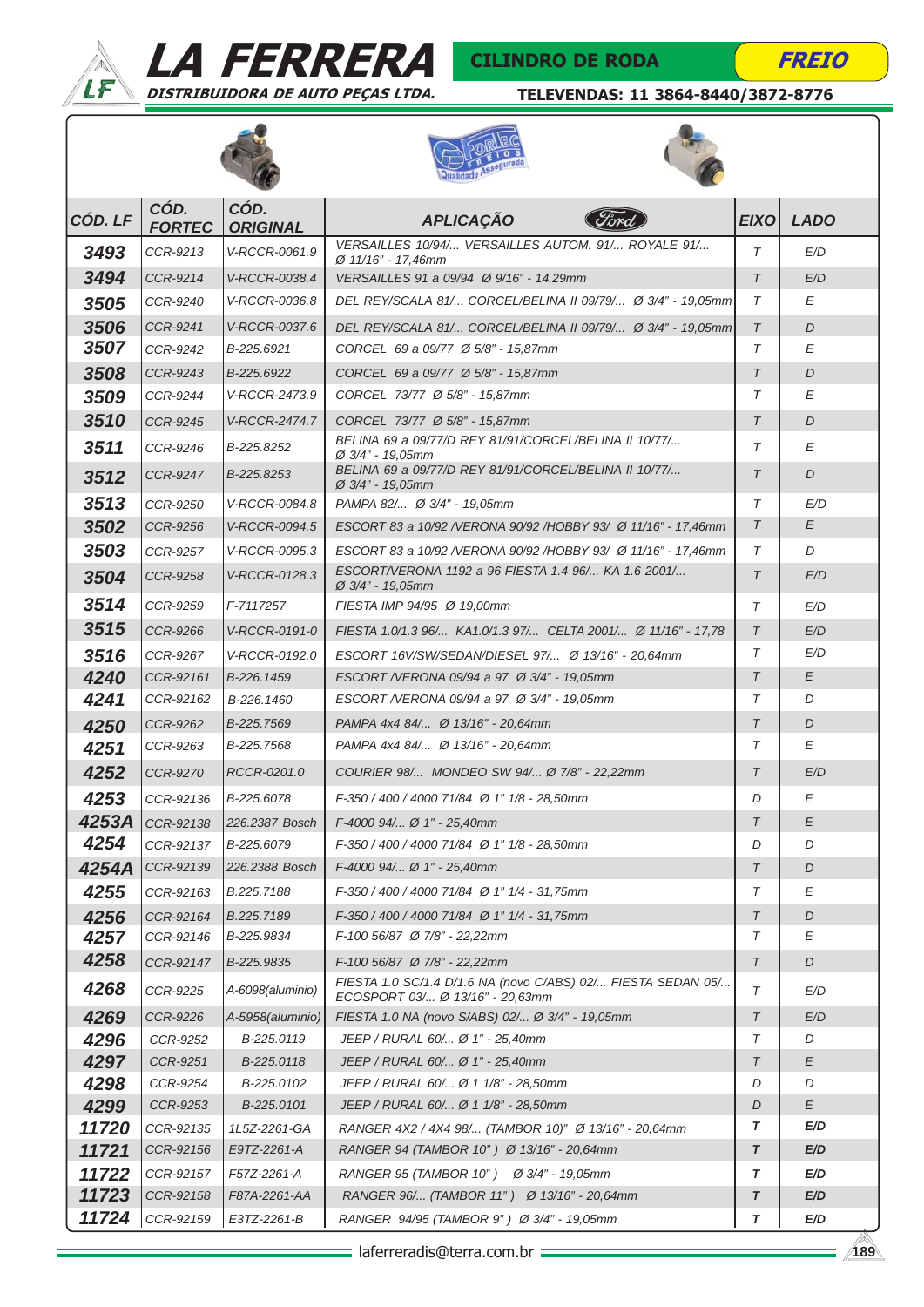







| CÓD. LF | CÓD.<br><b>FORTEC</b> | CÓD.<br><b>ORIGINAL</b>      | $\left F/I/A/T\right $<br><b>APLICAÇÃO</b>                                                                                   | <b>EIXO</b> | <b>LADO</b> |
|---------|-----------------------|------------------------------|------------------------------------------------------------------------------------------------------------------------------|-------------|-------------|
| 3543    | CCR-9229              | B-229.9291                   | PALIO 1.0/1.5/1.6 96/98 SIENA 98 Ø 3/4" - 19.05                                                                              | T           | E/D         |
| 3544    | CCR-9230              | B-226.1687                   | TEMPRA 92/ UNO FIORINO 1.0/1.5 04/93/ UNO TURBO 93/<br>STRADA 99/ PALIO WEEKEND 97/ /BRAVA/MAREA 2000/<br>Ø 13/16" - 20,57mm | $\tau$      | E/D         |
| 3545    | CCR-9236              | A-5097                       | 147/SPAZIO 79/87 / PANORAMA/PICK-UP 79/87<br>OGGI/FIORINO 82/87 Ø 3/4" - 19,05mm                                             | T           | E/D         |
| 3546    | CCR-9237              | A-5465                       | UNO 1.5R / 1.6R 87/ Ø 11/16" - 17,46mm                                                                                       | $\tau$      | E/D         |
| 3547    | CCR-9238              | A-5374                       | UNO/ELBA/PRÊMIO 84/ FIORINO/PICK-UP 88/<br>Ø3/4" - 19,05mm                                                                   | T           | E/D         |
| 3548    | CCR-9239              | B-229.9157                   | TIPO 1.6 (TODOS) $\varnothing$ 22mm                                                                                          | $\tau$      | E/D         |
| 4268    | CCR-9225              | A-6098 (aluminio)            | SIENA 01/ SIENA (C/ABS) 99/00 PALIO (C/ABS) 99/<br>Ø 13/16" - 20.63mm                                                        | $\tau$      | E/D         |
| 4269    | CCR-9226              | A-5958 (aluminio)            | SIENA (S/ABS) 98/00 PALIO (S/ABS) 99/ Ø 3/4" - 19,05mm                                                                       | $\tau$      | E/D         |
|         |                       |                              |                                                                                                                              |             |             |
| CÓD. LF |                       | CÓD.<br><b>ORIGINAL</b>      | <b>CODO</b><br><b>APLICAÇÃO</b><br>Auði                                                                                      | <b>EIXO</b> | LD          |
| 4265    | CCR-9223              | <b>TRW/FTE</b><br>(aluminio) | A3 96/ Ø 11/16" - 17.46mm                                                                                                    | T           | E/D         |
| CÓD. LF |                       | CÓD.<br><b>ORIGINAL</b>      | <b>APLICAÇÃO</b><br><b>ASIA</b>                                                                                              | <b>EIXO</b> | LD          |
| 3549    | CCR-92101             | AA-100.26.710                | TOWNER Todos Ø 11/16" - 17,46mm                                                                                              | T           | E           |
| 3550    | CCR-92102             | AA-100.26.610                | TOWNER Todos Ø 11/16" - 17,46mm                                                                                              | $\tau$      | D           |
| 3551    | CCR-92103             | KB-01.26.710-A               | TOPIC Todos Ø 3/4" - 19,05mm                                                                                                 | T           | E           |
| 3552    | CCR-92104             | KB-01.26.610                 | TOPIC Todos Ø 3/4" - 19,05mm                                                                                                 | $\tau$      | D           |
|         |                       |                              |                                                                                                                              |             |             |
| CÓD. LF |                       | CÓD.<br><b>ORIGINAL</b>      | <b>APLICAÇÃO</b>                                                                                                             | <b>EIXO</b> | LD          |
| 3553    | CCR-92107             | 58.420.44010                 | $H - 100$ Todos $\varnothing$ 3/4" - 19,05                                                                                   | T           | E           |
| 3554    | CCR-92108             | 58.320.44010                 | H - 100 Todos Ø 3/4" - 19,05                                                                                                 | $\tau$      | D           |
| 4294    | CCR-92252             | 58330-2E500                  | TUCSON 05/ (Alumínio) Ø 13/16" - 20,64mm                                                                                     | T           | E/D         |
| CÓD. LF |                       | CÓD.<br><b>ORIGINAL</b>      | $\boldsymbol{\Pi}$<br>APLICAÇÃO<br>$\mathbf{w}$                                                                              | E(XO)       | LD          |
| 4271    | CCR-92233             |                              | CIVIC 01/ (Aluminio) Ø 3/4" - 19,05mm                                                                                        | T           | E           |
| 4272    | CCR-92234             |                              | CIVIC 01/ (Aluminio) Ø 3/4" - 19,05mm                                                                                        | $\tau$      | D           |
| 4283    | CCR-92238             | 43300-SAA-G01<br>CÓD.        | FIT 03/ Ø 11/16 - 17,46mm                                                                                                    | T           | E/D         |
| CÓD. LF |                       | <b>ORIGINAL</b>              | <b>KIN</b><br><b>APLICAÇÃO</b>                                                                                               | <b>EIXO</b> | LD          |
| 3555    | CCR-92105             | OKB 01.26.710 A              | BESTA Todos Ø 11/16" - 17,46mm                                                                                               | T           | E           |
| 3556    | CCR-92106             | OKB 01.26.610                | BESTA Todos Ø 11/16" - 17,46mm                                                                                               | $\tau$      | D           |
|         |                       |                              |                                                                                                                              |             |             |
| CÓD. LF |                       | CÓD.<br><b>ORIGINAL</b>      | <b>APLICAÇÃO</b>                                                                                                             | <b>EIXO</b> | LD          |
| 3557    | CCR-92130             | <b>GIRLING</b>               | MB 180 - Todos Ø 1" - 25,4mm                                                                                                 | T           | E/D         |
| 3558    | CCR-92131             | V-RCCR-0098-0                | MB - 310 SPRINTER - Todos Ø 13/16" - 20,60mm                                                                                 | Τ           | Ε           |
| 3559    | CCR-92132             | V-RCCR-0099-0                | MB - 310 SPRINTER - Todos Ø 13/16" - 20,60mm                                                                                 | Τ           | D           |
| 4284    | CCR-92127             | <b>ALUMINIO</b>              | CLASSE A 99/ Ø 11/16" - 17,78mm                                                                                              | $\tau$      | E/D         |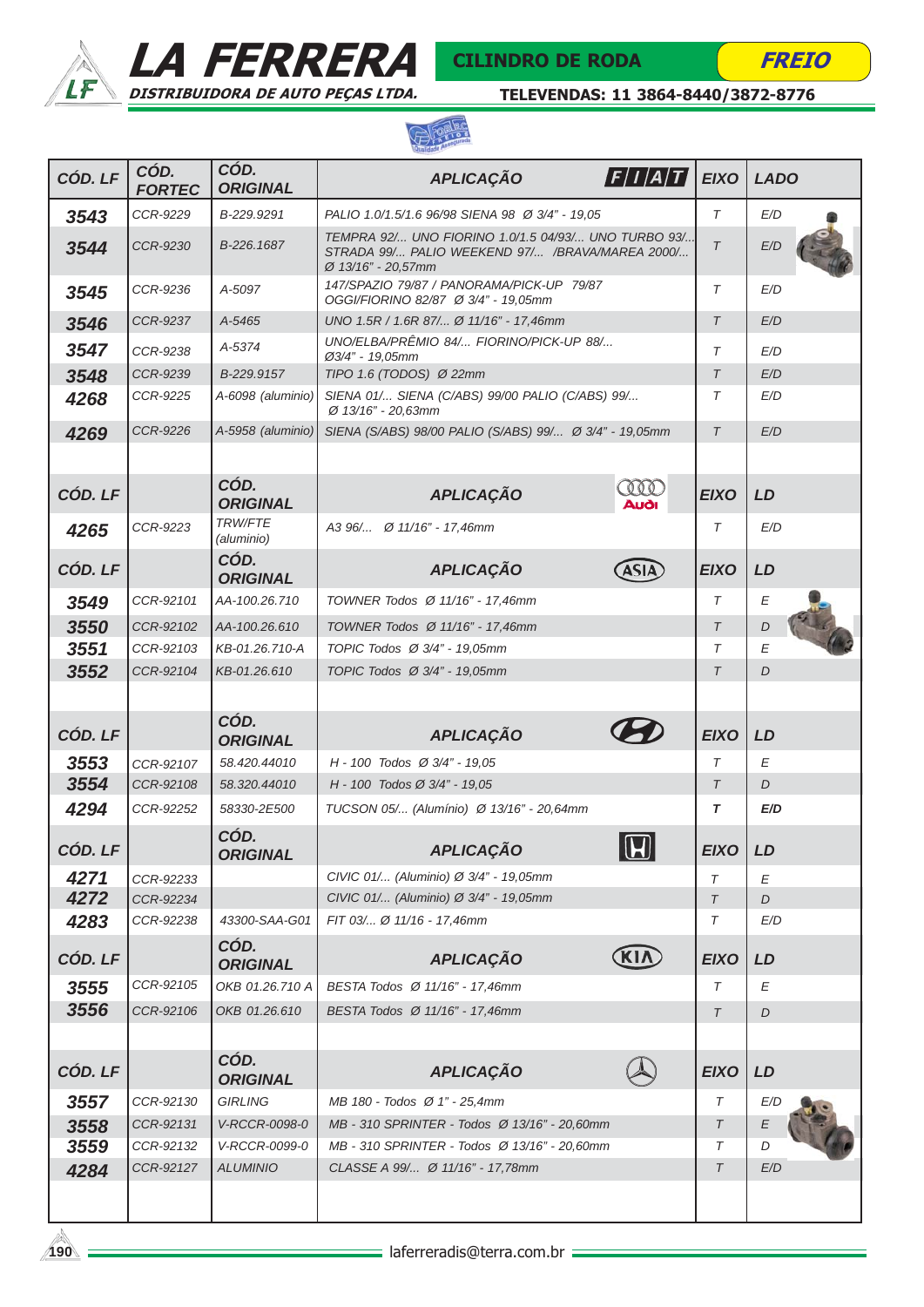



| CÓD. LF | CÓD.<br><b>FORTEC</b> | CÓD.<br><b>ORIGINAL</b>                 | 黟<br><b>APLICAÇÃO</b>                                                                          | <b>EIXO</b> | <b>LADO</b> |  |  |
|---------|-----------------------|-----------------------------------------|------------------------------------------------------------------------------------------------|-------------|-------------|--|--|
| 4285    | CCR-92117             | V-RCCR-0290-0                           | PEUGEOT PARTNER 96/ Ø 7/8" - 22,22mm                                                           | $\tau$      | E/D         |  |  |
| 4292    | CCR-92236             | <b>B-CR-2728</b><br>V-RCCR-0296.0       | 206 99/ 306 S/ABS 94/04 Ø 13/16" - 20,64mm<br>Sistema Bendix Com Válvula                       | $\tau$      | D           |  |  |
| 4293    | CCR-92237             | <b>B-CR-2727</b><br>V-RCCR-0295.0       | 206 99/ 306 S/ABS 94/04 Ø 13/16" - 20.64mm<br>Sistema Bendix Com Válvula                       | $\tau$      | E           |  |  |
|         |                       |                                         |                                                                                                |             |             |  |  |
|         |                       |                                         |                                                                                                |             |             |  |  |
| CÓD. LF |                       | CÓD.<br><b>ORIGINAL</b>                 | <b>APLICAÇÃO</b>                                                                               | <b>EIXO</b> | LD          |  |  |
| 3560    | CCR-92112             |                                         | TRAFIC / SPACE VAN Todos Ø 15/16" - 23,81mm                                                    | T           | E/D         |  |  |
| 4273    | CCR-92113             | RCCR-0239.0                             | R 19 92/99 / CLIO 96/99 Ø 7/8" - 22,00mm                                                       | $\tau$      | E           |  |  |
| 4274    | CCR-92114             | RCCR-0240.0                             | R 19 92/99 / CLIO 96/99 Ø 7/8" - 22,00mm                                                       | $\tau$      | D           |  |  |
| 4275    | CCR-92115             | <b>BWF.252 GIRLING</b><br>V-RCCR-0286.0 | LAGUNA 1.8/2.0 95/ MEGANE 1.6/2.0 / SCENIC 1.6/2.0 96/<br>EXPRESS 1.6 98/00 Ø 13/16" - 20.64mm | $\tau$      | E/D         |  |  |
| 4276    | CCR-92116             | <b>B-212.308 GIRLING</b>                | MEGANE / SCENIC 8V 96/ Ø 11/16" - 17,46mm                                                      | $\tau$      | E/D         |  |  |
| 4277    | CCR-92118             | <b>RCCR-0291.0 TRW</b>                  | CLIO 00/ Ø 11/16" - 17,78mm                                                                    | $\tau$      | E/D         |  |  |
| 4295    | CCR-92250             | 6.001.551.410                           | LOGAN 08/ (Alumínio) Ø 11/16" - 17,46mm                                                        | $\tau$      | E/D         |  |  |
| 4295A   | CCR-92251             |                                         | LOGAN/SANDERO 08/ (Alumínio) Ø 3/4" - 19,05mm                                                  | $\tau$      | E/D         |  |  |
|         |                       |                                         |                                                                                                |             |             |  |  |
| CÓD. LF |                       | CÓD.<br><b>ORIGINAL</b>                 | <b>APLICAÇÃO</b><br>₩                                                                          | <b>EIXO</b> | LD          |  |  |
| 4286    | CCR-92242             | 47570-20060                             | TOYOTA COROLLA 98/ Ø 3/4" - 19.05mm                                                            | T           | E           |  |  |
| 4287    | CCR-92243             | 47550-20150                             | TOYOTA COROLLA 98/ Ø 3/4" - 19.05mm                                                            | $\tau$      | D           |  |  |



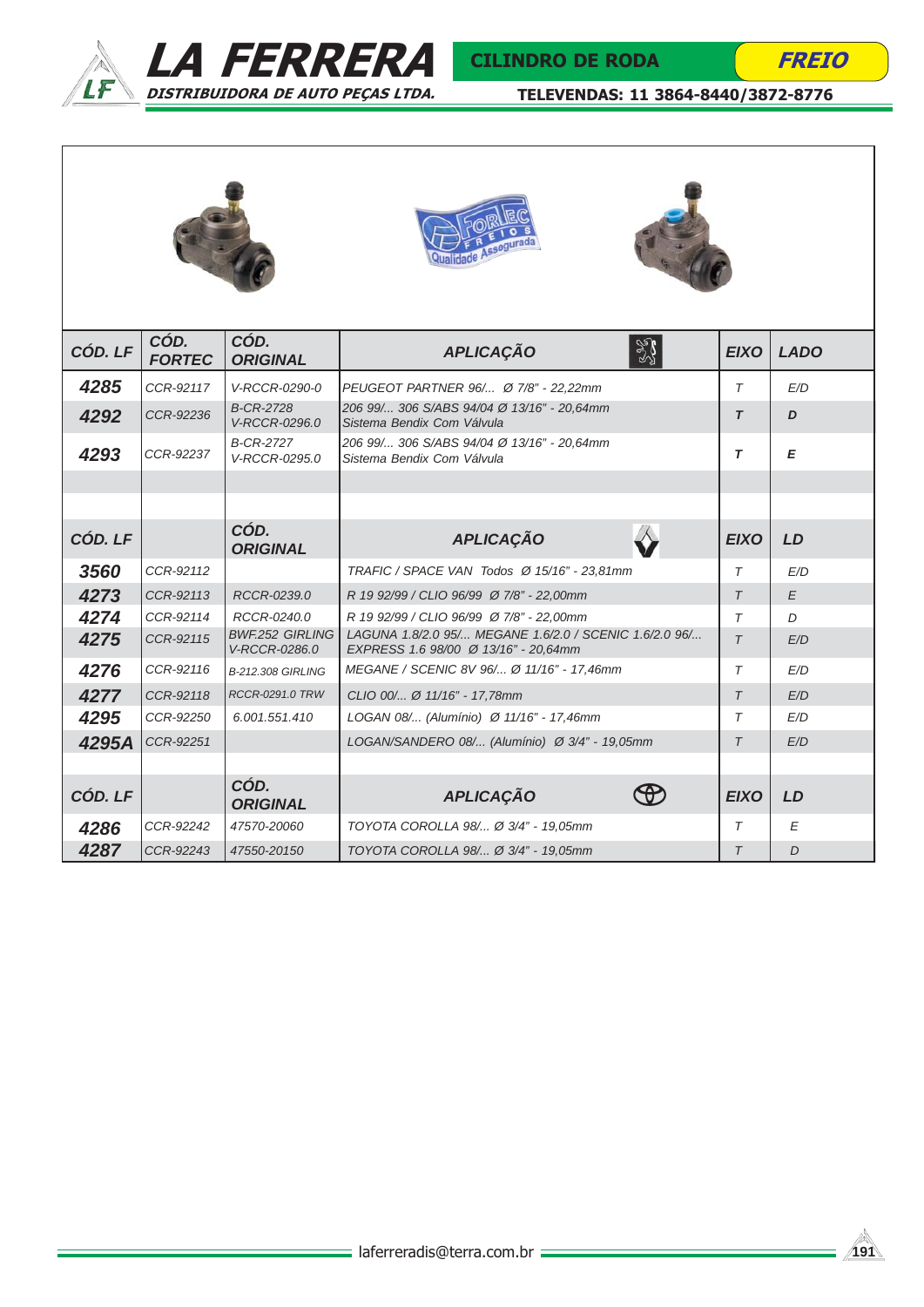

 $\circ$ 

 $\odot$ 



 $\sum$ 

FREIO

TELEVENDAS: 11 3864-8440/3872-8776

**OO:** 

| rada<br>۱ń |
|------------|
|------------|

| CÓD. LF        | CÓD.<br><b>FORTEC</b> | CÓD.<br><b>ORIGINAL</b> | <b>APLICAÇÃO</b>                                                                                                                                                                                                                                                                                                                                                                                                                                            | <b>EIXO</b> | <b>LADO</b> |  |  |
|----------------|-----------------------|-------------------------|-------------------------------------------------------------------------------------------------------------------------------------------------------------------------------------------------------------------------------------------------------------------------------------------------------------------------------------------------------------------------------------------------------------------------------------------------------------|-------------|-------------|--|--|
| 10160          | FT-1001               | $V - 0015.1$            | VW - GOLF GL (Mexico) 96/98<br><b>GM</b> - MONZA 81/87<br>FORD - BELINA II/DEL REY/SCALA 83/91/PAMPA 83/97<br>FIAT - ELBA/PREMIO/UNO 84/ UNO 1.5R 87/89<br>UNO 1.6R 90/06-93 /TIPO 2.0 SLX 93/ FIORINO 88/<br>Ø 48.00mm                                                                                                                                                                                                                                     | D           | E/D         |  |  |
| 10161          | FT-1004               | A-5162                  | VW - 1600 (4P) 69/71 / BRASILIA 73/82 / FUSCA 1500 70/75<br>FUSCA 1600 74/ TC / TL 69/76 /VARIANT 69/77 Ø 40,00mm                                                                                                                                                                                                                                                                                                                                           | D           | E/D         |  |  |
| 10162          | FT-1005               | $A - 5418$              | VW - APOLLO 90/ GOL GTi/GOL GTi 16V/PARATI 95/<br>LOGUS/POINTER 93/ SANTANA/QUANTUM 94/<br>SAVEIRO 98/<br>GM - ASTRA 1.8 99/ OMEGA/SUPREMA GL/GLS 4Cils.<br>FIAT - TEMPRA/16V/TURBO/STILE 92/ TIPO 1.6 MPI 96/<br>UNO TURBO 94/ STRADA 99/ ALFA ROMEU/TIPO/UNO<br>93/ PALIO/WEEKEND/SIENA 98/<br>PALIO WEEKEND 1.6 16V 97/98<br><b>FORD -</b> ESCORT 83/ ESCORT HOBBY 93/96/FIESTA 1.4<br>16V 96/ VERSAILLES/ROYALE 94/ VERONA 90/<br>COURIER 98/ Ø 54,00mm | D           | E/D         |  |  |
| 10163          | FT-1006               | A-5363                  | VW - GOL 1.8 84/ GOL GTi 90/94 /PASSAT 1.8 85/88<br>PARATI/VOYAGE/SAVEIRO 1.8 87/<br>SANTANA/QUANTUM 84/94 /GOLF GL (Mexico) 96/98<br>FIAT - ELBA/PREMIO 85/86 /PALIO/WEEKEND 96/98<br>SIENA 98/98 / FIORINO 88/93 / UNO 84/<br><b>FORD</b> - FIESTA 1.0/1.3 95/ KA 97/<br>ROYALE 92/09-94 / VERSAILLES 91/09-94 Ø 48.00mm                                                                                                                                  | D           | E/D         |  |  |
| 10164          | FT-1012               | $A - 5265$              | VW - KOMBI 82/ Ø 40,00mm                                                                                                                                                                                                                                                                                                                                                                                                                                    | D           | E/D         |  |  |
| 10165          | FT-1014               | A-5169                  | VW - GOL FURGÃO 83/ SAVEIRO/VOYAGE 1.5/1.6 82/<br>PASSAT 1.5/1.6 73/86 / GOL 1.3/1.6 80/95 / PARATI 1.5/1.6 83/94<br>Ø 44,00mm                                                                                                                                                                                                                                                                                                                              | D           | E/D         |  |  |
| 10166          | FT-1003               | $A - 5166$              | GM - OPALA/CARAVAN 79/03-91<br><b>FORD</b> - GALAXI 69/80 / MAVERICK 77/79 Ø 57,00mm                                                                                                                                                                                                                                                                                                                                                                        | D           | E/D         |  |  |
| 10167          | FT-1008               | A-5402.0                | GM - OPALA 71/92 /CARAVAN 75/92 Ø 54,00mm                                                                                                                                                                                                                                                                                                                                                                                                                   | D           | E/D         |  |  |
| 10168          | FT-1007               | B-225.4745              | GM - A-10/14/15/16 / C-10/14/15/16 / D-10/14/15/16 78/89<br>A-20 / C-20 / D-20 83/92 / BONANZA 90/92 / VERANEIO 78/92<br>FORD - F-100 79/87 / F-1000 79/ F-2000 80/87 Ø 79,00mm<br><b>GM</b> - A-40 C-20 / D-20 92/ BONAZA/VERANEIO 92/96                                                                                                                                                                                                                   |             | E/D         |  |  |
| 10169<br>10170 | FT-1009<br>FT-1010    | A-5456<br>$V - 0072.9$  | GM - CHEVETTE 73/ MARAJÓ 80/89 /CHEVY 83/ Ø 54,00mm<br>GM - IPANEMA 90/96 /KADETT/MONZA 88/96<br>KADETT GSI 92/96 Ø 54,00mm                                                                                                                                                                                                                                                                                                                                 | D<br>D      | E/D<br>E/D  |  |  |
| 10171          | FT-1011               | $V-5429$                | <b>GM</b> - A-40 C-40 / D-40 / D-6000 85/ Ø 57,00mm                                                                                                                                                                                                                                                                                                                                                                                                         | D           | E/D         |  |  |
| 10172          | FT-1038               | V-0036.0                | <b>GM</b> - S-10 95/ BLAZER 96/ Ø 66,00mm                                                                                                                                                                                                                                                                                                                                                                                                                   | D           | E/D         |  |  |
| 10173          | FT-1039               | B-226.4128              | SILVARADO 97/ GRAND BLAZER 98/<br>FORD F-1000 09-92/ Ø 54,00mm                                                                                                                                                                                                                                                                                                                                                                                              | D           | E/D         |  |  |
| 10174          | FT-1043               | A-5806                  | GM - ICORSA/PICK-UP CORSA 94/ TIGRA 98/99<br>CELTA 00/ Ø 48.00mm                                                                                                                                                                                                                                                                                                                                                                                            | D           | E/D         |  |  |
| 10175          | FT-1000               | $V - 5170$              | <b>FIAT</b> - 147/SPAZIO/OGGI 76/87 /UNO 87/88<br>PANORAMA 80/87 / FIORINO 78/88<br><b>FORD</b> - BELINA 4x4 84/87 / BELINA II/DEL REY 81/89<br>CORCEL II 81/86 Ø 48,00mm                                                                                                                                                                                                                                                                                   | D           | E/D         |  |  |
| 10176          | FT-1002               | B-225.4342              | FIAT - 147/SPAZIO/OGGI 76/87 /PANORAMA 80/87<br><b>FIORINO 78/88</b><br>FORD - CORCEL/BELINA 69/77 / BELINA II/CORCEL II 77/86<br>DEL REY 81/89 /PAMPA 82/83 Ø 48,00mm                                                                                                                                                                                                                                                                                      | D           | E/D         |  |  |
| 10177          | FT-1015               | $V - 0032.1$            | <b>FORD</b> - F-40000 85/ F-4000 TURBO 95/ Ø 76,00mm                                                                                                                                                                                                                                                                                                                                                                                                        | D           | E/D         |  |  |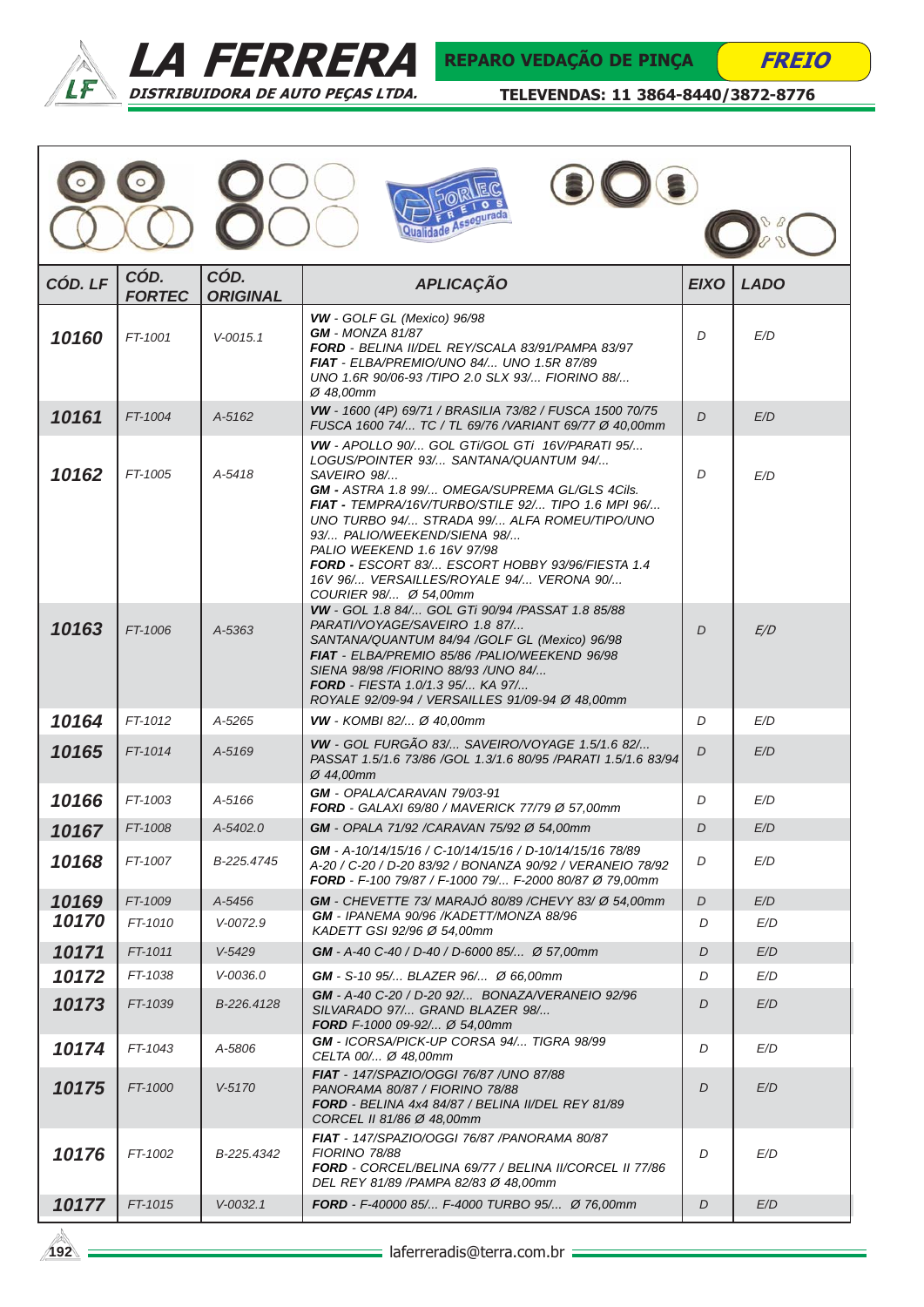

KOMBI 83/...



### TELEVENDAS: 11 3864-8440/3872-8776

FREIO

### PINÇA FREIO





### VÁLVULA EQUALIZADORA



| CÓD. LF | CÓD.<br>CECCARELLI | CÓD.<br><b>ORIGINAL</b>    | <b>APLICAÇÃO</b>                                                                | CÓD.<br><b>TEVES</b> | <b>BAR</b> |
|---------|--------------------|----------------------------|---------------------------------------------------------------------------------|----------------------|------------|
| 10578   | 626                | 331612151                  | <b>VW PARATI 82/95 (DUPLA)</b>                                                  | 5546                 | 30         |
| 10579   | 617                | 3776612151-A               | <b>VW GOL 16V 95 / PARATI 16V 96/ DISCO TRASEIRO</b>                            | 5877                 | 15         |
| 10580   | 619                | 377612152                  | <b>VW GOL 2.0 95/97 / PARATI 95 TAMBOR TRASEIRO</b>                             | 5735                 | 30         |
| 10581   | 606/622            | 542611151<br>542612151     | <b>VW</b> APOLLO 90/92 (M 10/12)<br>FORD ESCORT/VERONA/XR3/HOBBY 90/92 (M 10/12 | 5482                 | 35         |
| 10582   | 607/623            | 85AU2L531-A<br>542611151-A | <b>VW</b> APOLLO 90/92 (M 12/12)<br>FORD ESCORT/VERONA/XR3/HOBBY 90/92 (M 12/12 | 5483                 | 35         |
| 10583   | 627                |                            | <b>VW FOX (M 12/10)</b>                                                         |                      | 25         |
| 10584   | 604                | 946151396                  | <b>GM</b> CHEVETTE / CHEVY / MARAJÓ 81/86                                       | 5207                 | 40         |
| 10585   | 603                | 52253371                   | GM MONZA 82/87                                                                  | 5312                 | 25         |
| 10586   | 609                | 94654639                   | GM MONZA 88/96 / KADETT 89/ CHEVETTE 86/93                                      | 5450                 | 25         |
| 10587   | 610                | 94651683                   | <b>GM</b> CORSA 94/ MARAJÓ / CHEVY 86/95                                        | 5451                 | 30         |
| 10588   | 605                | 94615408                   | <b>GM</b> OPALA 4/6 Cils. TAMBOR TRASEIRO 81/92                                 | 5208                 | 35         |
| 10589   | 601                | 94924565                   | <b>GM</b> CARAVAN 4/6 Cils. TAMBOR TRASEIRO 81/92                               | 5209                 | 45         |
| 10590   | 602                | 94614854                   | <b>GM</b> A/C/D 10-20 VERANEIO / BONAAZA 81/88                                  | 5210                 | 15         |
| 10591   | 608                | 5225380                    | <b>GM</b> A/C/D 10-20 VERANEIO / BONAAZA 88/93                                  | 5453                 | 15         |
| 10592   | 618                | 93244724                   | <b>GM VECTRA 96/ S/ABS</b>                                                      | 5878                 | 35         |
| 10593   | 615                | 46474868                   | $FIAT$ PALIO $96$                                                               | 5724                 | 25         |
| 10594   | 620                | 46464366                   | FIAT SIENA 97/                                                                  | 5924                 | 30         |
| 10595   | 624                | 96FB2L410AA                | <b>FORD FIESTA 95/ KA 97/</b>                                                   |                      | 25         |
| 10596   | 602                | 547612151-D                | <b>VW/FORD</b> POINTER / LOGUS / VERONA / RANCER 93/97                          | 5635                 | 25         |



### laferreradis@terra.com.br **193**

KOMBI FREIO ESQUERDO SEDAN/BRASÍLIA/VARIANT

**KOMBI** 

FREIO DIREITO SEDAN/BRASÍLIA/VARIANT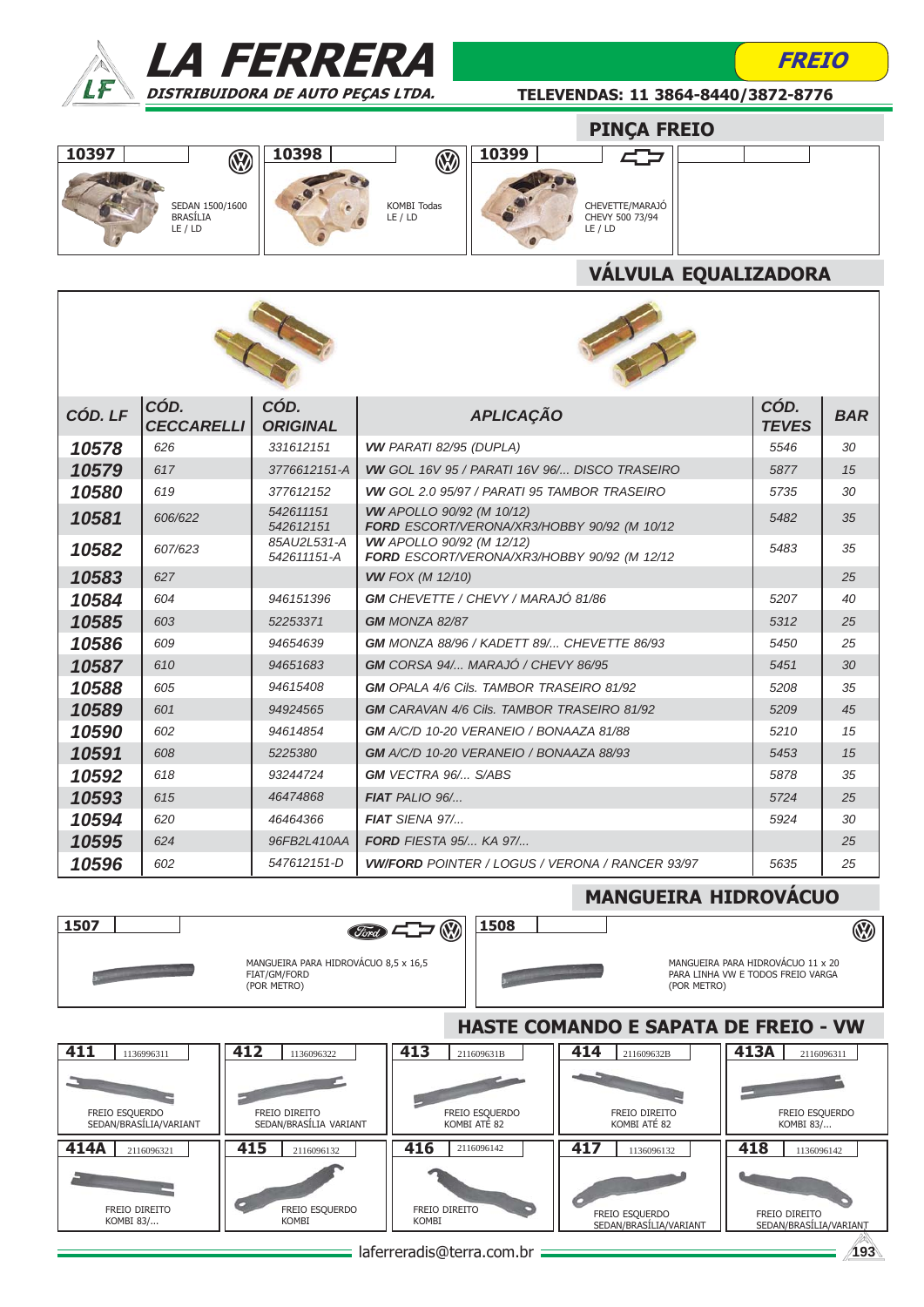



FREIO

*T*

TELEVENDAS: 11 3864-8440/3872-8776

# FLEXÍVEIS P/FREIO HIDRÁULICO

| l. Flex. |                                        | <b>Experience</b>         |           | L. FLEX                                                            |                                  |
|----------|----------------------------------------|---------------------------|-----------|--------------------------------------------------------------------|----------------------------------|
|          | <b>FLEXIVEIS</b><br><b>HIDRÁULICOS</b> |                           |           |                                                                    | <b>FLEXÍVEIS<br/>HIDRÁULICOS</b> |
| CÓD. LF  | CÓD.<br><b>L-FLEX</b>                  | <b>CÓD. ORIG.</b>         | <b>MM</b> | <b>APLICAÇÃO</b>                                                   | Diant./Tras.                     |
| 3570     | 32001                                  | 113611701                 | 470       | VW 1200/1300/1500 TL/KARMANN GHIA                                  | D                                |
| 3571     | 32002                                  | 211611701/2               | 445       | KOMBI 1200/1300/1500 / CLIPPER                                     | D                                |
| 3572     | 32006                                  | 3116117013                | 355       | BRASÍLIA/VW 1300 / 1500 (FREIO À DISCO) TL/ TC/VARIANT             | D                                |
| 3573     | 32007                                  | 1136117752                | 285       | BRASİLIA/KOMBI 1500 (2 LADOS) 1600 (ESQU.) TODOS                   | $\tau$                           |
| 3574     | 32025                                  | 311611701-A               | 380       | SEDAN 1300L/1500 (FREIO À LONA) KARMANN GHIA/VARIANT               | D                                |
| 3575     | 32026                                  | 2316117751                | 295       | <b>KOMBI DIESEL (ESQUERDO)</b>                                     | $\tau$                           |
| 3576     | 32005                                  | 2116117013                | 370       | KOMBI À DISCO 83/                                                  | D                                |
| 3577     | 32003                                  | 1136117753                | 270       | KOMBI 1200/1300/1500 CLIPPER (ESQ) TL/TC/VW 1200                   | $\tau$                           |
| 3578     | 32018                                  | 211611775/1<br>2116117013 | 295       | <b>KOMBI DIESEL (LADO DIREITO)</b><br><b>KOMBI CLIPPER /DIESEL</b> | T<br>D                           |
| 3579     | 32004                                  | ZBA611775                 | 180       | PASSAT/SANTANA / QUANTUM ATÉ 94                                    | $\tau$                           |
| 3580     | 32008                                  | 3116117011                | 442       | KARMANN GHIA 76/81/ VW 1300/74 (FREIO A LONA)                      | D                                |
| 3581     | 32016                                  | ZBA661775                 | 180       | PASSAT 74/                                                         | $\tau$                           |
| 3582     | 32017                                  | ZBA611707                 | 310       | PASSAT 74/                                                         | D                                |
| 3583     | 32021                                  | 3056117071                | 330       | VOYAGE /GOL /SANTANA /QUANTUM /PARATI /SAVEIRO                     | D                                |
| 3584     | 32023                                  | 3056117751                | 270       | GOL / VOYAGE / PARATI / SAVEIRO / SANTANA / QUANTUM                | $\tau$                           |
| 3585     | 32028                                  | 547611707                 | 450       | APOLO / LOGUS / POINTER ATÉ 96                                     | D                                |
| 3586     | 32029                                  | 547611775                 | 400       | LOGUS / POINTER ATÉ 96                                             | $\tau$                           |
| 3587     | 32038                                  | 377611775B                | 215       | GOL / PARATI 95/                                                   | $\tau$                           |
| 3588     | 32032                                  | 1H0611775<br>6N0611775A   | 190       | GOLF / POLO / PASSAT 2.8 DISCO 4 RODAS                             | Τ                                |
| 3589     | 32031                                  | 1H0611701<br>6K0611701    | 490       | GOF/POLO                                                           | D                                |
| 3590     | 32260                                  | 542611707                 | 400       | APOLO /93                                                          | D                                |
| 3591     | 32261                                  | 542611775                 | 305       | APOLO (LADO ESQUERDO) /93                                          | $\tau$                           |
| 3592     | 32262                                  | 542611776                 | 280       | APOLLO (LADO DIREITO) 93                                           | Τ                                |
| 11270    | 32022                                  | 305611775.1               | 215       | GOL/PASSAT/SAVEIRO 79/                                             | $\tau$                           |
|          |                                        |                           |           |                                                                    |                                  |
| CÓD. LF  | CÓD.<br><b>L-FLEX</b>                  | <b>CÓD. ORIG.</b>         | <b>MM</b> | Ford<br><b>APLICAÇÃO</b>                                           |                                  |
| 3579     | 32004                                  | ZBA611775                 | 180       | <b>VERSAILLES / ROYALE</b>                                         | $\tau$                           |
| 3583     | 32021                                  | 3056117071                | 330       | <b>VERSAILLES / ROYALE</b>                                         | D                                |
| 3585     | 32028                                  | 547611707                 | 450       | ESCORT / VERONA 93 / 94                                            | D                                |
| 3586     | 32029                                  | 547611775A                | 400       | ESCORT / VERONA 93 / 94                                            | $\tau$                           |
| 3593     | 72116                                  | 57992                     | 380       | CORCEL / BELINA 69 / 77                                            | Τ                                |
| 3594     | 72118                                  | BD3M2282A                 | 405       | CORCEL II / DEL REY / BELINA II 78 /                               | $\tau$                           |
| 3595     | 72113                                  | BD8M2078A<br>73MU2078A    | 355       | CORCEL II / DEL REY / BELINA II 78 / PAMPA 4X2 / 4X4               | D                                |
| 3596     | 72265                                  | 82PU2282A                 | 495       | PAMPA 4 X 2 / PAMPA 4 X 4                                          | D/T                              |



**3598** *72256**97KB2282AA* **395** *AA 97 /...* **<b>T** 

*3597 <sup>72283</sup> 83PU2282A PAMPA 4 X 4 <sup>491</sup>*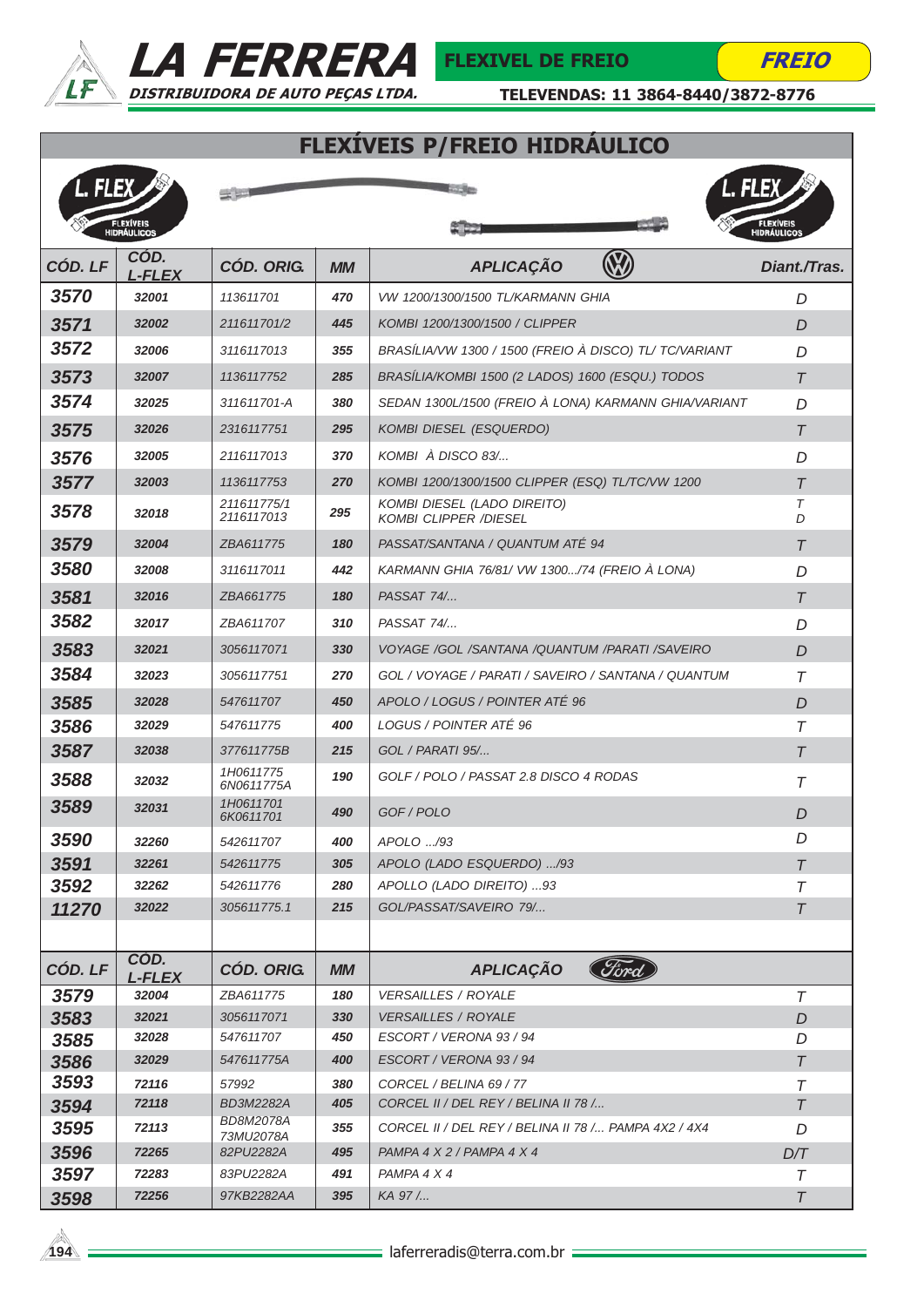



TELEVENDAS: 11 3864-8440/3872-8776

**FLEXÍVEIS D/FREIO HIDRÁULICO** 

| CÓD.<br>CÓD. LF<br><b>CÓD. ORIG.</b><br><b>APLICAÇÃO</b><br><b>MM</b><br><b>L-FLEX</b><br>97KB2078BB<br>3599<br>72255<br>540<br>KA 97/<br>97KB2078CB<br>3600<br>72134<br>FIESTA 96 /<br>96FB2282AC<br>340<br>3601<br>72135<br>96FB2078CG<br>420<br>FIESTA (LADO DIREITO) 96/<br>3602<br>72136<br>FIESTA (LADO ESQUERDO) 96/<br>96FB2078BG<br>420<br>3603<br>72137<br>95AB2282DB<br>460<br>ESCORT / SW 95/<br>3590<br>ESCORT / HOBBY / VERONA /92<br>32260<br>84AU2078B<br>400<br>3591<br>32261<br>84AU2282B<br>305<br>ESCORT / HOBBY / VERONA (LADO ESQUERDO) /92<br>3592<br>32262<br>ESCORT / HOBBY / VERONA (LADO DIREITO) /92<br>84AU2282A<br>280<br>72124<br>T71607183<br>3606<br>F 1000 (LADO ESQUERDO) 93/<br>525<br>72125<br>T7160718<br>525<br>F 1000 (LADO DIREITO) 93/<br>3607<br>3608<br>72106<br>BEDY2282B<br>570<br>F 350 / 400 / 4000-7 /F 600 56<br>3609<br>72121<br><b>BEOC2282D</b><br>F 100 / 1000 /92<br>457 | Diant./Tras.<br>D<br>$\tau$<br>D<br>$\overline{D}$<br>$\tau$<br>D<br>T<br>$\tau$<br>D |
|---------------------------------------------------------------------------------------------------------------------------------------------------------------------------------------------------------------------------------------------------------------------------------------------------------------------------------------------------------------------------------------------------------------------------------------------------------------------------------------------------------------------------------------------------------------------------------------------------------------------------------------------------------------------------------------------------------------------------------------------------------------------------------------------------------------------------------------------------------------------------------------------------------------------------------|---------------------------------------------------------------------------------------|
|                                                                                                                                                                                                                                                                                                                                                                                                                                                                                                                                                                                                                                                                                                                                                                                                                                                                                                                                 |                                                                                       |
|                                                                                                                                                                                                                                                                                                                                                                                                                                                                                                                                                                                                                                                                                                                                                                                                                                                                                                                                 |                                                                                       |
|                                                                                                                                                                                                                                                                                                                                                                                                                                                                                                                                                                                                                                                                                                                                                                                                                                                                                                                                 |                                                                                       |
|                                                                                                                                                                                                                                                                                                                                                                                                                                                                                                                                                                                                                                                                                                                                                                                                                                                                                                                                 |                                                                                       |
|                                                                                                                                                                                                                                                                                                                                                                                                                                                                                                                                                                                                                                                                                                                                                                                                                                                                                                                                 |                                                                                       |
|                                                                                                                                                                                                                                                                                                                                                                                                                                                                                                                                                                                                                                                                                                                                                                                                                                                                                                                                 |                                                                                       |
|                                                                                                                                                                                                                                                                                                                                                                                                                                                                                                                                                                                                                                                                                                                                                                                                                                                                                                                                 |                                                                                       |
|                                                                                                                                                                                                                                                                                                                                                                                                                                                                                                                                                                                                                                                                                                                                                                                                                                                                                                                                 |                                                                                       |
|                                                                                                                                                                                                                                                                                                                                                                                                                                                                                                                                                                                                                                                                                                                                                                                                                                                                                                                                 |                                                                                       |
|                                                                                                                                                                                                                                                                                                                                                                                                                                                                                                                                                                                                                                                                                                                                                                                                                                                                                                                                 | D                                                                                     |
|                                                                                                                                                                                                                                                                                                                                                                                                                                                                                                                                                                                                                                                                                                                                                                                                                                                                                                                                 |                                                                                       |
|                                                                                                                                                                                                                                                                                                                                                                                                                                                                                                                                                                                                                                                                                                                                                                                                                                                                                                                                 | $\tau$<br>$\tau$                                                                      |
| F 350 / 400 / 4000 72/<br><b>BEOY2078B</b>                                                                                                                                                                                                                                                                                                                                                                                                                                                                                                                                                                                                                                                                                                                                                                                                                                                                                      | D                                                                                     |
| 3610<br>72123<br>500<br>72119<br><b>BEOC20781A</b><br>F 1000 (LADO DIREITO) MANGUEIRA CONECTOR 80/92<br>640                                                                                                                                                                                                                                                                                                                                                                                                                                                                                                                                                                                                                                                                                                                                                                                                                     | D                                                                                     |
| 3611<br>3612<br>72120<br>F 1000 (LADO ESQ.) MANGUEIRA CONECTOR 80/92<br><b>BEOC20781B</b><br>640                                                                                                                                                                                                                                                                                                                                                                                                                                                                                                                                                                                                                                                                                                                                                                                                                                |                                                                                       |
| 11271<br>72149<br>F 1000 97/ (LADO ESQUERDO)<br>2SB607183<br>530                                                                                                                                                                                                                                                                                                                                                                                                                                                                                                                                                                                                                                                                                                                                                                                                                                                                | D<br>D                                                                                |
| 11272<br>72150<br>2SB607183A<br>530<br>F 1000 97/ (LADO DIREITO)                                                                                                                                                                                                                                                                                                                                                                                                                                                                                                                                                                                                                                                                                                                                                                                                                                                                | D                                                                                     |
| 11273<br>72282<br>73MV2078A<br>350<br>PAMPA 4X2                                                                                                                                                                                                                                                                                                                                                                                                                                                                                                                                                                                                                                                                                                                                                                                                                                                                                 | D                                                                                     |
|                                                                                                                                                                                                                                                                                                                                                                                                                                                                                                                                                                                                                                                                                                                                                                                                                                                                                                                                 |                                                                                       |
| COD.                                                                                                                                                                                                                                                                                                                                                                                                                                                                                                                                                                                                                                                                                                                                                                                                                                                                                                                            |                                                                                       |
| CÓD. LF<br><b>CÓD. ORIG.</b><br><b>APLICAÇÃO</b><br><b>MM</b><br>L-FLEX                                                                                                                                                                                                                                                                                                                                                                                                                                                                                                                                                                                                                                                                                                                                                                                                                                                         |                                                                                       |
| 3613<br>42050<br>7323060<br>620<br>OPALA / CARAVAN DISCO 69/79 4 E 6 CIL.                                                                                                                                                                                                                                                                                                                                                                                                                                                                                                                                                                                                                                                                                                                                                                                                                                                       | D                                                                                     |
| 3614<br>CHEVETTE FREIO À DISCO 73/78 (SUBS. P/ 94607730)<br>42057<br>3454171<br>350                                                                                                                                                                                                                                                                                                                                                                                                                                                                                                                                                                                                                                                                                                                                                                                                                                             | D                                                                                     |
| MONZA 82 / 87 - KADETT 89 / 91<br>3615<br>90121718<br>42072<br>230                                                                                                                                                                                                                                                                                                                                                                                                                                                                                                                                                                                                                                                                                                                                                                                                                                                              | $\tau$                                                                                |
| 3616<br>MONZA 88 /  S / ABS - KADETT/ÔMEGA/SUPREMA/CORSA TDS<br>42087<br>90235999<br>235                                                                                                                                                                                                                                                                                                                                                                                                                                                                                                                                                                                                                                                                                                                                                                                                                                        | $\tau$                                                                                |
| 285<br>42064<br>94602614<br>3617<br>CHEVETTE 73/86 CHEVETTE 73/78 (SUBS. P/ 94602614)                                                                                                                                                                                                                                                                                                                                                                                                                                                                                                                                                                                                                                                                                                                                                                                                                                           | $\tau$                                                                                |
| CHEVETTE 73 / 86 / CHEVETTE (SUBS. P/ 94607730)<br>3618<br>42065<br>94607730<br>390<br>FREIO À TAMBOR 73 / 75                                                                                                                                                                                                                                                                                                                                                                                                                                                                                                                                                                                                                                                                                                                                                                                                                   | D                                                                                     |
| 42096<br>CHEVETTE / CHEVY 87 /<br>94651666<br>280<br>3619                                                                                                                                                                                                                                                                                                                                                                                                                                                                                                                                                                                                                                                                                                                                                                                                                                                                       | $\tau$                                                                                |
| 390<br>3620<br>42097<br>CHEVETTE / CHEVY 87 /<br>94651667                                                                                                                                                                                                                                                                                                                                                                                                                                                                                                                                                                                                                                                                                                                                                                                                                                                                       | D                                                                                     |
| 3621<br>OPALA / CARAVAN (FREIO À DISCO) 80 / 90<br>42071<br>94609698<br>650                                                                                                                                                                                                                                                                                                                                                                                                                                                                                                                                                                                                                                                                                                                                                                                                                                                     | D                                                                                     |
| 3622<br>42073<br><b>MONZA 82 / 87</b><br>90147349<br>350                                                                                                                                                                                                                                                                                                                                                                                                                                                                                                                                                                                                                                                                                                                                                                                                                                                                        | D                                                                                     |
| 3623<br>42085<br>52277463<br>331<br>MONZA / KADETT / IPANEMA 88 / 93                                                                                                                                                                                                                                                                                                                                                                                                                                                                                                                                                                                                                                                                                                                                                                                                                                                            | D                                                                                     |
| 3624<br>OMEGA / SUPREMA - GLS / CD 93 /<br>42090<br>90445764<br>459                                                                                                                                                                                                                                                                                                                                                                                                                                                                                                                                                                                                                                                                                                                                                                                                                                                             | D                                                                                     |
| 3625<br>42104<br>425<br><b>VECTRA 97/</b><br>90495787                                                                                                                                                                                                                                                                                                                                                                                                                                                                                                                                                                                                                                                                                                                                                                                                                                                                           | D                                                                                     |
| 3626<br>CORSA / PICK - UP 94 / 95<br>42099<br>90473452<br>350                                                                                                                                                                                                                                                                                                                                                                                                                                                                                                                                                                                                                                                                                                                                                                                                                                                                   | D                                                                                     |
| 90468320<br>3627<br>42103<br>VECTRA 94 / 96<br>240                                                                                                                                                                                                                                                                                                                                                                                                                                                                                                                                                                                                                                                                                                                                                                                                                                                                              | $\tau$                                                                                |
| 3628<br>42101<br>90468319<br>355<br><b>VECTRA 94 / 96</b>                                                                                                                                                                                                                                                                                                                                                                                                                                                                                                                                                                                                                                                                                                                                                                                                                                                                       | D                                                                                     |
| 3629<br>42105<br>90468444<br>238<br>VECTRA 94 / 96                                                                                                                                                                                                                                                                                                                                                                                                                                                                                                                                                                                                                                                                                                                                                                                                                                                                              | $\tau$                                                                                |
| C10 / C14 / C 1416 / C15 (FREIO À LONA) 64/73<br>42052<br>3773168<br>335<br>3630                                                                                                                                                                                                                                                                                                                                                                                                                                                                                                                                                                                                                                                                                                                                                                                                                                                | D                                                                                     |
| 3631<br>C10 70/78<br>42055<br>7327502<br>390                                                                                                                                                                                                                                                                                                                                                                                                                                                                                                                                                                                                                                                                                                                                                                                                                                                                                    | Τ                                                                                     |
| 3632<br>42056<br>340<br>VERANEIO / C10 / 14 / 15 / 1404 / 14 / 16 / 1504 64/79<br>7330970                                                                                                                                                                                                                                                                                                                                                                                                                                                                                                                                                                                                                                                                                                                                                                                                                                       | D                                                                                     |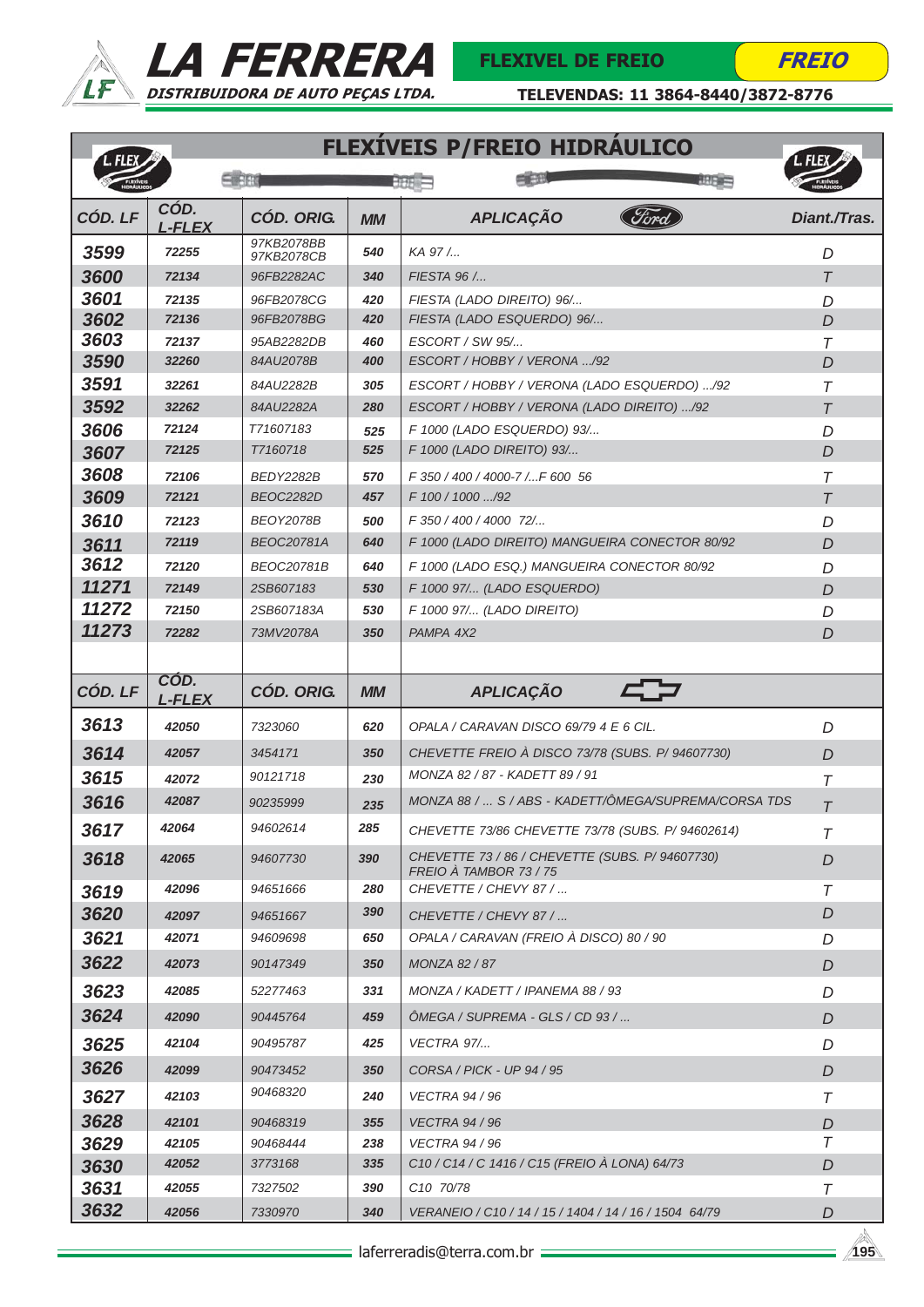

L. FLEX



**Environ** 



TELEVENDAS: 11 3864-8440/3872-8776

### FLEXÍVEIS P/FREIO HIDRÁULICO



| <b>HIDRAULICOS</b> |                       |                          | $-500$     |                                                                                                           | <b>DRAULICOS</b> |
|--------------------|-----------------------|--------------------------|------------|-----------------------------------------------------------------------------------------------------------|------------------|
| CÓD. LF            | CÓD.<br><b>L-FLEX</b> | <b>CÓD. ORIG.</b>        | <b>MM</b>  | <b>APLICAÇÃO</b>                                                                                          | Diant./Tras.     |
| 3633               | 42051                 | 3696551                  | 460        | OPALA/CARAVAN/VERANEIO / C10 / 15 / 1416 64/79                                                            | Τ                |
| 3634               | 42061                 | 9298633                  | 775        | D10 / C10 / C14 / A10 FREIO A DISCO 79/89                                                                 | D                |
| 3635               | 42062                 | 94607730                 | 410        | A10 / C10 / 14 / D10 79/89 / OPALA/CARAVAN 80/92                                                          | $\tau$           |
| 3636               | 42077                 | 94639060                 | 230        | FH INTERMEDIÁRIO D10 / 20 79/82                                                                           | $\tau$           |
| 3637               | 42082                 | 93206293                 | 468        | D <sub>20</sub> / BONANZA 93/                                                                             | $\tau$           |
| 3638               | 42083                 | 93205824                 | 700        | A20 / C20 / D20 / BONANZA (LADO DIREITO) 93/                                                              | D                |
| 3639               | 42084                 | 93205823                 | 700        | A20 / C20 / D20 / BONANZA (LADO ESQUERDO) 93/                                                             | D                |
| 3640               | 42088                 | 94857576                 | 625        | A20 / C20 / D20 / (LADO DIREITO) 89/92                                                                    | D                |
| 3641               | 42089                 | 94857575                 | 625        | A20 / C20 /D20 / (LADO ESQUERDO) 89/92                                                                    | D                |
| 3642               | 42093                 | 94643089                 | 590        | D40 / C40 / A40 (LADO ESQUERDO) 85/                                                                       | D                |
| 3643               | 42094                 | 94643090                 | 590        | D40 / C40 / A40 (LADO DIREITO) 85/                                                                        | D                |
| 3644               | 42108                 | 93248636                 | 530        | S10 / BLAZER (LADO DIREITO) 97/                                                                           | D                |
| 3645               | 402107                | 93248637                 | 530        | S10 / BLAZER (LADO ESQUERDO) 95/                                                                          | D                |
| 3646               | 42109                 | 93219200                 | 630        | S <sub>10</sub> / BLAZER                                                                                  | $\tau$           |
| 11274              | 42098                 | 90473752                 | 350        | CORSA/PICK-UP 94/95                                                                                       | D                |
| 11275              | 42100                 | 90445758                 | 235        | CORSA/PICK-UP 94/ MONZA S/ABS 85/ KADETT 92/95<br>OMEGA/SUPREMA 93/98 /TIGRA 98/ CALIBRA 89/94 /CELTA 01/ | $\tau$           |
| 11276              | 42317                 | 90.498.330               | 250        | ASTRA/MONTANA/ZAFIRA 99/                                                                                  | Τ                |
| 11277              | 42601                 | 7704001952               | 350        | TRAFIC 96/                                                                                                | D                |
|                    |                       |                          |            |                                                                                                           |                  |
| CÓD. LF            | CÓD.<br><b>L-FLEX</b> | <b>CÓD. ORIG.</b>        | <b>MM</b>  | $\bm{F}/I\bm{A}/T$<br><b>APLICAÇÃO</b>                                                                    |                  |
| 3655               | 11200                 | 46448474                 | 485        | PÁLIO 96/ SIENA 97/ STRADA                                                                                | D                |
| 3656               | 11196                 | 7730632                  | 440        | TEMPRA / TEMPRA SW (TODOS) / TIPO                                                                         | D                |
| 3657               | 11198                 | 7667806                  | 245        | TIPO 93/                                                                                                  | $\tau$           |
| 3658               | 11199                 | 4645877                  | 220        | PÁLIO 96/ SIENA 97 / STRADA                                                                               | $\tau$           |
| 3659               | 11176                 | 5966930                  | 304        | FIAT 147 / PANORAMA / OGGI / SPAZIO (TODOS)                                                               | D                |
| 3660               | 11177                 | 5930453                  | 257        | FIAT 147 / PANORAMA / OGGI / SPAZIO (TODOS)                                                               | $\tau$           |
| 3661               | 11192                 | 7573858                  | 245        | FIAT UNO S/CS/SX /PRÊMIO / ELBA / FIORINO (TDS)                                                           | $\tau$           |
| 3662               | 11193                 | 5954603                  | 380        | FIAT UNO S/CS/SX/PRÊMIO / ELBA / FIORINO (TDS)                                                            | D                |
| 3663               | FH 01197              | 7706859                  | 420        | TEMPRA / TEMPRA SW (TODOS)                                                                                | T                |
| 11278              | 11187                 | 7725169                  | 400        | UNO S/CS /PREMIO/FIORINO/ELBA 85                                                                          | D                |
| 11279              | 11186                 | 5995681                  | 390        | UNO SX/SR/1.5/R 89/                                                                                       | D                |
| 11280              | 11203                 | 93817105                 | 530        | FIAT IVECO DAILY TURBO 3510                                                                               | D                |
| 11281              | 11202                 | 93822394                 | 300        | FIAT IVECO DAILY TURBO 3510                                                                               | T                |
| 11282              | 11205                 |                          | 490        | FIAT DUCATO (2 POR RODA)                                                                                  | D                |
| 11283              | 11206                 | 93822394                 | 380        | <b>FIAT DUCATO</b>                                                                                        | $\tau$           |
| 11288              | 11232                 | 51833620                 | 235        | NOVO UNO 10/                                                                                              | $\tau$           |
| 11289              | 11233                 | 51833630                 | 235        | PALIO TODOS 10/                                                                                           | T                |
| CÓD. LF            | COD.<br><b>L-FLEX</b> | <b>CÓD. ORIG.</b>        | <b>MM</b>  | $\hat{\mathbf{v}}$<br><b>APLICAÇÃO</b>                                                                    |                  |
| 11277              | 42601                 | 7704001952               | 350        | TRAFIC 96/                                                                                                | D                |
| 11284              | 62607                 | 770080435.6              | 270        | RENAULT CLIO 98/99                                                                                        | D                |
| 11285              | 62608                 | 770042397.5              | 350        | RENAULT CLIO 00/                                                                                          | D                |
|                    |                       |                          |            |                                                                                                           |                  |
| 11286<br>11287     | 62618<br>62619        | 6001551098<br>6001550179 | 270<br>360 | LOGAN / SANDERO<br>LOGAN / SANDERO                                                                        | D<br>$\tau$      |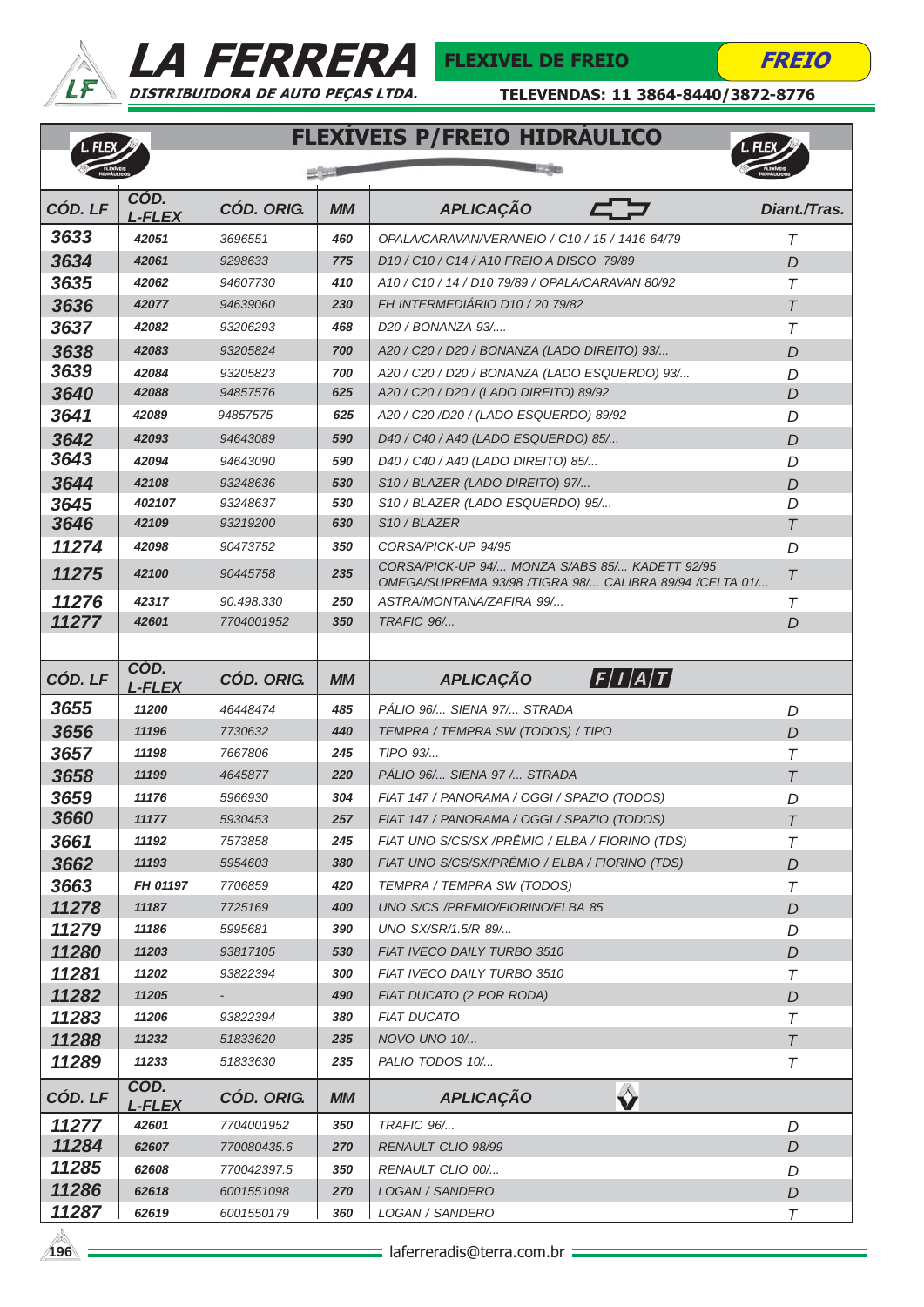

 $\overline{\mathbb{Q}}$ 



FREIO

TELEVENDAS: 11 3864-8440/3872-8776

# CANO DE FREIO VW - LINHA SEDAN

| <b>CODIGO LF</b> | <b>Nº.ORIGINAL</b> | <b>APLICAÇÃO</b>                                        | <b>MEDIDA</b> |
|------------------|--------------------|---------------------------------------------------------|---------------|
| 338              | 113.611.741.1      | TUBO CENTRAL DO FREIO 1200/1600                         | $2145$ mm     |
| 940              | 113.611.723.A      | TUBO DE FREIO DIANTEIRO ESQUERDO 1200/1300/1300L        | 200 mm        |
| 941              | 113.611.723.1      | TUBO DE FREIO DIANTEIRO ESQUERDO 1300L/1600             | $250$ mm      |
| 942              | 113.611.723.2      | TUBO DE FREIO DIANTEIRO ESQUERDO 1300/1300L             | $155$ mm      |
| 943              | 113.611.724.A      | TUBO DE FREIO DIANTEIRO DIREITO 1200/1300               | 555 mm        |
| 944              | 113.611.724.1      | TUBO DE FREIO DIANTEIRO DIREITO 1300L/1600              | 550 mm        |
| 945              | 113.611.724.2      | TUBO DE FREIO DIANTEIRO DIREITO 1300                    | 700 mm        |
| 946              | 113.611.763.A      | TUBO DE FREIO TRASEIRO ESQUERDO 1300/1600/VARIANT/BRAS. | 200 mm        |
| 947              | 113.611.764.B      | TUBO DE FREIO TRASFIRO DIREITO 1200/1600                | 655 mm        |
| 948              | 113.611.781        | TUBO DE FREIO TRASEIRO ESQUERDO 1300/1600/VARIANT/BRAS. | 290 mm        |



### CANO DE FREIO VW - LINHA KOMBI



| <b>CÓDIGO LF</b> | <b>Nº.ORIGINAL</b> | <b>APLICAÇÃO</b>                                    | <b>MEDIDA</b>      |
|------------------|--------------------|-----------------------------------------------------|--------------------|
| 340              | 211.611.741.B      | TUBO CENTRAL DO FREIO KOMBI 1200/1500               | 2820 mm            |
| $340 - A$        | 211.611.741.1      | TUBO CENTRAL DO FREIO KOMBI 1600                    | 2234 mm            |
| 949              | 211.611.723.2      | TUBO DE FREIO DIANTEIRO ESQUERDO KOMBI 1500         | 745 mm             |
| 950              | 211.611.723.3      | TUBO DE FREIO DIANTEIRO ESQUERDO KOMBI 1200/1600    | 350 mm             |
| 951              | 211.611.505.B      | TUBO DE FREIO DIANTEIRO ESQUERDO KOMBI 1500/1600    | 390 mm             |
| 952              | 211.611.506.B      | TUBO DE FREIO DIANTEIRO DIREITO KOMBI 1500/1600     | 390 mm             |
| 953              | 211.611.724.2      | TUBO DE FREIO DIANTEIRO DIREITO KOMBI 1500          | 1285 mm            |
| 954              | 211.611.724.3      | TUBO DE FREIO DIANTEIRO DIREITO KOMBI 1200/1600     | 720 mm             |
| 955              | 211.611.764.B      | TUBO DE FREIO FLEXIVEL/BIFURCAÇÃO KOMBI 1200/1500   | 590 mm             |
| 956              | 211.611.764.1      | TUBO DE FREIO TRASEIRO DIREITO KOMBI 1200/1500      | $515 \, \text{mm}$ |
| 957              | 211.611.764.2      | TUBO DE FREIO TRASEIRO DIREITO KOMBI 1600           | 690 mm             |
| 958              | 211.611.781.B      | TUBO DE FREIO TRASEIRO ESQUERDO KOMBI 1200/1500     | 390 mm             |
| 959              | 211.611.781.1      | TUBO DE FREIO TRASEIRO ESQUERDO KOMBI 1600          | 515 mm             |
| 960              | 211.611.782.B      | TUBO DE FREIO TRASEIRO DIREITO KOMBI 1200/1500      | 390 mm             |
| 961              | 211.611.782.1      | TUBO DE FREIO TRASEIRO DIREITO KOMBI 1200/1500/1600 | 515 mm             |

 $\overline{\mathbb{Q}}$ 

# VW - LINHA BRASÍLIA/VARIANT

| <b>CÓDIGO LF</b> | <b>Nº.ORIGINAL</b> | <b>APLICAÇÃO</b>                                         | <b>MEDIDA</b> |
|------------------|--------------------|----------------------------------------------------------|---------------|
| 339              | 131.611.741.Z      | TUBO CENTRAL DO FREIO BRASÍLIA/VARIANT                   | $2234$ mm     |
| 962              | 131.611.723.1      | TUBO DE FREIO DIANTEIRO ESQUERDO 1300/1600/VARIANT/BRAS. | 470 mm        |
| 963              | 131.611.724.1      | TUBO DE FREIO DIANTEIRO DIREITO 1300/1600/VARIANT/BRAS.  | 470mm         |
| 964              | 113.611.763.A      | TUBO DE FREIO TRASEIRO ESQUERDO 1300/1600/VARIANT/BRAS.  | 200 mm        |
| 965              | 131.611.764.Z      | TUBO DE FREIO TRASEIRO DIREITO 1600/VARIANT/BRASÍLIA     | 690 mm        |
| 966              | 113.611.781.D      | TUBO DE FREIO TRASEIRO ESQUERDO 1300/1600/VARIANT/BRAS.  | 350 mm        |

 $\mathcal{O}(\frac{1}{\sqrt{2}}\log\left(\frac{1}{\sqrt{2}}\right))\leq\mathcal{O}(\frac{1}{\sqrt{2}}\log\left(\frac{1}{\sqrt{2}}\right))\leq\mathcal{O}(\frac{1}{\sqrt{2}}\log\left(\frac{1}{\sqrt{2}}\right))$ 

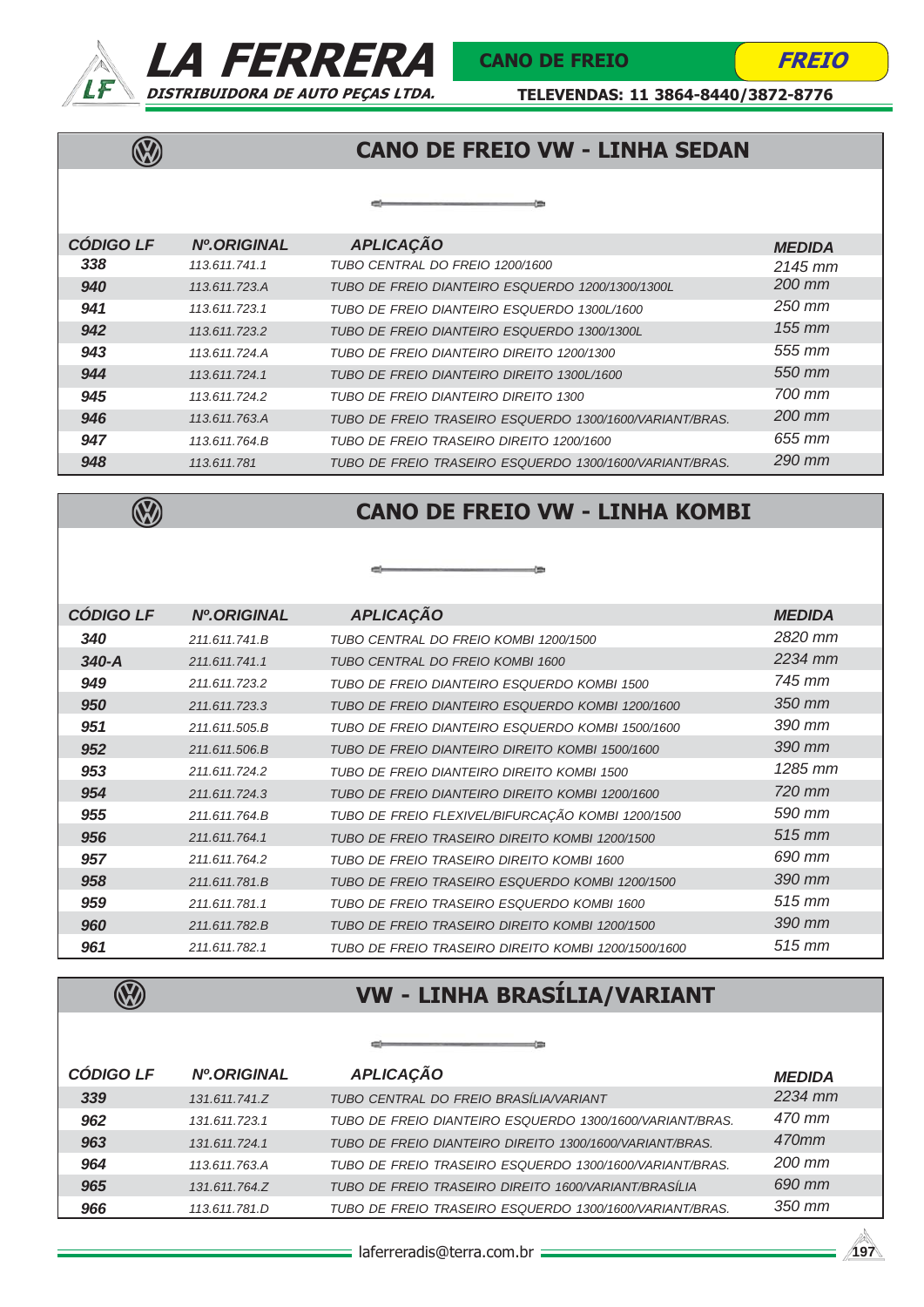



TELEVENDAS: 11 3864-8440/3872-8776

# WW - LINHA GOL/VOYAGE/PARATI/SAVEIRO

|                  |                    | -                                          |               |
|------------------|--------------------|--------------------------------------------|---------------|
| <b>CÓDIGO LF</b> | <b>Nº.ORIGINAL</b> | <b>APLICAÇÃO</b>                           | <b>MEDIDA</b> |
| 1919             | 303.611.741        | TUBO CENTRAL DO FREIO ESQUERDO             | 3170 mm       |
| 1920             | 303.611.742        | TUBO CENTRAL DO FREIO DIREITO              | 3680 mm       |
| 1921             | 303.611.723        | TUBO DE FREIO DIANTEIRO ESQUERDO           | $725$ mm      |
| 1922             | 303.611.724        | TUBO DE FREIO DIANTEIRO DIREITO            | 1090 mm       |
| 1923             | 303.611.781        | TUBO DE FREIO TRASEIRO ESQUERDO            | 620 mm        |
| 1924             | 303.611.782        | TUBO DE FREIO TRASEIRO DIREITO             | 720 mm        |
| 1925             | 303.611.764        | TUBO DE FREIO TRAS. ESQUERDO/TRAS. DIREITO | 550 mm        |

### CANO CILINDRO MESTRE

|        | 338<br><b>W</b><br>113611741  | CANO CILINDRO MESTRE<br>1300/1500         |          | 339<br><b>B</b><br>1316117411     | CANO CILINDRO MESTRE<br><b>BRASÍLIA/VARIANT</b>  |
|--------|-------------------------------|-------------------------------------------|----------|-----------------------------------|--------------------------------------------------|
| œ<br>œ | 340<br><b>W</b><br>211611741B | CANO CILINDRO MESTRE<br><b>KOMBI 1500</b> | $\equiv$ | $340-A$<br><b>B</b><br>2016117412 | <b>CANO CILINDRO MESTRE</b><br><b>KOMBI 1600</b> |

### $F/I/A/T$

| <b>CÓDIGO LF</b> | <b>APLICAÇÃO</b>                                         | <b>MEDIDA</b> |
|------------------|----------------------------------------------------------|---------------|
| 1900             | CANO CILINDRO MESTRE - FIAT                              | 1440 mm       |
| 1901             | CANO CII INDRO MESTRE FIAT                               | $2250$ mm     |
| 1902             | TUBO FREIO TRASEIRO DO CORRETOR A CONEXÃO                | 380 mm        |
| 1903             | TUBO FREIO TRASEIRO DIREITO/ESQUERDO FLEX. AO CILINDRO   | 200 mm        |
| 1904             | TUBO FREIO TRASEIRO DIREITO/ESQUERDO CONEXÃO AO FLEXIVEL | $290$ mm      |
| 1905             | TUBO FREIO DIANTEIRO DIREITO FIAT                        | $410$ mm      |
| 1906             | TUBO FREIO DIANTEIRO DIREITO COM HIDROVÁCUO - FIAT       | 555 mm        |
| 1907             | TUBO FREIO DIANTEIRO ESQUERDO - FIAT                     | 910 mm        |
| 1908             | TUBO FREIO DIANTEIRO ESQUERDO COM HIDROVACUO - FIAT      | 1550 mm       |

| <b>CÓDIGO LF</b> | <b>APLICAÇÃO</b>                         | <b>MEDIDA</b> |  |  |
|------------------|------------------------------------------|---------------|--|--|
| 1909             | TUBO FREIO DIREITO CORCEL 69/            | $1180$ mm     |  |  |
| 1910             | TUBO FREIO ESQUERDO CORCEL 69/           | 720 mm        |  |  |
| 1911             | TUBO FREIO DIANTEIRO DIREITO CORCEL 75/  | $1250$ mm     |  |  |
| 1912             | TUBO FREIO DIANTEIRO ESQUERDO CORCEL 75/ | 640 mm        |  |  |
| 1913             | TUBO FREIO TRASFIRO DIREITO CORCEL 69/   | 1000 mm       |  |  |
| 1914             | TUBO FREIO TRASEIRO ESQUERDO CORCEL 69/  | 600 mm        |  |  |
| 1915             | CANO CILINDRO MESTRE CORCEL 69/          | 2850 mm       |  |  |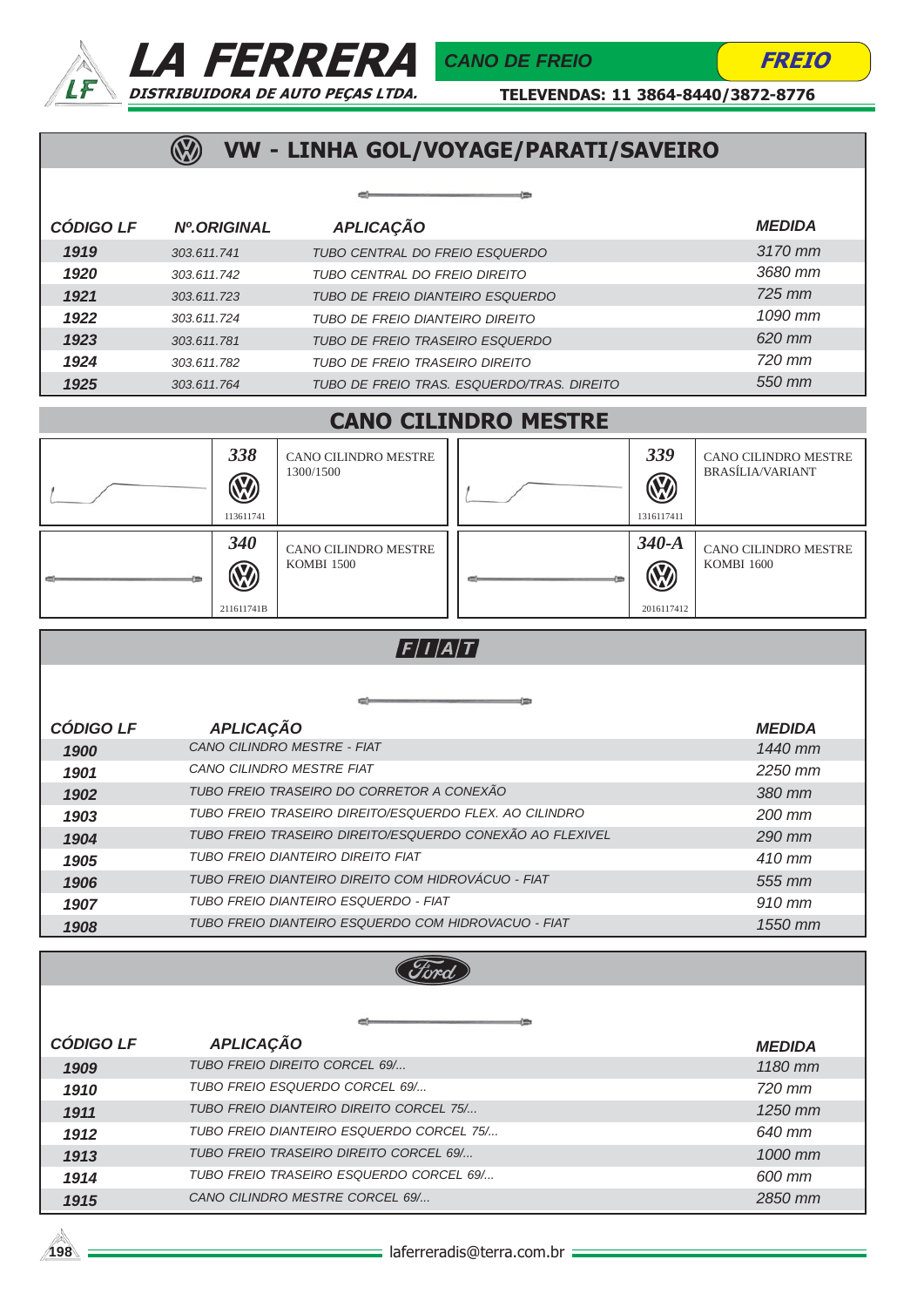



TELEVENDAS: 11 3864-8440/3872-8776

# GM - LINHA CHEVETTE APÓS 86

 $\leftarrow$ 

| <b>CÓDIGO LF</b> | <b>Nº.ORIGINAL</b> | <b>APLICAÇÃO</b>                                                          | <b>MEDIDA</b> |
|------------------|--------------------|---------------------------------------------------------------------------|---------------|
| 1926             |                    | TUBO DIANTEIRA ESQUERDO<br>LIGA CILINDRO MESTRE AO FLEXIVEL DA RODA       | 490 mm        |
| 1927             |                    | <b>TUBO DIANTEIRO ESQUERDO</b><br>LIGA FLEXIVEL A PINÇA DA RODA           | 180 mm        |
| 1928             |                    | TUBO DIANTEIRO DIREITO<br>LIGA CILINDRO MESTRE AO FLEXIVEL DA RODA        | $1.330$ mm    |
| 1929             |                    | <b>TUBO DIANTEIRO DIRETIO</b><br>LIGA FLEXIVEL A PINÇA DA RODA            | 180 mm        |
| 1930             |                    | <b>TUBO CENTRAL</b><br>LIGA CILINDRO MESTRE AO FLEXIVEL TRASEIRO          | $2.400$ mm    |
| 1931             |                    | <b>TUBO TRASEIRO</b><br>LIGA FLEXIVEL AO DISTRIBUIDOR                     | 380 mm        |
| 1932             |                    | <b>TUBO TRASEIRO ESQUERDO</b><br>LIGA DISTRIBUIDOR AO CILINDRO FREIO RODA | 550 mm        |
| 1933             |                    | <b>TUBO TRASEIRO DIREITO</b><br>LIGA DISTRIBUIDOR AO CILINDRO FREIO RODA  | 930 mm        |
|                  |                    |                                                                           |               |
|                  |                    |                                                                           |               |
|                  |                    |                                                                           |               |

| <b>GM - LINHA CHEVETTE ANO 73 A 86</b> |                                   |                                                                                 |               |  |
|----------------------------------------|-----------------------------------|---------------------------------------------------------------------------------|---------------|--|
|                                        |                                   |                                                                                 |               |  |
|                                        |                                   |                                                                                 |               |  |
| <b>CÓDIGO LF</b>                       | <b>Nº.ORIGINAL</b>                | <b>APLICAÇÃO</b>                                                                | <b>MEDIDA</b> |  |
| 1934                                   | 9.303.861/7.334.055               | TUBO DIANTEIRO ESQUERDO - ANO 73/76<br>LIGA CILINDRO MESTRE AO FLEXIVEL DA RODA | 360 mm        |  |
| 1935                                   | 9.304.983                         | TUBO DIANTEIRO ESQUERDO - ANO 76/86<br>LIGA CILINDRO MESTRE AO FLEXIVEL DA RODA | 650 mm        |  |
| 1936                                   | 8.977.647                         | TUBO DIANTEIRO ESQUERDO -ANO 73/86<br>LIGA FLEXIVÉL A PINÇA DA RODA             | 180 mm        |  |
| 1937                                   | 9.303.862/7.334.056               | TUBO DIANTEIRO DIREITO - ANO 73/76<br>LIGA CILINDRO MESTRE AO FLEXIVEL DA RODA  | 1240 mm       |  |
| 1938                                   | 9.304.984                         | TUBO DIANTEIRO DIREITO - ANO 76/86<br>LIGA CILINDRO MESTRE AO FLEXIVEL DA RODA  | 1470 mm       |  |
| 1939                                   | 8.977.648                         | TUBO DIANTEIRO DIREITO - ANO 73/86<br>LIGA FLEXIVEL A PINÇA DA RODA             | $180$ mm      |  |
| 1940                                   | 9.303.860/9.304.985<br>94.607.687 | TUBO CENTRAL -ANO 73/86<br>LIGA CILINDRO MESTRE AO FLEXIVEL TRASEIRO            | 2400 mm       |  |
| 1941                                   | 9.333.284/94.609.414              | TUBO TRASEIRO - ANO 73/86<br><b>LIGA FLEXIVEL AO DISTRIBUIDOR</b>               | 370 mm        |  |
| 1942                                   | 7.333.293                         | TUBO TRASEIRO ESQUERDO - ANO 73/86<br>LIGA DISTRIBUIDOR AO CILINDRO FREIO RODA  | 550 mm        |  |
| 1943                                   | 7.333.292                         | TUBO TRASEIRO DIREITO - ANO 73/86<br>LIGA DISTRIBUIDOR AO CILINDRO FREIO RODA   | 930 mm        |  |
|                                        |                                   |                                                                                 |               |  |

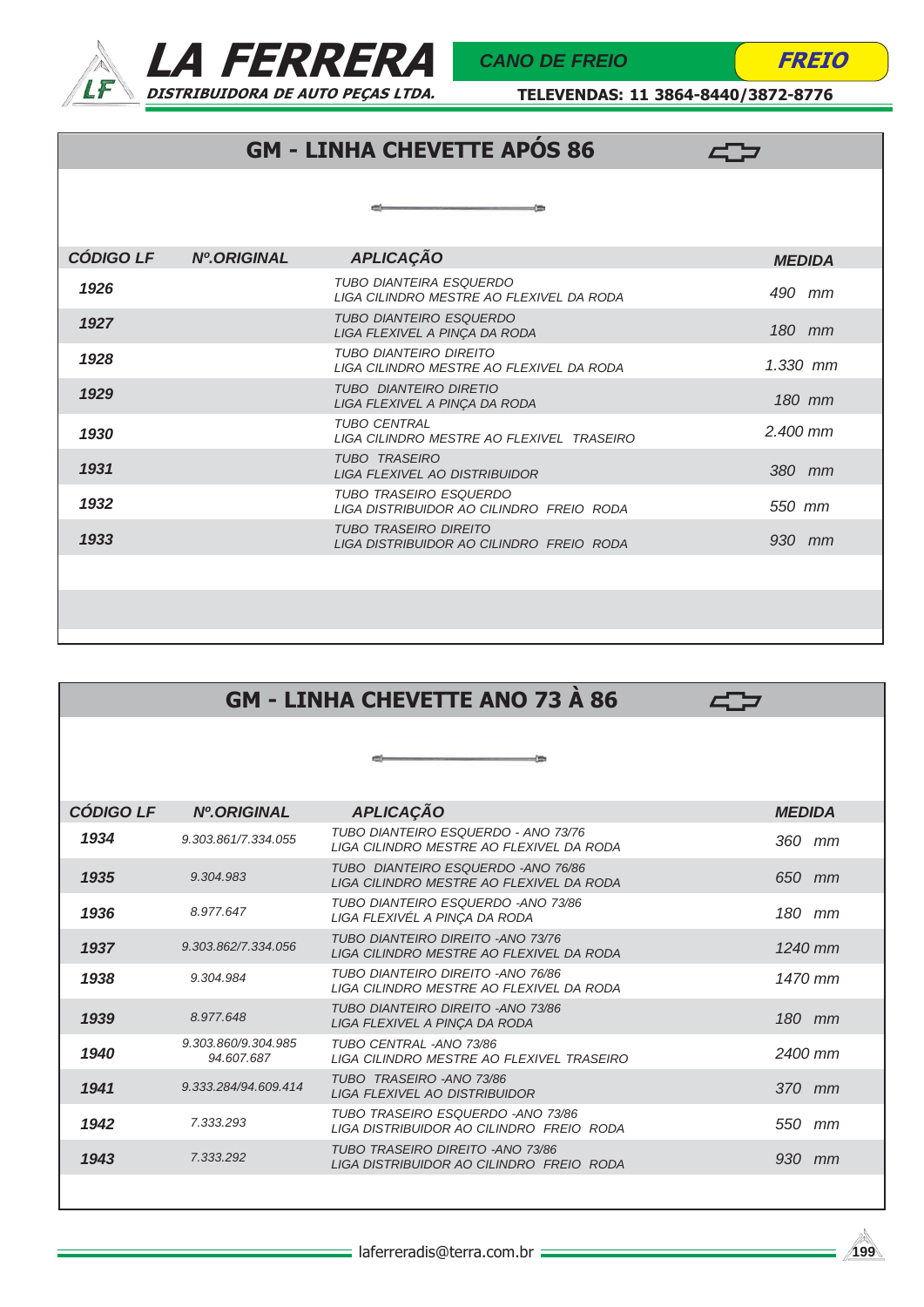



TELEVENDAS: 11 3864-8440/3872-8776

40

### GM - LINHA MONZA TODOS

### *1944 TUBO DIANTEIRO ESQUERDO LIGA CILINDRO MESTRE AO FLEXIVEL DA RODA CÓDIGO LF 1945 1946 1947 1948 1949 Nº ORIGINAL APLICAÇÃO MEDIDA TUBO DIANTEIRO DIREITO LIGA CILINDRO MESTRE AO FLEXIVEL DA RODA 52.258.123 52.258.124 52.277.401 52.262.689 52.277.403 52.262.690 TUBO TRASEIRO ESQUERDO LIGA CILINDRO MESTRE A CONEXÃO TUBO TRASEIRO ESQUERDO LIGA CONEXÃO AO FLEXIVEL TUBO TRASEIRO DIREITO LIGA CILINDRO MESTRE A CONEXÃO TUBO TRASEIRO DIREITO LIGA CONEXÃO AO FLEXIVEL 1175 mm 1480 mm 3430 mm 735 mm 4230 mm 725 mm*

### GM - LINHA CORSA/PICK-UP TODOS

 $\blacksquare$ 

**47** 

| <b>CÓDIGO LF</b> | <b>Nº ORIGINAL</b> | <b>APLICAÇÃO</b>                                                                   | <b>MEDIDA</b> |
|------------------|--------------------|------------------------------------------------------------------------------------|---------------|
| 1950             |                    | TRAS. DIREITO DA VÁLVULA ESQUERDA AO FLEXIVEL                                      | 880 mm        |
| 1951             |                    | TRAS. DIR/ESQ. DA VÁLVULA SENSOR AO FLEXIVEL                                       | 280 mm        |
| 1952             |                    | TRAS. DIREITO DO FLEXIVEL A RODA                                                   | 480 mm        |
| 1953             |                    | TRAS. ESQ. DA VÁLVULA ESQUERDA AO FLEXIVEL                                         | 540 mm        |
| 1954             |                    | TRAS. ESQUERDO DO FLEXIVEL A RODA<br>DIANT. DIREITO DO CILINDRO MESTRE AO FLEXIVEL | 1420 mm       |
| 1955             |                    | TRAS. DIR/ESQ. DO FLEXIVEL A RODA                                                  | 650 mm        |
| 1956             |                    | DIANT. ESQUERDO DO FLEXIVEL A RODA                                                 | 680 mm        |
| 1957             |                    | TRAS. DIR. DO CILINDRO A VÁLVULA EQUALIZADORA                                      | 3120 mm       |
| 1958             |                    | TRAS. DIR. DO CILINDRO MESTRE A VÁLVULA EQUALIZADORA                               | 4540 mm       |
| 1959             |                    | TRAS. ESQ. DO CILINDRO MESTRE A VÁLVULA EQUALIZADORA                               | 2760 mm       |
| 1960             |                    | TRAS. ESQUERDO DO CILINDRO MESTRE AO FLEXIVEL                                      | 4610 mm       |
|                  |                    |                                                                                    |               |

-res

 $-100$ 

# FIAT - LINHA UNO TODOS

 $F/I/A/T$ 

| <b>CÓDIGO LF</b> | <b>Nº ORIGINAL</b> | <b>APLICAÇÃO</b>                                | <b>MEDIDA</b> |
|------------------|--------------------|-------------------------------------------------|---------------|
| 1961             | 5.970.915          | DIANT/TRAS, ESQ, DO CILINDRO MESTRE AO FLEXIVEL | 540<br>mm     |
| 1962             | 5.970.913          | DIANT. DIREITO DO CILINDRO MESTRE AO FLEXIVEL   | 1560 mm       |
| 1963             | 5.970.917          | CENTRAL 1ª PARTE DO CILINDRO MESTRE A UNIÃO     | 2570 mm       |
| 1964             | 7.569.058          | CENTRAL 2ª PARTE UNIÃO A VÁLVULA CORRETORA      | $1960$ mm     |
| 1965             | 7.513.312          | TRASEIRO DIREITO BIF. AO CILINDRO MESTRE        | $1200$ mm     |
| 1966             | 7.970.221          | TRAS, ESQ./DIR, DO FLEXIVEL AO CILINDRO DE RODA | $200$ mm      |
|                  |                    |                                                 |               |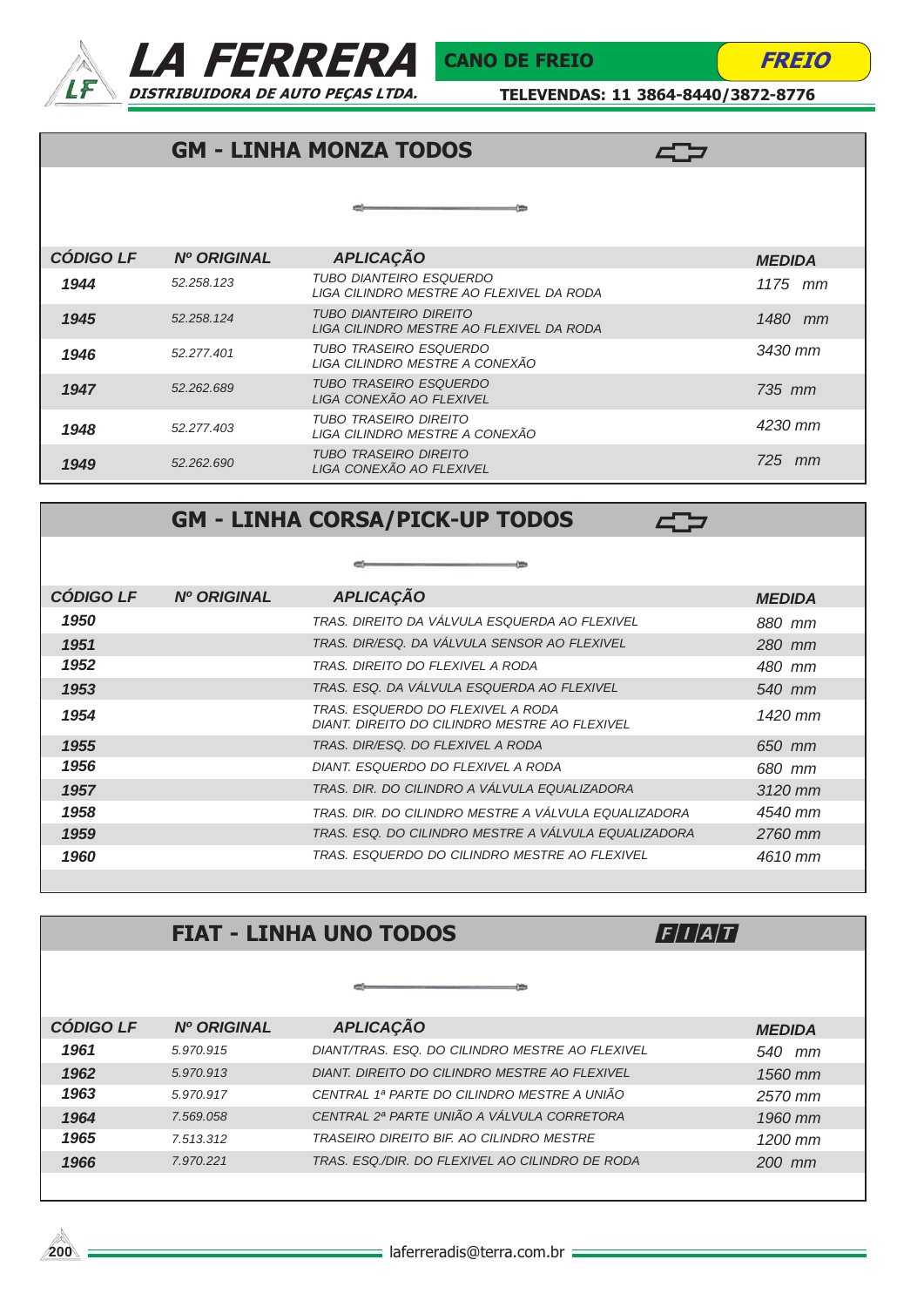



(Ford)

(Ford)

TELEVENDAS: 11 3864-8440/3872-8776

# FIAT - LINHA PALIO TODOS

 $F/I/A/T$ 

|                  |                    | œ                          |               |
|------------------|--------------------|----------------------------|---------------|
| <b>CÓDIGO LF</b> | <b>Nº ORIGINAL</b> | <b>APLICAÇÃO</b>           | <b>MEDIDA</b> |
| 1967             | 46.439.616         | CENTRAL DIANTEIRO ESQUERDO | 640<br>mm     |
| 1968             | 46.439.620         | CENTRAL DIANTEIRO DIREITO  | $1225$ mm     |
| 1969             | 46.439.612         | <b>CENTRAL ESQUERDO</b>    | 3490 mm       |
| 1970             | 46.439.614         | <b>CENTRAL DIREITO</b>     | 3175 mm       |
| 1971             | 46.463.836         | RODA TRASEIRA DIREITO      | 605 mm        |

# FORD - LINHA ESCORT/HOBBY/VERONA TODOS

| <b>CÓDIGO LF</b> | <b>Nº ORIGINAL</b>          | <b>APLICAÇÃO</b>                                         | <b>MEDIDA</b> |
|------------------|-----------------------------|----------------------------------------------------------|---------------|
|                  |                             |                                                          |               |
| 1972             | 542.611.723                 | DIANT. ESQUERDO DO CILINDRO MESTRE AO FLEXIVEL - 86/     | 840 mm        |
| 1973             | 547.611.723                 | DIANT. ESQUERDO DO CILINDRO MESTRE AO FLEXIVEL - 92/96   | $1125$ mm     |
| 1974             | 542.611.724-A               | DIANT. DIREITO DO CILINDRO MESTRE AO FLEXIVEL - 86/      | 1870 mm       |
| 1975             | 547.611.724                 | DIANT. DIREITO DO CILINDRO MESTRE AO FLEXIVEL            | 1770 mm       |
| 1976             | 81AB-2L476-BD/85AD-2L476-A  | 775                                                      | 1080 mm       |
| 1977             | 542.611.741.1               | CENTRA TRAS. ESO. DA VÁLVULA DE REGULAGEM AO FLEX. - 83/ | 3900 mm       |
| 1978             | 547.611.741                 | TRAS. ESO. DO CILINDRO MESTRE AO INTERMEDIARIO - 92/96   | 700 mm        |
| 1979             | 547.611.741.A               | TRAS. ESO. DO INTERMEDIARIO AO FLEXIVEL - 92/96          | 1630 mm       |
| 1980             | 84AB-2268-AA/548.611.747-RA | TRAS. ESQ. DO FLEXIVEL AO CILINDRO DE RODA               | 230 mm        |
| 1981             | 85AU-2B112-A                | TRAS. DIR. CILINDRO MESTRE A VALVULA DE REGULAGEM - /86  | 940 mm        |
| 1982             | 542.611.742                 | CENTRAL TRAS. DIR. VALVULA REGULAGEM AO FLEXIVEL - 86/   | 3595 mm       |
| 1983             | 547.611.742                 | TRAS. DIR. DO CILINDRO MESTRE AO INTERMEDIARIO - 92/96   | 855 mm        |
| 1984             | 547.611.642-A               | TRAS, DIR. INTERMEDIARIO AO FLEXIVEL - 93/95             | $1330$ mm     |
| 1985             | 548.611.748-RA              | TRASASEIRO ESQUERDO - 92/96                              | $235$ mm      |

### FORD - LINHA KA TODOS

| <b>CÓDIGO LF</b> | <b>Nº ORIGINAL</b> | <b>APLICAÇÃO</b>                              | <b>MEDIDA</b> |
|------------------|--------------------|-----------------------------------------------|---------------|
| 1986             |                    |                                               | $410$ mm      |
| 1987             |                    | <i><b>INTERMEDIARIO ESQUERDO</b></i>          | 1980 mm       |
| 1988             |                    | INTERMEDIARIO ESQUERDO AO FLEXIVEL TRAS. ESQ. | $1320$ mm     |
| 1989             |                    | CILINDRO MESTRE AO DISTRIBUIDOR T             | 590 mm        |
| 1990             |                    | CILINDRO MESTRE AO INTERMEDIARIO DIREITO      | 680 mm        |
| 1991             |                    | <b>INTERMEDIARIO DIREITO</b>                  | 2020 mm       |
| 1992             |                    | INTERMEDIARIO DIREITO AO FLEXIVEL TRAS. DIR.  | 1330 mm       |
| 1993             |                    | DISTRIBUIDOR T AO FLEXIVEL DIANT. ESQ.        | $1010$ mm     |
| 1994             |                    | CILINDRO MESTRE AO FLEXIVEL DIANT. DIREITO    | 1980 mm       |
|                  |                    |                                               |               |

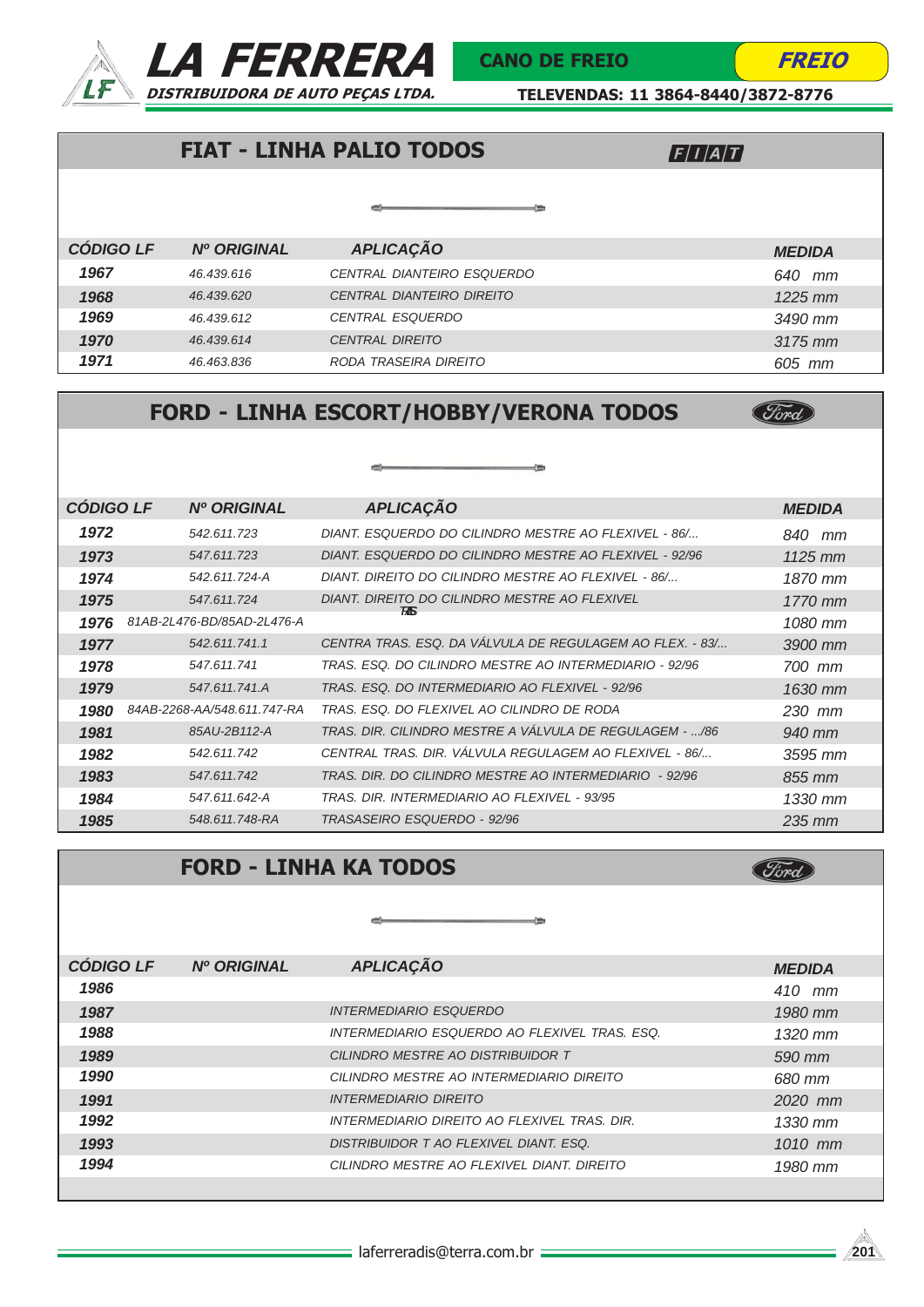|                                                          | <b>LA FERRERA</b>                                                              |                                                                                                                                    | FREIO                                                                                                                               |
|----------------------------------------------------------|--------------------------------------------------------------------------------|------------------------------------------------------------------------------------------------------------------------------------|-------------------------------------------------------------------------------------------------------------------------------------|
|                                                          | DISTRIBUIDORA DE AUTO PEÇAS LTDA.                                              |                                                                                                                                    | TELEVENDAS: 11 3864-8440/3872-8776                                                                                                  |
|                                                          |                                                                                | <b>CONEXÕES</b>                                                                                                                    |                                                                                                                                     |
| 350<br>1136117552<br>(V)                                 | 1916<br>F/I/A/T                                                                | 1917<br>F/I/A/T<br>901056690                                                                                                       | 1918                                                                                                                                |
| CONEXÃO "T" FREIO<br>VW - BRASÍLIA/VARIANT               | PORCAS P/TUBOS FREIO<br><b>LINHA VW</b><br>CHEVETTE/MONZA<br>FIAT - ROSCA 10x1 | PORCAS PARA TUBOS<br>LINHA FIAT DE FREIO<br>ROSCA 10 x 1,25                                                                        | <b>LINHA FORD</b><br>OPALA/C-10/C-14<br>ROSCA 3/8 x 24                                                                              |
|                                                          | (EMBALAGEM 10 PEÇAS)                                                           | (EMBALAGEM 10 PEÇAS)<br><b>PINOS</b>                                                                                               | (EMBALAGEM 10 PECAS)                                                                                                                |
| 364<br>31161526<br>$\mathbb{Q}$                          | 1074<br>2116152611<br>$\circledR$                                              | 1075<br>ZBA615261<br>$\circledR$                                                                                                   | 1076<br>7328615                                                                                                                     |
|                                                          |                                                                                |                                                                                                                                    |                                                                                                                                     |
| PINO PASTILHA FREIO<br>SEDAN/BRASÍLIA                    | PINO PASTILHA FREIO<br>KOMBI/GOL/VOYAGE                                        | PINO PASTILHA FREIO<br><b>PASSAT</b>                                                                                               | PINO PASTILHA FREIO<br><b>CHEVETTE</b>                                                                                              |
| 1077<br>94608779                                         | 1078<br>94608787                                                               | 1079<br>BEIM2069A<br>Ford                                                                                                          | F/I/A/T<br>1080<br>7073230                                                                                                          |
| PINO PASTILHA FREIO<br>OPALA ATÉ 79 (VARGA)              | PINO PASTILHA FREIO<br>OPALA 80/ (VARGA)                                       | PINO PASTILHA FREIO<br><b>CORCEL</b>                                                                                               | PINO PASTILHA FREIO<br><b>FIAT</b>                                                                                                  |
| 362<br>$\circledR$<br>211609601A                         | 363<br>$\circledR$<br>211609619                                                | 370<br>$\circledR$<br>311609163A                                                                                                   | 346<br>$\circledR$<br>111609209                                                                                                     |
| PINO ALAVANCA<br>SAPATA DE FREIO<br><b>KOMBI</b>         | TRAVA PINO<br><b>ALAVANCA SAPATA</b><br>FREIO - KOMBI                          | TELEFONE ESPELHO<br>FREIO - VW                                                                                                     | <b>PARAFUSO</b><br><b>REGULAGEM FREIO</b>                                                                                           |
| (EMB. 10 PEÇAS)                                          | (EMB. 10 PEÇAS)                                                                | (EMB. 10 PEÇAS)                                                                                                                    | 1200/1300                                                                                                                           |
| 347<br>Ø<br>311609209A                                   | 348<br>$\circledR$<br>211609209                                                | 349<br>$\circledR$                                                                                                                 | 2560<br><b>V</b>                                                                                                                    |
| <b>PARAFUSO</b><br>REGULAGEM FREIO<br>1500/BRASİLIA      | <b>PARAFUSO</b><br>REGULAGEM FREIO<br><b>KOMBI</b>                             | COROA DENTADA<br>REGULAGEM FREIO<br>VW (ROSETA FREIO)                                                                              | HASTE CILINDRO MESTRE<br><b>SEDAN</b>                                                                                               |
|                                                          |                                                                                |                                                                                                                                    | <b>REGULADOR DE FREIO</b>                                                                                                           |
| 372<br>171609803<br>$\mathbb{W}$                         | ত্ৰী $\overline{373}$<br>171609804                                             | 1841<br><b>BD8M2223B</b>                                                                                                           | 1842<br>BD8M2223A<br><i>Sord</i>                                                                                                    |
| GOL/VOYAGE/PARATI<br>PASSAT - ESQUERDO<br>SISTEMA BENDIX | GOL/VOYAGE/PARATI<br>PASSAT - DIREITO<br>SISTEMA BENDIX                        | CORCEL II/BELINA<br>DEL REY - ESQUERDO<br>SISTEMA VARGA                                                                            | CORCEL II/BELINA<br>DEL REY - DIREITO<br>SISTEMA VARGA                                                                              |
| 1841-A<br>BD8M2041B<br><b>Ford</b>                       | 1842-A<br><b>Ford</b><br>BD8M2041A                                             | 1843<br>94613259                                                                                                                   | 1844<br>94613260                                                                                                                    |
| PAMPA 82/ - ESQUERDO<br>SISTEMA VARGA                    | PAMPA 82/ - DIREITO<br>SISTEMA VARGA                                           | OPALA/CARAVAN 80/<br><b>ESQUERDO</b><br>SISTEMA VARGA                                                                              | OPALA/CARAVAN 80/<br><b>DIREITO</b><br>SISTEMA VARGA                                                                                |
| 1845<br>94626119                                         | 1846<br>94626120                                                               | 1847<br>94604393                                                                                                                   | 1848<br>94604392                                                                                                                    |
| MONZA/KADETT<br><b>ESQUERDO</b><br>SISTEMA TEVES         | MONZA/KADETT<br><b>DIREITO</b><br>SISTEMA TEVES                                | CHEVETTE/MARAJÓ/<br>CHEVY - ESQUERDO<br>SISTEMA VARGA                                                                              | CHEVETTE/MARAJÓ/<br>CHEVY - DIREITO<br>SISTEMA VARGA                                                                                |
| 3147<br>90182369                                         | 3148<br>90182370                                                               | 10458                                                                                                                              | 10459                                                                                                                               |
| CORSA - ESQUERDO<br>SISTEMA VARGA                        | CORSA - DIREITO<br>SISTEMA VARGA                                               | <b>MONZA</b><br>KADETT/IPANEMA<br><b>DIREITO</b><br>SISTEMA BENDIX<br>00                                                           | <b>MONZA</b><br>KADETT/IPANEMA<br><b>ESQUERDO</b><br>SISTEMA BENDIX<br>$\circ$<br>O                                                 |
| F/I/A/T<br>3149<br>7078589R                              | F/I/A/T<br>3150<br>7078590R                                                    | F/I/A/T<br>10456<br>7075756                                                                                                        | $\left F\right I\left A\right T$<br>10457<br>7075757                                                                                |
| PALIO - ESQUERDO<br>SISTEMA - BENDIX                     | PALIO - DIREITO<br>SISTEMA - BENDIX                                            | REGULADOR FREIO AUTOMÁTICO<br>1 RODA - TRASEIRA DIREITA<br>MAREA/BRAVA/STRADA/PALIO WEEK. 97/<br>FIORINO 94/ TEMPRA 8V / UNO TURBO | REGULADOR FREIO AUTOMÁTICO<br>1 RODA - TRASEIRA ESQUERDA<br>MAREA/BRAVA/STRADA/PALIO WEEK. 97/<br>FIORINO 94/ TEMPRA 8V / UNO TURBO |
| 202                                                      |                                                                                | laferreradis@terra.com.br =                                                                                                        |                                                                                                                                     |

b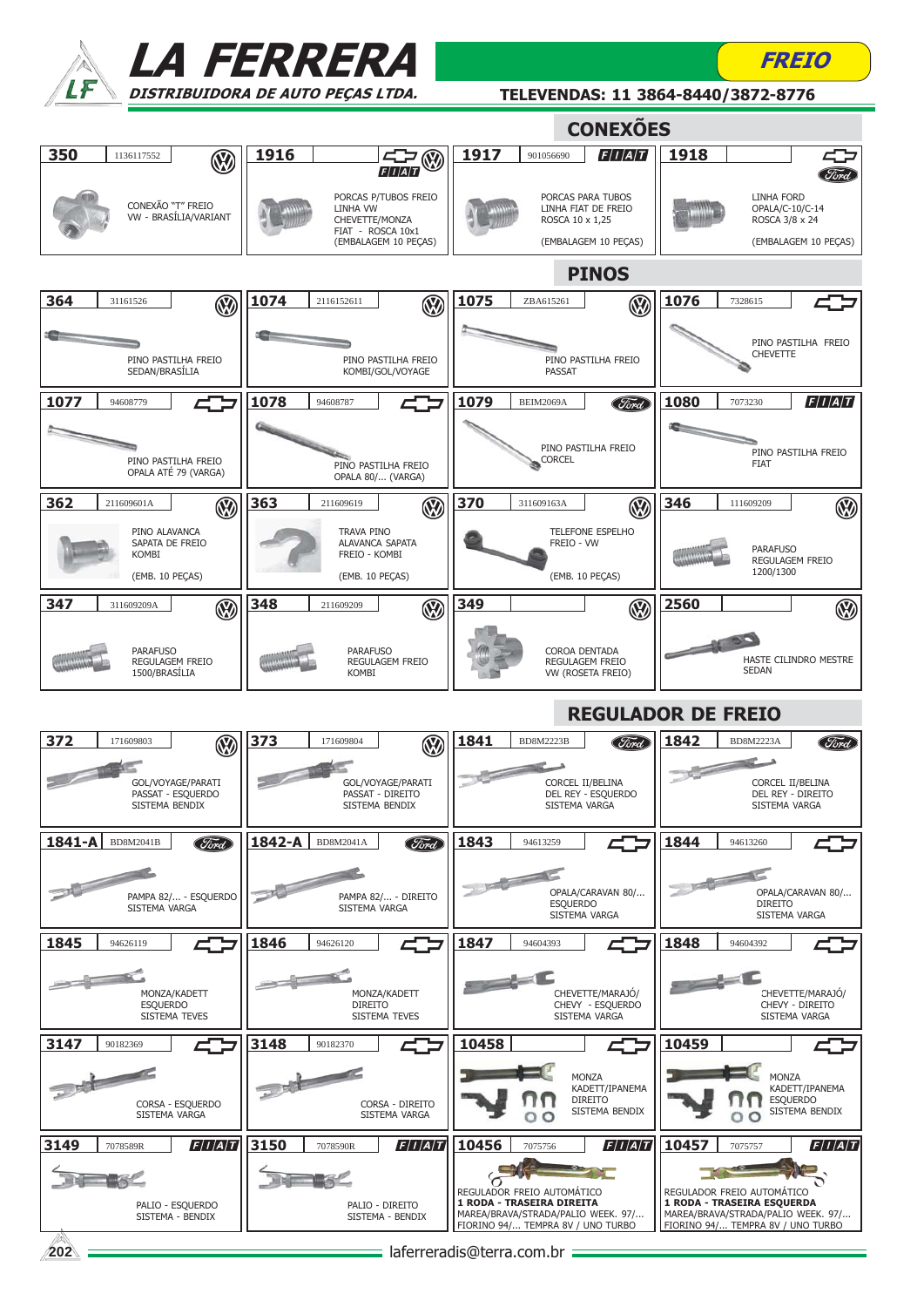



### REGULADOR DE FREIO

**FREIO** 

| <b>3149A SIST. LOCKHEED FIAT</b>                                       | 3150A<br>F/I/A/T<br>SIST. LOCKHEED                                                | 3151<br> F I A T <br><b>SIST. BOSCH</b>                                       | 3152<br>F/I/A/T<br><b>SIST. BOSCH</b>                                        |
|------------------------------------------------------------------------|-----------------------------------------------------------------------------------|-------------------------------------------------------------------------------|------------------------------------------------------------------------------|
|                                                                        |                                                                                   | Ŋ                                                                             |                                                                              |
| REGULADOR AUTOMATICO<br>1 Roda Traseira Dir/Esq.                       |                                                                                   | REGULADOR AUTOMATICO                                                          | REGULADOR AUTOMATICO                                                         |
| PALIO WEEKEND 1.6 16V<br>MAREA WEEK. 00/07                             | REGULADOR AUTOMATICO<br>1 Roda Traseira Dir/Esq.<br><b>DOBLO Todos</b>            | 1 Roda Traseira Esquerda<br>TIPO 1.6/2.0 8V<br>PEUGEOT 206                    | 1 Roda Traseira Direita<br>TIPO 1.6/2.0 8V<br>PEUGEOT 206                    |
| <b>BRAVA 00/03</b><br>11470<br>$\sqrt{1-\sqrt{1-\frac{1}{2}}}$         | $\sqrt{1-\frac{1}{2}}$<br>11471<br>2254592                                        | $\sqrt{1-\sqrt{1-\frac{1}{2}}}$<br>11472<br>2254593                           | 11473 2254988-E<br>$\leftarrow$ $\rightarrow$ $\mathcal{C}$ or $\rightarrow$ |
| PINO CILINDRO FREIO                                                    | REGULADOR FREIO                                                                   | <b>REGULADOR FREIO</b>                                                        | ACIONADOR FREIO                                                              |
| <b>DIANTEIRO/TRASEIRO</b><br>$GM - A/C/D-10/14/20$<br>BONANZA/VERANEIO | AUTOMATICO - 1 RODA<br><b>TRASEIRA ESQUERDA</b><br>$GM - C/D-10/20$               | AUTOMATICO - 1 RODA<br><b>TRASEIRA DIREITA</b><br>GM - C/D-10/20              | AUTOMATICO - 1 RODA<br><b>TRASEIRA ESQUERDA</b><br>GM - C/D-10/20            |
| C/D-60 71/89<br><b>FORD</b>                                            | VERANEIO 78/<br>BLAZER/S-10                                                       | VERANEIO 78/<br>BLAZER/S-10                                                   | VERANEIO 78/<br>BLAZER/S-10                                                  |
| F-75/100/350/400/600<br>1000/2000/4000/7000/<br>11000                  | FORD - F-100 68/87<br>F-1000 79/<br>GALAXIE 68/83                                 | FORD - F-100 68/87<br>F-1000 79/<br>GALAXIE 68/83                             | FORD - F-100 68/87<br>F-1000 79/<br>GALAXIE 68/83                            |
| SIST. BENDIX                                                           | SIST. BENDIX                                                                      | SIST. BENDIX                                                                  | SIST. BENDIX                                                                 |
| $\sqrt{1-\frac{1}{2}}$<br>11474 2254988-D                              | $\sqrt{1-\sqrt{1-\frac{1}{2}}}$<br>11475                                          | 11476<br>$\Box$ $\Box$                                                        | 11477<br>$\Box$ Tord                                                         |
| ACIONADOR FREIO<br>AUTOMATICO - 1 RODA<br><b>TRASEIRA DIREITA</b>      | <b>ACIONADOR FREIO</b>                                                            | <b>ACIONADOR FREIO</b>                                                        | REGULADOR FREIO                                                              |
| $GM - C/D - 10/20$<br>VERANEIO 78/                                     | AUTOMATICO - 1 RODA<br><b>TRASEIRA ESQUERDA</b><br>GM - A/C/D-20 93/              | AUTOMATICO - 1 RODA<br><b>TRASEIRA DIREITA</b><br>$GM - A/C/D-20$ 93/         | AUTOMATICO - 1 RODA<br><b>TRASEIRA ESQUERDA</b><br>GM - A/C/D-20 93/         |
| BLAZER/S-10<br>FORD - F-100 68/87<br>F-1000 79/                        | SILVERADO TODAS<br>FORD - $F-250 / 350$                                           | SILVERADO TODAS<br>FORD - F-250 / 350                                         | SILVERADO TODAS<br>FORD - F-250/350/4000                                     |
| GALAXIE 68/83                                                          |                                                                                   |                                                                               |                                                                              |
| SIST. BENDIX<br>$\Box$ $\Box$<br>11478                                 | SIST. BENDIX<br>$\Box$ $\Box$<br>11479                                            | SIST. BENDIX<br>$\leftarrow$ $\rightarrow$ $\sigma$<br>11480                  | SIST. BENDIX<br>11481<br>$\Box$ $\Box$                                       |
| REGULADOR FREIO                                                        | REGULADOR FREIO                                                                   | REGULADOR FREIO                                                               | REGULADOR FREIO COM<br>ACIONADOR AUTOMATICO                                  |
| AUTOMATICO - 1 RODA<br><b>TRASEIRA DIREITA</b>                         | AUTOMATICO - 1 RODA<br><b>TRASEIRA ESQUERDA</b>                                   | AUTOMATICO - 1 RODA<br><b>TRASEIRA DIREITA</b>                                | 1 RODA<br><b>TRAS. ESQUERDA</b>                                              |
| $GM - A/C/D - 20$ 93/<br>SILVERADO TODAS                               | GM - A/C/D-40 85/<br><b>FORD</b>                                                  | $GM - A/C/D-40$ 85/<br><b>FORD</b>                                            | $GM - A/C/D-10/20$<br>VERANEIO / BLAZER / S-10<br>FORD - F-100 68/87         |
| FORD - F-250/350/4000                                                  | F-400/2000/4000 85/                                                               | F-400/2000/4000 85/                                                           | F-1000 79/ GALAXIE                                                           |
| SIST. BENDIX<br>11482<br>47<br>(Ford)                                  | SIST. BENDIX<br>$\leftarrow$ $\rightarrow$ $\sigma$<br>11483                      | SIST. BENDIX<br>$\sqrt{1-\sqrt{1-\frac{1}{2}}}$<br>11484                      | SIST. BENDIX<br>11485<br>2254989-E<br>c<br>(Tord)                            |
| REGULADOR FREIO COM                                                    | REGULADOR FREIO COM                                                               | REGULADOR FREIO COM                                                           |                                                                              |
| ACIONADOR AUTOMATICO<br>1 RODA<br>TRAS. DIREITA                        | ACIONADOR AUTOMATICO<br>1 RODA                                                    | ACIONADOR AUTOMATICO<br>1 RODA                                                | <b>ACIONADOR FREIO</b><br>AUTOMATICO - 1 RODA                                |
| $GM - A/C/D-10/20$<br>VERANEIO / BLAZER / S-10                         | <b>TRAS. ESOUERDA</b><br>$GM - A/C/D-20$ 93/<br><b>SILVERADO</b>                  | <b>TRAS. DIREITA</b><br>GM - A/C/D-20 93/<br><b>SILVERADO</b>                 | <b>TRASEIRA ESQUERDA</b><br>$GM - A/C/D-40$ 85/<br><b>FORD</b>               |
| FORD - F-100 68/87<br>F-1000 79/ GALAXIE                               | FORD - F-250/350/4000                                                             | FORD - $F-250/350/4000$                                                       | F-400/2000/4000 85/                                                          |
| SIST. BENDIX<br>11486<br>2254989-D<br>Ford                             | SIST. BENDIX<br>11487<br>2254990-E<br>Ford                                        | SIST. BENDIX<br>11488<br>2254990-D<br><b>Ford</b>                             | SIST. BENDIX                                                                 |
|                                                                        |                                                                                   |                                                                               |                                                                              |
| <b>ACIONADOR FREIO</b><br>AUTOMATICO - 1 RODA                          | REGULADOR FREIO<br>AUTOMATICO - 1 RODA                                            | <b>REGULADOR FREIO</b><br>AUTOMATICO - 1 RODA                                 |                                                                              |
| <b>TRASEIRA DIREITA</b><br>GM - A/C/D-40 85/<br><b>FORD</b>            | <b>TRASEIRA ESQUERDA</b><br><b>FORD</b><br>O <sub>LO</sub><br>CORCEL II/BELINA II | <b>TRASEIRA DIREITA</b><br><b>FORD</b><br><b>PO TO</b><br>CORCEL II/BELINA II |                                                                              |
| F-400/2000/4000 85/                                                    | DEL REY / SCALA 77/                                                               | DEL REY / SCALA 77/                                                           |                                                                              |
| SIST. BENDIX                                                           | SIST. BENDIX                                                                      | SIST. BENDIX                                                                  |                                                                              |
|                                                                        |                                                                                   | <b>MOLA P/PEDAL e MOLA CRUZ</b>                                               |                                                                              |
| 341<br>131721163<br>Ø                                                  | 342<br>211721163A<br>$\circledR$                                                  | 358<br>311615269<br>$\circledR$                                               | 359<br>☜<br>ZBA615269                                                        |
| MOLA PEDAL FREIO                                                       | MOLA PEDAL FREIO                                                                  | <b>MOLA CRUZ</b>                                                              | <b>MOLA CRUZ</b>                                                             |
| <b>SEDAN</b>                                                           | KOMBI                                                                             | PASTILHA FREIO<br><b>SEDAN</b>                                                | PASTILHA FREIO<br><b>PASSAT</b>                                              |
|                                                                        |                                                                                   | <b>REBITES</b>                                                                |                                                                              |
| 400<br>$\circledR$                                                     | F/I/A/T<br>400-A                                                                  |                                                                               |                                                                              |
| REBITE                                                                 | <b>REBITE</b>                                                                     |                                                                               |                                                                              |
| LONA ALUMINIO 4/6<br>(MILHEIRO)                                        | LONA ALUMINIO<br>FIAT                                                             |                                                                               |                                                                              |
|                                                                        | (MILHEIRO)                                                                        |                                                                               |                                                                              |
|                                                                        | laferreradis@terra.com.br                                                         |                                                                               | 203                                                                          |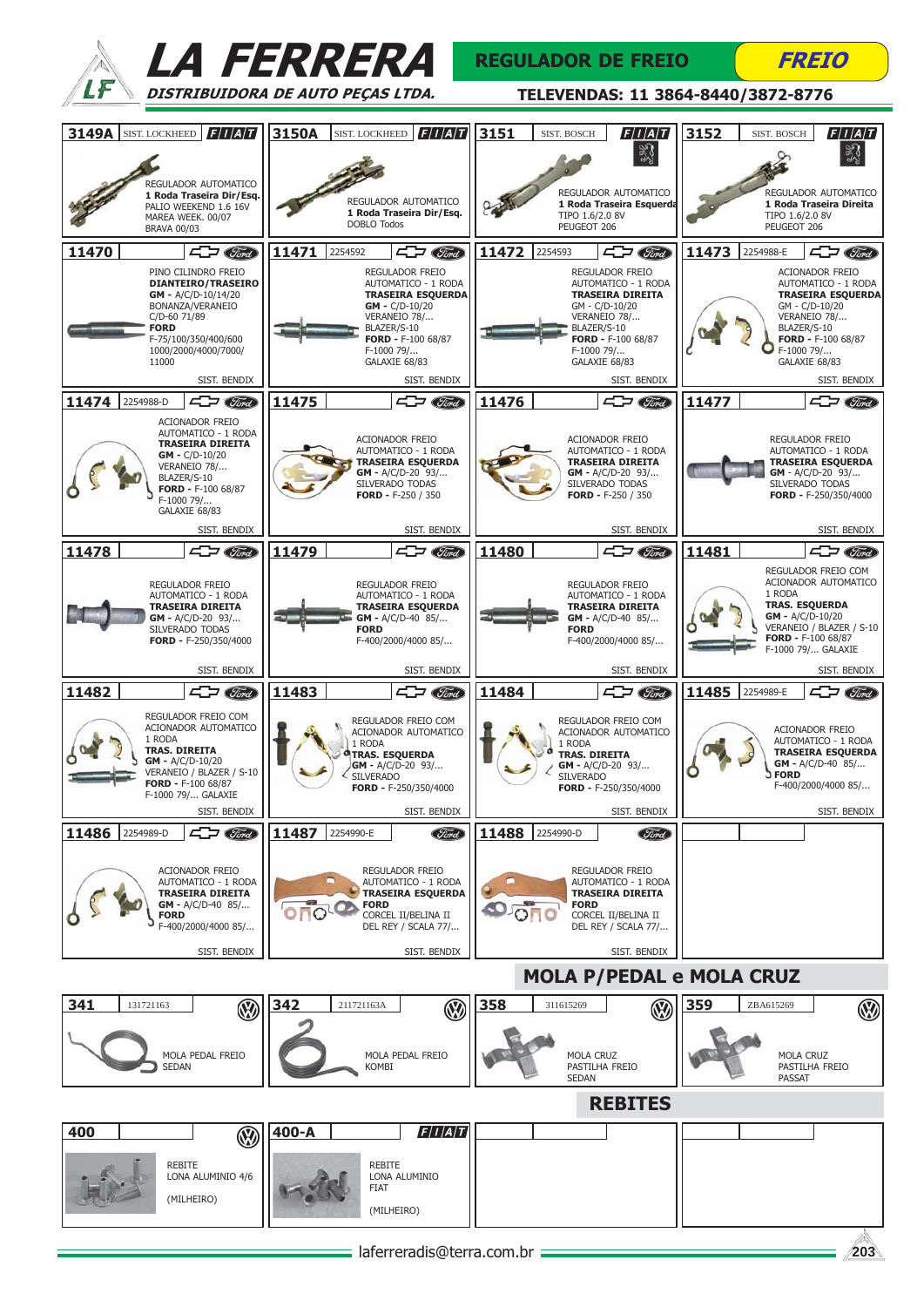|                                                                                  | <i><b>LA FERRERA</b></i>                                                                          |                                                                                                                                                                                           | FREIO                                                                                                |
|----------------------------------------------------------------------------------|---------------------------------------------------------------------------------------------------|-------------------------------------------------------------------------------------------------------------------------------------------------------------------------------------------|------------------------------------------------------------------------------------------------------|
|                                                                                  | DISTRIBUIDORA DE AUTO PECAS LTDA.                                                                 |                                                                                                                                                                                           | TELEVENDAS: 11 3864-8440/3872-8776                                                                   |
|                                                                                  |                                                                                                   |                                                                                                                                                                                           | RESERVATÓRIO DE ÓLEO FREIO                                                                           |
| 374<br>375<br>$\circledR$<br>113611313B<br><b>SEDAN</b><br><b>BICO FINO</b>      | 376<br>211611313B<br>113611313L<br>$\circledR$<br><b>SEDAN</b><br><b>BICO GROSSO</b>              | 378<br>321611301Z<br>$\circledR$<br><b>DUPLO</b><br><b>KOMBI</b>                                                                                                                          | 379<br>8D1MK478A<br>(Ford)<br>$\circledR$<br>Ford<br><b>CORCEL</b><br>PASSAT/GOL<br><b>CORCEL II</b> |
| 383<br>113611351                                                                 | 0377<br><b>V</b>                                                                                  | 0377A<br>$\circledR$                                                                                                                                                                      | 0376A<br>$\circledR$                                                                                 |
| <b>TAMPA</b><br>RESERVATÓRIO ÓLEO<br>FREIO (TODOS)                               | VW 75/<br>(DUPLO)                                                                                 | <b>BRASILIA</b><br>(DUPLO)                                                                                                                                                                | <b>KOMBI TODAS</b><br>(Rosca Ferro)<br><b>TETO</b>                                                   |
|                                                                                  |                                                                                                   | <b>SANGRADORES</b>                                                                                                                                                                        |                                                                                                      |
| 343<br>2116114772<br>$\mathbb{Q}$                                                | 344<br>1026152731<br>$\mathbb{Q}$                                                                 | 345<br>211611475<br>$\mathbb{Q}$                                                                                                                                                          | 1849<br>ZBC615273B<br>$\circledR$                                                                    |
| 1300/BRASÍLIA<br>DIANT./TRAS. 6 x 28<br>(EMBALAGEM 10 PECAS)                     | BRASÍLIA/VARIANT<br><b>UNO</b><br>DIANTEIRO - 7 x 33<br>(EMBALAGEM 10 PEÇAS)                      | <b>KOMBI</b><br>TRASEIRO - 10 x 30<br>(EMBALAGEM 10 PEÇAS)                                                                                                                                | SANTANA/QUANTUM<br>DIANTEIRA - 10 x 35<br>(EMBALAGEM 10 PEÇAS)                                       |
| 1850<br>$\circledR$<br>102615273                                                 | 1851<br>$\circledR$<br>113611475                                                                  | 1852<br>BD9M2208A<br>"Görd                                                                                                                                                                | F/I/A/T<br>1853<br>80NU2208A<br><b>Ford</b>                                                          |
| GOL/VOYAGE/PARATI<br>PASSAT - DIANTEIRO<br>$7 \times 27$<br>(EMBALAGEM 10 PEÇAS) | GOL/VOYAGE/SANTANA<br>PASSAT - TRASEIRO<br>6 x 38<br>(EMBALAGEM 10 PEÇAS)                         | <b>CORCEL/DEL REY</b><br><b>CHEVETTE</b><br>TRASEIRO - 7 x 38<br>(EMBALAGEM 10 PEÇAS)                                                                                                     | <b>CORCEL/DEL REY</b><br><b>DIANTEIRO</b><br><b>UNO TRAS. 7 x 31</b><br>(EMBALAGEM 10 PEÇAS)         |
| 1854<br>71EB2208BA<br>Ford                                                       | 1855<br>94656095                                                                                  | 1856<br>94602909                                                                                                                                                                          | 1857                                                                                                 |
| <b>ESCORT</b><br>TRASEIRO - 3/8 x 24<br>(EMBALAGEM 10 PECAS)                     | <b>MONZA</b><br>TRASEIRO - 8 x 32<br>PASSO 1,25<br>(EMBALAGEM 10 PECAS)                           | MONZA DIANT.<br>CHEVETTE TRASEIRO<br>8 x 32 - PASSO 1<br>(EMBALAGEM 10 PEÇAS)                                                                                                             | OPALA/CARAVAN<br>TRASEIRO - 10 x 29<br>(EMBALAGEM 10 PECAS)                                          |
|                                                                                  |                                                                                                   | SUPORTES, TAMPÕES, TRAVAS E ARRUELAS                                                                                                                                                      |                                                                                                      |
| 366<br>113609637<br>$\mathbb{Q}$                                                 | 367<br>$\circledR$<br>113609638                                                                   | 368<br>211609637<br>$\mathbb{Q}$                                                                                                                                                          | 369<br>211609637<br>$\circledR$                                                                      |
| SUPORTE CABO<br>FREIO DE MÃO<br>SEDAN ESQUERDO                                   | SUPORTE CABO<br>FREIO DE MÃO<br>SEDAN DIREITO                                                     | SUPORTE CABO<br>FREIO DE MÃO<br>KOMBI - DIREITO                                                                                                                                           | SUPORTE CABO<br>FREIO DE MÃO<br>KOMBI - ESQUERDO                                                     |
| 351<br>Ø<br>113611817                                                            | 352<br>$\circledR$<br>2116118171                                                                  | 354<br>$\circledR$                                                                                                                                                                        | 355<br>$\circledR$                                                                                   |
| TAMPÃO CILINDRO<br><b>MESTRE FREIO</b><br>VW 1200/1300<br>(EMBALAGEM 10 PECAS)   | TAMPÃO CILINDRO<br><b>MESTRE FREIO</b><br>VW 1500/BRASÍLIA<br>VARIANT<br>(EMBALAGEM 10 PEÇAS)     | TRAVA MANGA EIXO<br>SEDAN ATÉ 10/74<br>KOMBI 1500/KOMBI 1600<br>(FURO MAIOR)<br>(EMBALAGEM 10 PECAS)                                                                                      | TRAVA MANGA EIXO<br>SEDAN 11/74<br>(FURO MENOR)<br>(EMBALAGEM 10 PECAS)                              |
| 969<br>$\circledR$<br>1026111531                                                 | 356<br>311485661<br>W                                                                             | 357<br>111405661<br>Ø<br><i>Ford</i><br>ARRUELA ENCOSTO ROLAMENTO                                                                                                                         | $357-A$<br>6225552                                                                                   |
| COTOVELO CILINDRO<br>FREIO BRASÍLIA<br>(EMBALAGEM 10 PEÇAS)                      | ARRUELA ENCOSTO<br>ROLAMENTO RODA<br>SEDAN ATÉ 10/74 - 38x20mm<br><b>MAIOR</b><br>(EMB. 10 PEÇAS) | <b>RODA</b><br>PASSAT/GOL/VOYAGE<br>PARATI/SAVEIRO/SANTANA<br>QUANTUM/GOLF (IMP.)<br>CORDOBA/IBIZA /99<br>POLO  /00 / SEDAN 11/74<br><b>MENOR</b><br>VERSAILLES/ROYALE<br>(EMB. 10 PEÇAS) | ARRUELA ENCOSTO<br><b>ROLAMENTO</b><br>OPALA (DIANTEIRO)<br>(EMBALAGEM 10 PEÇAS)                     |
| 360<br>Ø<br>113611715A                                                           | 40<br>401                                                                                         | 11937<br>93.234.209                                                                                                                                                                       |                                                                                                      |
| <b>PRENDEDOR</b><br>TUBO FLEXÍVEL FREIO<br>VW - TODOS<br>(EMBALAGEM 10 PEÇAS)    | TRAVA FREIO A DISCO<br>MONZA (BIGODE FREIO MONZA)                                                 | <b>BUCHA ENTRADA</b><br>CILINDRO MESTRE<br>BLAZER/S-10                                                                                                                                    |                                                                                                      |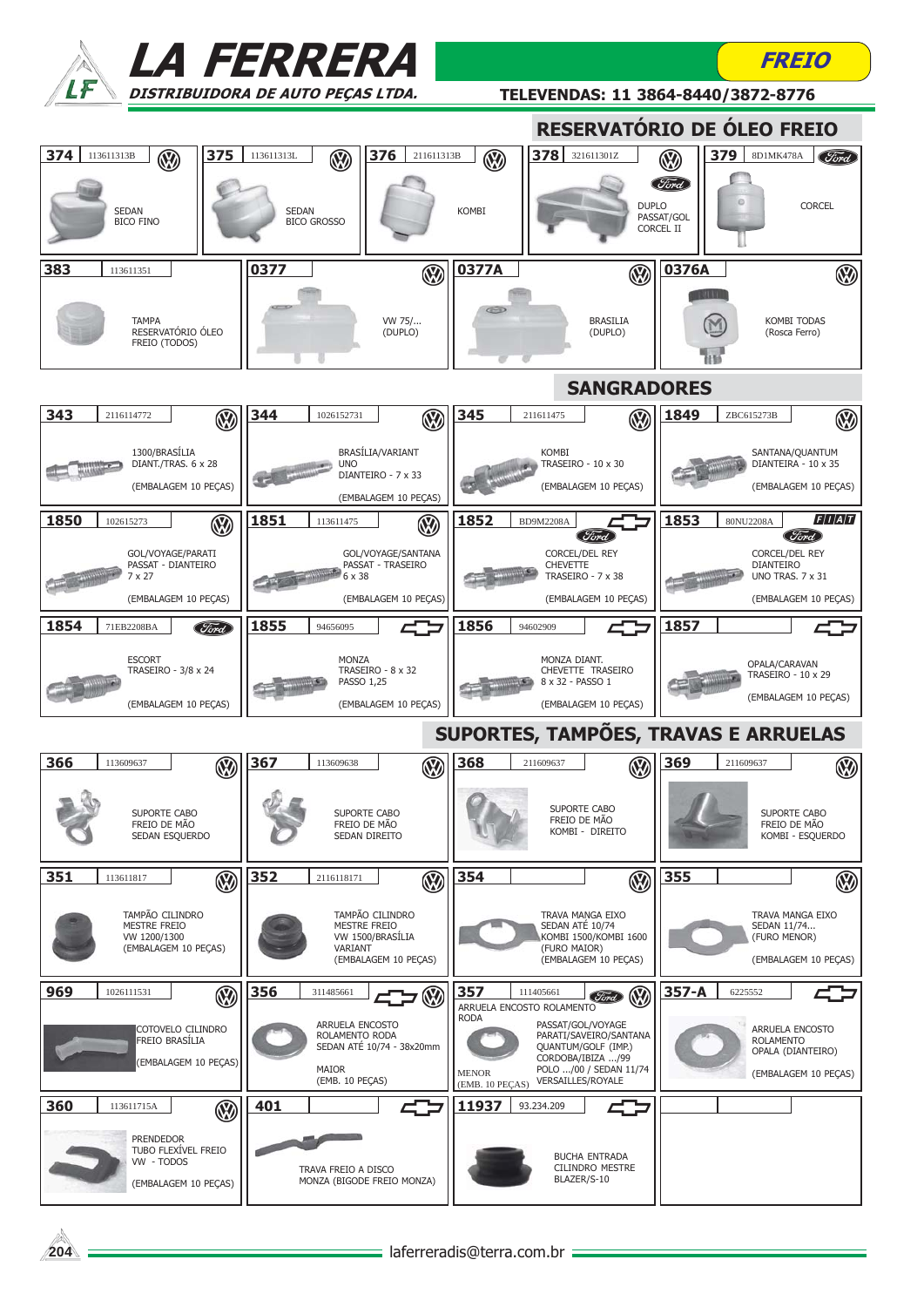



TELEVENDAS: 11 3864-8440/3872-8776

RODA

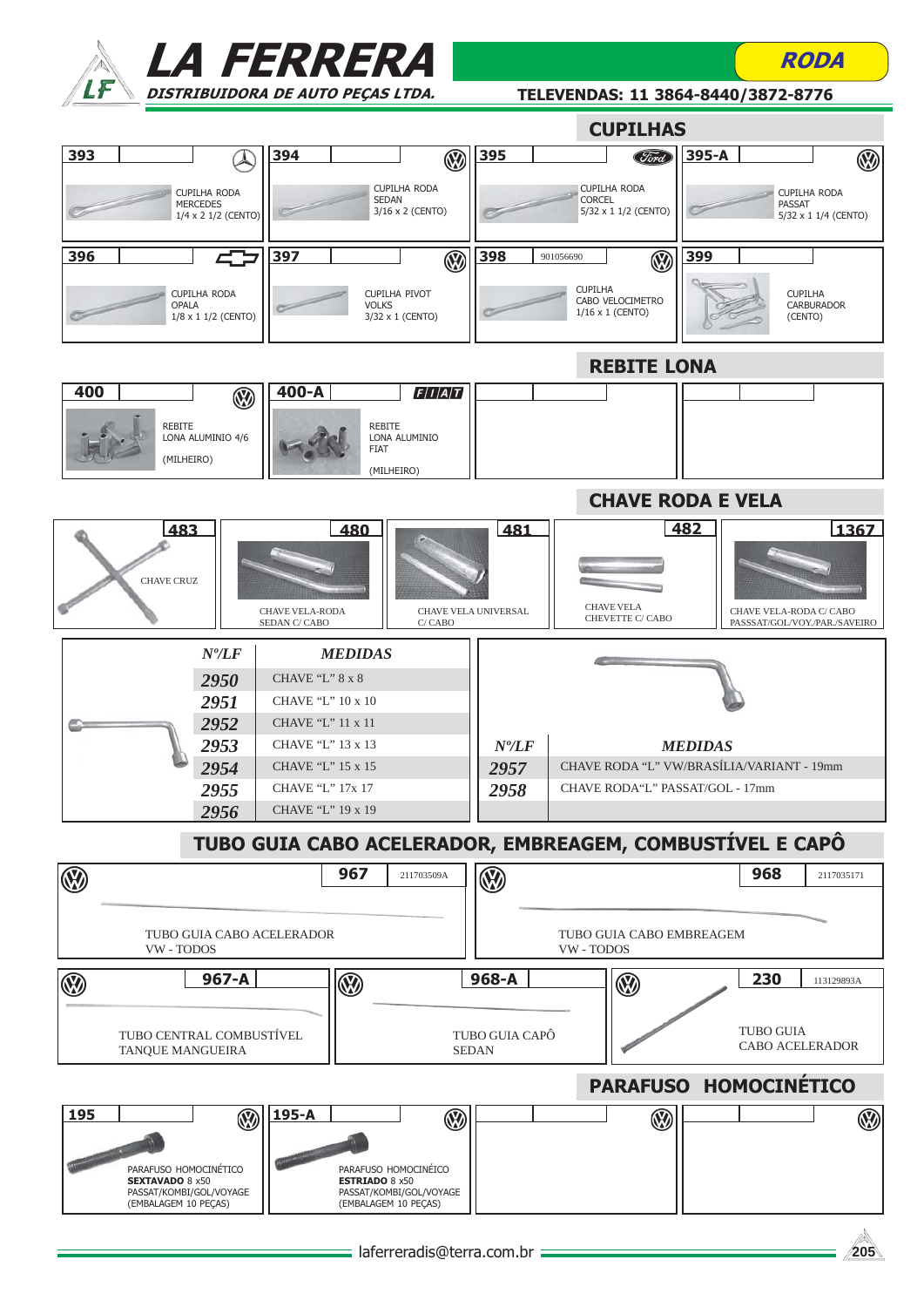



TELEVENDAS: 11 3864-8440/3872-8776

**RODA** 

|        |                                                            |                      |                                                |                                             |        |                                                                | <b>CALOTA CUBO RODA</b> |                  |                             |                                    |
|--------|------------------------------------------------------------|----------------------|------------------------------------------------|---------------------------------------------|--------|----------------------------------------------------------------|-------------------------|------------------|-----------------------------|------------------------------------|
| 387    | 131405691                                                  | 388<br>$\mathbf{W}$  | 131405692                                      | <b>V</b>                                    | 389    | 211405691B                                                     | $\mathbf \Omega$        | 390              | 211405692B                  | $\circledR$                        |
|        | RODA DIANT/ESQUERDO<br>COM FURO<br>SEDAN/BRASÍLIA          |                      | SEM FURO<br>SEDAN/BRASÍLIA                     | RODA DIANT/DIREITO                          |        | RODA DIANT/ESQUERDO<br>COM FURO<br>KOMBI 05/82                 |                         |                  | SEM FURO<br>KOMBI 05/82     | RODA DIANT/DIREITO                 |
| 391    | 3055012492                                                 | 392<br>$\mathbb{Q}$  | 823501249                                      | $\circledR$                                 | 4367   |                                                                | $\circledR$             | 1113             | 82AB1248AB                  | Ford                               |
|        | RODA DIANT/ESQUERDO<br>COM FURO<br>SEDAN 11/79             |                      | SEDAN 79/<br>VOYAGE/SANTANA<br><b>SEM FURO</b> | RODA DIANT/DIREITO<br>TRASEIRO - GOL/PASSAT |        | RODA TRASEIRA<br>GOL/POLO/BORA/AUDI                            |                         |                  | <b>APOLLO</b>               | RODA TRASEIRA<br>ESCORT/VERONA     |
| 1114   | Ford<br><b>B5A1131A</b>                                    | 2572                 | 501249                                         | Ford                                        | 1115   | 6696899                                                        |                         | 1115-A $2875104$ |                             |                                    |
|        | RODA TRASEIRA<br><b>CORCEL/DEL REY</b><br>PAMPA            |                      | <b>RODA</b>                                    | ESCORT/LOGUS 93/                            |        | <b>RODA</b><br><b>CHEVETTE</b><br>MONZA/CORSA                  |                         |                  | <b>OPALA</b>                | RODA DIANTEIRA                     |
| 1116-A | 427<br>6274217                                             | 1116-B               |                                                | 402                                         | 4376   | 90.539.001                                                     | 47                      | 4376-A           | 93328660                    |                                    |
|        | RODA DIANTEIRA<br>A-10/A-20/C-10/C-20<br>D-10/D-20 - 85/92 |                      | RODA DIANTEIRA<br>A/C/D-10/20<br>SILVERADO 93/ |                                             |        | RODA TRASEIRA<br><b>VECTRA 97/</b>                             |                         |                  | NOVO CORSA                  | CALOTA CUBO GRAXA<br>RODA TRASEIRA |
| $1116$ | F/I/A/T                                                    | 2572-A               |                                                | F/I/A/T                                     | 2572-B |                                                                | F/I/A/T                 | 11269            | 8200649356                  |                                    |
|        | <b>RODA</b><br>147/UNO/PRÊMIO/ELBA                         |                      | <b>RODA</b><br>PALIO                           |                                             |        | <b>RODA</b><br><b>TIPO</b>                                     |                         |                  | <b>RODA</b><br><b>CLIO</b>  |                                    |
|        |                                                            |                      |                                                |                                             |        |                                                                |                         |                  |                             |                                    |
|        |                                                            |                      |                                                |                                             |        |                                                                |                         |                  | <b>CALOTA RODA PLÁSTICA</b> |                                    |
| 486    |                                                            | 486-C<br>$\circledR$ |                                                | $\circledR$                                 | 488    |                                                                | $\circledR$             | 488-A            |                             | $\circledR$                        |
|        | CALOTA PLÁSTICA<br><b>SEDAN</b><br><b>4 FUROS PRETA</b>    |                      | <b>CROMADA</b>                                 | CALOTA PLÁSTICA<br>SEDAN - 4 FUROS          |        | CALOTA PLÁSTICA<br>RODA VW<br>PRETA INTERNA                    |                         |                  | RODA VW                     | CALOTA PLÁSTICA<br>PRETA COM GARRA |
| 488-C  |                                                            | 489<br>Ø             |                                                | $\circledR$                                 | 489-C  | 7608610                                                        | $\circledR$             | 490              |                             | F/I/A/T                            |
|        | CALOTA PLÁSTICA<br>RODA VW<br>CROMADA INTERNA              |                      | PASSAT - PRETA                                 | CALOTA PLÁSTICA                             |        | CALOTA PLÁSTICA<br>CROMADA - PASSAT                            |                         |                  |                             | CALOTA PLÁSTICA<br>FIAT - PRETA    |
| 490-C  | F/I/A/T<br>7675820                                         | 1287                 |                                                | 47                                          | 1287-A |                                                                | 45                      |                  |                             |                                    |
|        | CALOTA PLÁSTICA<br>FIAT CROMADA                            |                      | $\overline{\phantom{a}}$                       | CALOTA RODA<br><b>MONZA 83/90</b>           |        | <b>CALOTA RODA</b><br>CORSA WIND                               |                         |                  |                             |                                    |
|        |                                                            |                      |                                                |                                             |        |                                                                | <b>CAPA PARAFUSO</b>    |                  |                             |                                    |
|        |                                                            |                      |                                                |                                             |        |                                                                |                         |                  |                             |                                    |
|        |                                                            |                      |                                                | CÓD.<br>2995                                |        | <b>APLICAÇÃO</b><br>UNIVERSAL CROMADO (VW/CORCEL/OPALA) - 19mm |                         |                  |                             |                                    |
|        |                                                            |                      |                                                | 2995A                                       |        | PASSAT CROMADO (PASSAT/GOL/VOYAGE) - 17mm                      |                         |                  |                             |                                    |
|        |                                                            |                      |                                                |                                             |        |                                                                |                         |                  |                             |                                    |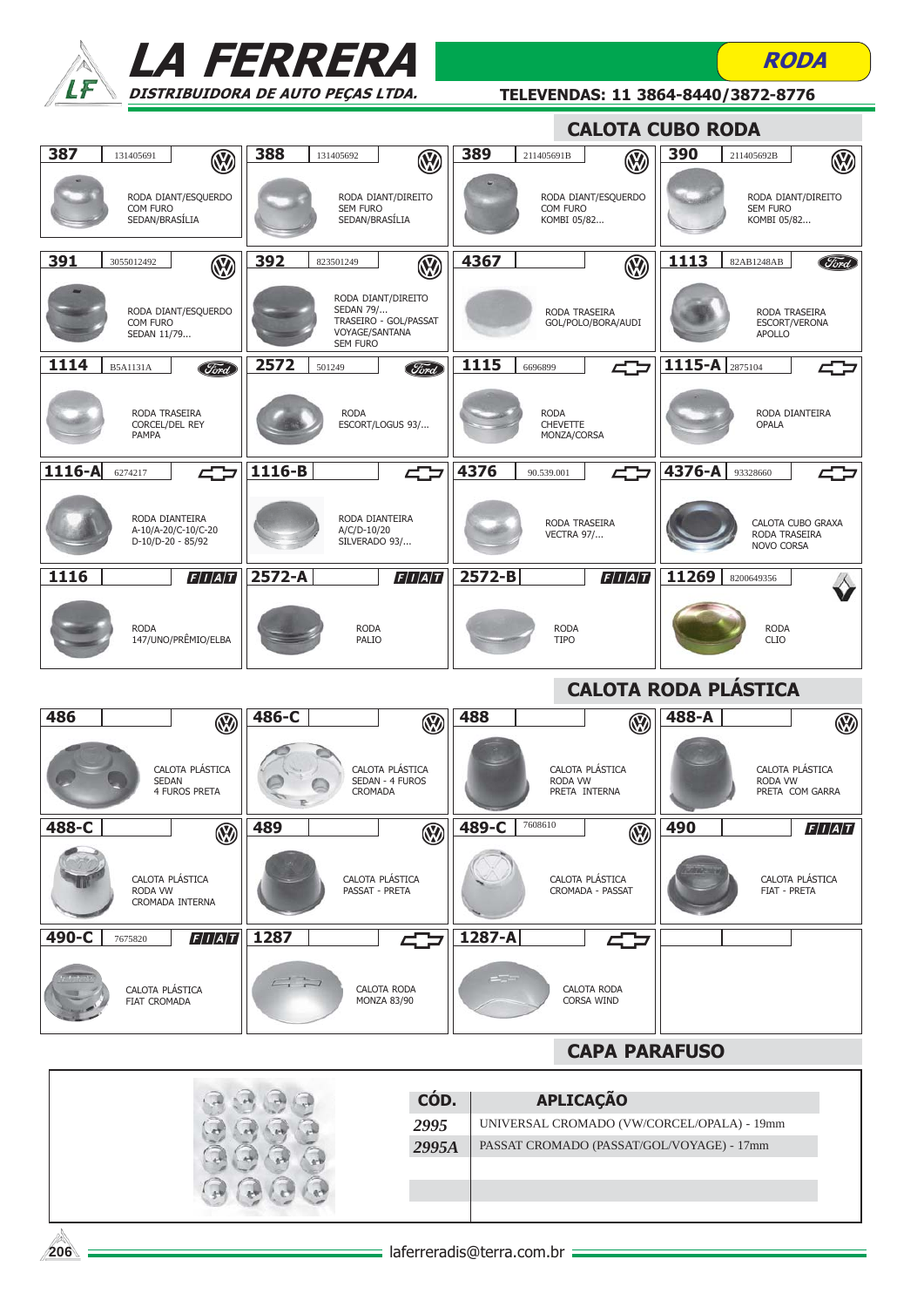|                                                                              | <i><b>LA FERRERA</b></i>                                                      | <b>PARAFUSO RODA</b>                                                   | <b>RODA</b>                                                                  |
|------------------------------------------------------------------------------|-------------------------------------------------------------------------------|------------------------------------------------------------------------|------------------------------------------------------------------------------|
|                                                                              | DISTRIBUIDORA DE AUTO PECAS LTDA.                                             | TELEVENDAS: 11 3864-8440/3872-8776                                     |                                                                              |
| 660<br>111601139<br>$\mathbb{Q}$                                             | 661<br>211601139<br>$\mathbb{Q}$                                              | 662<br>ZBA601139                                                       | 663<br>3212011391C<br>$\mathbf{W}$                                           |
| PARAFUSO RODA VW<br>1200/1300<br>(EMBALAGEM 10 PECAS)                        | PARAFUSO RODA VW<br>1500/1600<br>(EMBALAGEM 10 PECAS)                         | PARAFUSO RODA VW<br>PASSAT/GOL/VOYAGE<br>(EMBALAGEM 10 PECAS)          | PARAFUSO RODA VW<br>SANTANA/GOL 1.8<br>(EMBALAGEM 10 PECAS)                  |
| 664<br>90092514                                                              | F/I/A/T<br>665<br>5947511                                                     | F/I/A/T<br>665-C<br>7509408                                            | 975<br><b>Ford</b><br>77SD1107                                               |
| PARAFUSO RODA<br>MONZA/KADETT                                                | PARAFUSO RODA<br><b>FIAT</b>                                                  | PARAFUSO RODA<br>PALIO/UNO/TEMPRA<br>MAREA/BRAVA                       | PARAFUSO RODA<br><b>ESCORT</b>                                               |
| (EMBALAGEM 10 PEÇAS)                                                         | (EMBALAGEM 10 PEÇAS)                                                          | <b>CABECA CASTELO</b><br>(EMBALAGEM 10 PECAS)                          | (EMBALAGEM 10 PEÇAS)                                                         |
| 971<br>5547328<br><b>Ford</b>                                                | 972<br>5560595<br>Ford                                                        | 973<br>5258643                                                         | 974<br>7316935                                                               |
| PARAFUSO CUBO RODA<br><b>DIANTEIRA</b><br><b>CORCEL</b>                      | PARAFUSO CUBO RODA<br><b>TRASEIRA</b><br><b>CORCEL</b>                        | PARAFUSO CUBO RODA<br>DIANTEIRO/TRASEIRO<br>OPALA ATÉ 79<br>(POLEGADA) | PARAFUSO CUBO RODA<br>DIANTEIRO/TRASEIRO<br>CHEVETTE TODOS<br>OPALA 80/ (mm) |
| 1833<br>$\circledR$                                                          | 1834<br>2116011411<br>$\circledR$                                             | 3962<br>$\circledR$<br>Ford                                            | 3963<br>Ford                                                                 |
| PARAFUSO CUBO RODA<br><b>DIANTEIRA</b><br><b>KOMBI</b>                       | PARAFUSO CUBO RODA<br>TRASEIRA<br><b>KOMBI</b>                                | PARAFUSO RODA<br>DIANT/TRASEIRA<br>ESCORT/VERONA<br>MOD. LOGUS/POINTER | PARAFUSO RODA<br>DIANT/TRASEIRA<br>F-100/1000 /91<br>$1/2''$ x 44.5          |
| 3964<br><b>Ford</b>                                                          | 3965<br>Ford                                                                  | 1899<br><b>Ford</b>                                                    | 3966                                                                         |
| PARAFUSO RODA<br><b>DIANTEIRA</b><br>(FREIO A DISCO)<br>F-1000 92/ 1/2" x 53 | PARAFUSO RODA<br><b>TRASEIRA</b><br>(FREIO A DISCO)<br>F-1000 92/ 1/2" x 49,5 | PARAFUSO RODA<br>KA/COURIER/FIESTA                                     | PARAFUSO RODA<br>DIANTEIRA/TRASEIRA<br>C-10/D-10<br>$7/16 \times 33$         |
| 3967                                                                         | 1895<br>≎                                                                     |                                                                        |                                                                              |
| PARAFUSO RODA<br><b>TRASEIRA</b><br>ACD-20/S-10/BLAZER<br>M12x 43            | PARAFUSO RODA<br>CORSA/CELTA/MERIVA<br>ZAFIRA/OMEGA/VECTRA<br><b>TIGRA</b>    |                                                                        |                                                                              |

# PARAFUSO RODA - CROMADO

| 661-A  | $\mathcal{R}$                                                                                    | 662-A<br><b>B</b><br>52                                                                                                 | 663-A<br>$\circledR$                                                                   | 664-A                                                                                                 |
|--------|--------------------------------------------------------------------------------------------------|-------------------------------------------------------------------------------------------------------------------------|----------------------------------------------------------------------------------------|-------------------------------------------------------------------------------------------------------|
|        | PARAFUDO RODA<br>1500/BRASÍLIA/KOMBI<br><b>CROMADO</b><br>(EMBALAGEM 16 PECAS)                   | PASSAT/GOL/VOY/SAVEIRO<br>PARATI/SANT/GOLF/POLO<br>VECTRA/AUDI 80/90<br><b>CÔNICO - CROMADO</b><br>(EMBALAGEM 16 PECAS) | PARAFUSO RODA<br>SANTANA/GOL/PASSAT<br><b>ESFÉRICO-CROMADO</b><br>(EMBALAGEM 16 PECAS) | PARAFUSO RODA<br>MONZA/KADETT 94/<br>CORSA/CELTA/VECTRA<br><b>CROMADO</b><br>(EMBALAGEM 16 PECAS)     |
| 664-B  | $\circledR$<br>47                                                                                | F/I/A/T<br>665-A                                                                                                        | F/I/A/T<br>665-B                                                                       | 975-A<br>Ford                                                                                         |
|        | PARAFUSO RODA<br>MONZA/KADETT ATÉ 94<br>ASTRA / APOLO<br><b>CROMADO</b><br>(EMBALAGEM 16 PECAS)  | PARAFUSO RODA<br>FIAT UNO/TEMPRA/ELBA<br>FIORINO/MAREA/PRÊMIO<br><b>BRAVA - CROMADO</b><br>(EMBALAGEM 16 PECAS)         | TIPO/PALIO/WEKEEND<br>SIENA/STRADA<br><b>CROMADO</b><br>(EMBALAGEM 16 PECAS)           | PARAFUSO RODA<br>ESCORT/VERSAILLES<br><b>VERONA</b><br><b>CROMADO</b><br>(EMBALAGEM 16 PECAS)         |
| 1832-A | $\circledR$                                                                                      | 1832-B<br>$\circledR$                                                                                                   | 1835-A<br>$\circledR$                                                                  | 1895-A                                                                                                |
|        | PARAFUSO RODA<br>AUDI/GOLF/BORA<br>NEW BEETLE (CÔNICO)<br><b>CROMADO</b><br>(EMBALAGEM 20 PECAS) | PARAFUSO RODA<br>AUDI/GOLF/BORA<br>NEW BEETLE (ESFERICO)<br><b>CROMADO</b><br>(EMBALAGEM 20 PECAS)                      | POLO / FOX<br><b>CROMADO</b><br>(EMBALAGEM 20 PECAS)                                   | PARAFUSO RODA<br>CORSA/CELTA/MERIVA<br>ZAFIRA/OMEGA/VECTRA<br>TIGRA - CROMADO<br>(EMBALAGEM 20 PECAS) |
| 1898-A | $\left F\right I\left/A\right T$                                                                 |                                                                                                                         | 9820-A<br>3                                                                            | 9821-A                                                                                                |
|        | PARAFUSO RODA<br>TIPO<br><b>CROMADO</b><br>(EMBALAGEM 16 PECAS)                                  | <b>PARAFUSO RODA</b><br><b>IMPORTADOS</b><br><b>CROMADO</b>                                                             | <b>PEUGEOT</b><br>106/206/306/406<br><b>CROMADO</b><br>(EMBALAGEM 16 PECAS)            | <b>RENAULT</b><br>CLIO / SCENIC<br><b>CROMADO</b><br>(EMBALAGEM 16 PECAS)                             |
| 9822-A |                                                                                                  | 9823-A                                                                                                                  | 9824-A                                                                                 | 9825-A                                                                                                |
|        | <b>CITROEN PICASSO</b><br>(CHAVE 17)<br><b>CROMADO</b><br>(EMBALAGEM 16 PECAS)                   | <b>CITROEN</b><br>ZX / XSARA<br><b>CROMADO</b><br>(EMBALAGEM 16 PECAS)                                                  | CLASSE A (ESFÉRICO)<br><b>CROMADO</b><br>(EMBALAGEM 20 PECAS)                          | CLASSE A (CÔNICO)<br><b>CROMADO</b><br>(EMBALAGEM 20 PECAS)                                           |
|        |                                                                                                  | laferreradis@terra.com.br                                                                                               |                                                                                        | 207                                                                                                   |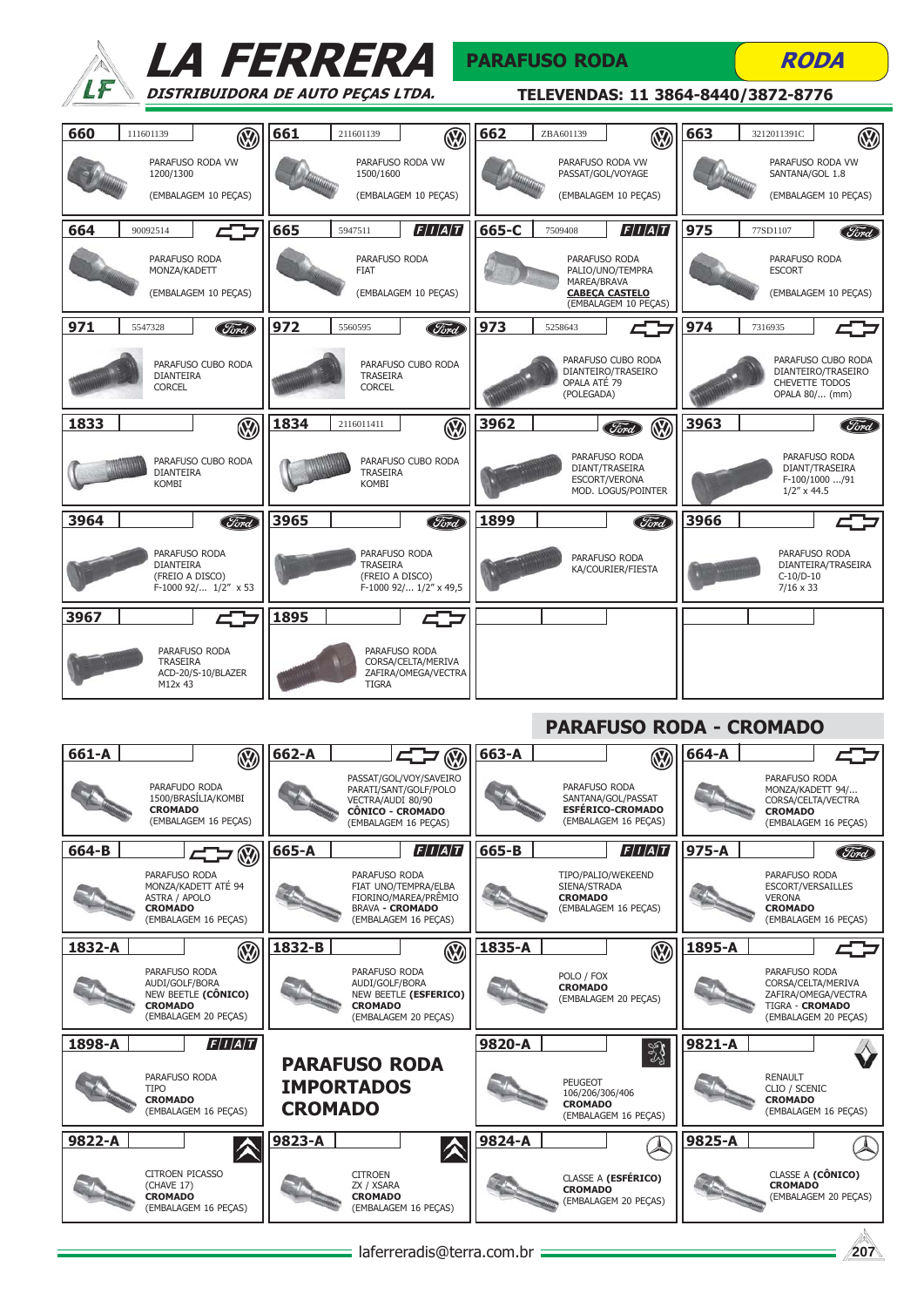



## PORCA RODA



| 616<br>75MU1012A<br>Tord                                                                | 1837<br>81EU1012A<br><b>Ford</b>                                              | 3968<br>488.322.52<br><b>Ford</b>                                               | 617<br>358501                                                                   |
|-----------------------------------------------------------------------------------------|-------------------------------------------------------------------------------|---------------------------------------------------------------------------------|---------------------------------------------------------------------------------|
| PORCA RODA<br>CORCEL I                                                                  | PORCA RODA<br>CORCEL II / DEL REY                                             | PORCA PARAFUSO RODA<br>DIANTEIRO/TRASEIRO<br>F-10/F-1000 1/2"                   | PORCA RODA<br>OPALA ATÉ 79 (POLEGADA)<br>(PARAFUSO 973)<br>(EMBALAGEM 10 PEÇAS) |
| 618<br>452<br>94602616                                                                  | $617-A$                                                                       | 618-A                                                                           | 3969                                                                            |
| PORCA RODA<br>CHEVETTE/OPALA 80/<br>(mm) - (PARAFUSO 974)<br>(EMBALAGEM 10 PEÇAS)       | PORCA RODA<br>OPALA ATÉ 79<br>CROMADA - (POLEGADA)<br>(EMBALAGEM 10 PEÇAS)    | PORCA RODA<br>CHEVETTE/OPALA 80/<br>CROMADA (mm)<br>(EMBALAGEM 10 PECAS)        | PORCA PARAFUSO RODA<br>DIANTEIRO/TRASEIRO<br>A /C /D-20<br>$M12 \times 1,5$     |
| 1838<br>$\circledR$<br>2116011411                                                       |                                                                               |                                                                                 |                                                                                 |
| PORCA RODA<br>KOMBI<br>(EMBALAGEM 10 PEÇAS)                                             |                                                                               |                                                                                 |                                                                                 |
|                                                                                         |                                                                               |                                                                                 | <b>PORCA RODA - CROMADA</b>                                                     |
| 1838-A<br>$\circledR$                                                                   | 3969-A                                                                        | 9801-A                                                                          | 9802-A                                                                          |
| PORCA RODA<br>KOMBI<br><b>CROMADA</b><br>(EMBALAGEM 20 PEÇAS)                           | PORCA RODA<br>A/C/D 10/20<br><b>CROMADA</b><br>(EMBALAGEM 24 PEÇAS)           | PORCA RODA<br>S-10 / BLAZER<br><b>CROMADA</b><br>(EMBALAGEM 20 PEÇAS)           | PORCA RODA<br>SILVERADO - CHAVE 21<br><b>CROMADA</b><br>(EMBALAGEM 24 PECAS)    |
| 9803-A<br><b>Ford</b>                                                                   | 9804-A<br><b>Ford</b>                                                         | 9805-A<br>Ford                                                                  | 9806-A<br><b>Ford</b>                                                           |
| PORCA RODA<br>ESCORT ATÉ 93<br>FOCUS / MONDEO<br><b>CROMADA</b><br>(EMBALAGEM 16 PEÇAS) | PORCA RODA<br>KA / FIESTA / COURIER<br><b>CROMADA</b><br>(EMBALAGEM 16 PEÇAS) | PORCA RODA<br>KA / FIESTA / COURIER<br>VAZADA - CROMADA<br>(EMBALAGEM 16 PEÇAS) | PORCA RODA<br><b>RANGER</b><br><b>CROMADA</b><br>(EMBALAGEM 20 PEÇAS)           |
| 9807-A<br>Ford                                                                          | 9808-A<br><b>Ford</b>                                                         | 3968-A<br>Ford                                                                  | 3968-B<br>Ford                                                                  |
| PORCA RODA<br><b>RANGER</b><br><b>VAZADA CROMADA</b><br>(EMBALAGEM 20 PEÇAS)            | PORCA RODA<br>$F - 250$<br><b>CROMADA</b><br>(EMBALAGEM 20 PEÇAS)             | PORCA RODA<br>$F - 1000$<br><b>CROMADA</b><br>(EMBALAGEM 20 PEÇAS)              | PORCA RODA<br>$F - 1000$<br><b>VAZADA - CROMADA</b><br>(EMBALAGEM 20 PECAS)     |
|                                                                                         |                                                                               |                                                                                 | <b>PORCA RODA - IMPORTADOS</b>                                                  |
| 9817-A<br><b>KIA</b>                                                                    | 9818-A<br>$\bigoplus$                                                         | 9819-A                                                                          |                                                                                 |
| PORCA RODA<br>KIA / BESTA<br>(EMBALAGEM 24 PECAS)                                       | PORCA RODA<br>TOYOTA COROLLA<br>CHAVE 21<br>(EMBALAGEM 16 PEÇAS)              | PORCA RODA<br>TOYOTA HYLUX<br>(EMBALAGEM 24 PEÇAS)                              |                                                                                 |
|                                                                                         |                                                                               |                                                                                 |                                                                                 |
|                                                                                         |                                                                               |                                                                                 |                                                                                 |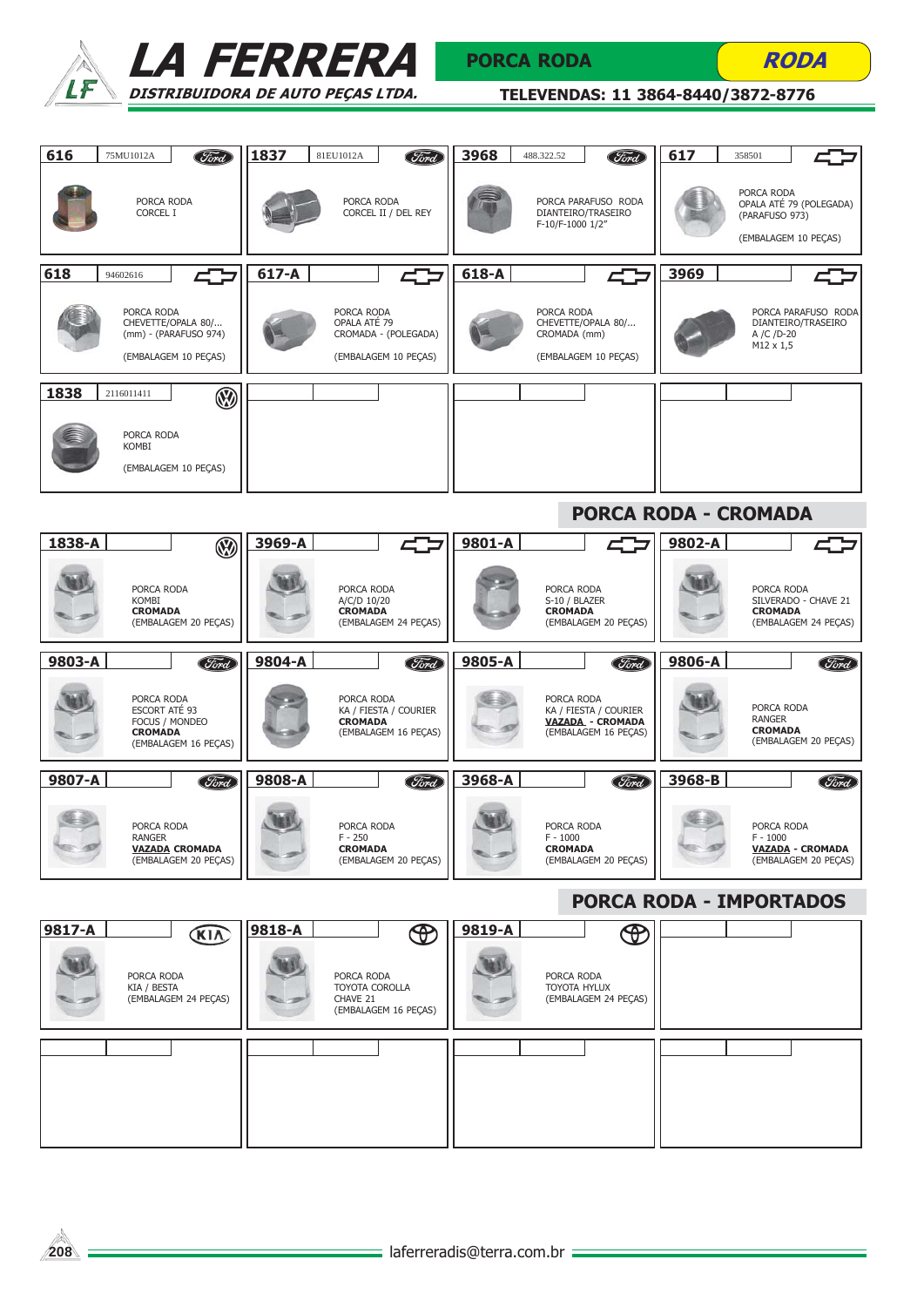



| 600   | 1135012211                                                    | $\circledR$                                                  | 601  | 311501221                            | $\bigcirc$                                                       | 602       | 211501221                            | $\mathbb{Q}$                                                                                 | 603   | 111405671                           | $\circledR$                                                   |
|-------|---------------------------------------------------------------|--------------------------------------------------------------|------|--------------------------------------|------------------------------------------------------------------|-----------|--------------------------------------|----------------------------------------------------------------------------------------------|-------|-------------------------------------|---------------------------------------------------------------|
|       | SEMI-EIXO<br><b>SEDAN</b>                                     | PORCA CASTELO                                                |      | PORCA CASTELO                        | C/FLANGE SEMI-EIXO<br>BRASÍLIA/VARIANT                           |           | SEMI-EIXO<br><b>KOMBI</b>            | PORCA CASTELO                                                                                |       |                                     | PORCA MANGA EIXO<br>1200/1300 ESQUERDA                        |
| 604   | 111405672                                                     | W                                                            | 605  | 113405671                            | $\circledR$                                                      | 605-A     | 2114056711                           | W                                                                                            | 606   | 113405672                           | $\circledR$                                                   |
|       |                                                               | PORCA MANGA EIXO<br>1200/1300 DIREITA                        |      |                                      | PORCA MANGA EIXO<br>1500/1600 - ESQUERDA                         |           |                                      | PORCA MANGA EIXO<br>KOMBI 1500-ESQUERDA                                                      |       |                                     | PORCA MANGA EIXO<br>1500/1600 DIREITA                         |
| 606-A | 2114056721                                                    | $\mathbb{Q}$                                                 | 353  | 803501221                            | $\mathbb{Q}$                                                     | $353 - A$ | 111671                               | $\mathbb{Q}$                                                                                 | 603-A | 131405669                           | $\circledS$                                                   |
|       |                                                               | PORCA MANGA EIXO<br>KOMBI 1500 - DIREITA                     |      |                                      | TRAVA RODA TRASEIRA<br>PASSAT/GOL/VOYAGE<br>(EMBALAGEM 10 PEÇAS) |           | POLO/GOLF /98                        | PORCA EIXO TRASEIRO<br>PASSAT/GOL/VOY/PARATI<br>SAVEIRO/SANT/QUANTUM<br>(EMBALAGEM 10 PEÇAS) |       | <b>SEDAN 71/77</b>                  | PORCA FORJADA<br>ENCOSTO ROLAMENTO<br>MANGA EIXO ESQUERDO     |
| 604-A |                                                               | $\circledR$                                                  | 607  | 171407643A                           | $\circledR$                                                      | 1200      | N905876/02                           | $\circledR$                                                                                  | 1201  | N906545/01                          | $\circledS$                                                   |
|       | PORCA FORJADA<br><b>SEDAN 71/77</b>                           | ENCOSTO ROLAMENTO<br>MANGA EIXO DIREITO                      |      | PORCA SEMI-EIXO<br>SANTANA/QUANTUM   | PASSAT GRANDE/ GOL<br>VOYAGE/SAVEIRO/PARATI                      |           | <b>DIANTEIRO</b><br><b>NOVO GOLF</b> | PORCA PONTA EIXO                                                                             |       | <b>TRASEIRO</b><br><b>NOVO GOLF</b> | PORCA PONTA EIXO                                              |
| 1202  | 1LO/407643                                                    | $\mathbb{Q}$                                                 | 1203 | 171.407.643.A                        | $\circledR$                                                      | 3791      |                                      | $\circledR$                                                                                  | 1086  | E 822.046.576                       | (Tord                                                         |
|       | <b>DIANTEIRO</b>                                              | PORCA PONTA EIXO<br>GOLF/POLO CLASSIC                        |      | <b>DIANTEIRO</b><br>GERAÇÃO II       | PORCA PONTA EIXO<br>GOL/SAVEIRO/PARATI                           |           | <b>ARRUELA</b><br>HOMOCINÉTICA       | TEMPERADA/RETIFICADA<br>GOL/ SAVEIRO/ PARATI                                                 |       | (AUTOLATINA)                        | PORCA PONTA EIXO<br>DIAT. ESCORT HOBBY<br>ESCORT/VERONA 83/92 |
|       | 1086-A NE 726.242 AA                                          | <b>Ford</b>                                                  | 1087 | 373232S                              | <b>Ford</b>                                                      | 3789      |                                      | Ford                                                                                         | 3790  |                                     | Ford)                                                         |
|       | PORCA PONTA EIXO<br><b>DIANTEIRO</b><br>FIESTA/COURRIER E     | ESCORT/VERONA 93/<br>ESCORT 97/ TRASEIRO                     |      | <b>CORCEL/DEL REY</b>                | PORCA HOMOCINÉTICA                                               |           | <b>TRASEIRO</b><br>KA / FIESTA       | PORCA PONTA EIXO<br>COM ARRUELA MÓVEL                                                        |       | PORCA PONTA EIXO<br><b>TRASEIRO</b> | COM ARRUELA MÓVEL<br>COURRIER DIANTEIRO<br>TRAS. MONDEO/FOCUS |
| 3792  |                                                               | <b>Ford</b>                                                  | 1204 | 547.501.222                          | Ford                                                             | 1205      | 547.501.221                          | <b>Ford</b>                                                                                  | 1206  | NF 822.068.C                        | <i>Sord</i>                                                   |
|       | PORCA CASTELO<br>F-1000 / F-4000                              | SEMI EIXO DIANTEIORO                                         |      |                                      | PORCA FORJADA EIXO<br>TRASEIRO DIREITO<br>ESCORT/VERONA 93/96    |           |                                      | PORCA FORJADA EIXO<br>TRASEIRO ESQUERDO<br>ESCORT/VERONA 93/96                               |       | PORCA BARRA<br>ESCORT/VERONA        | ESTABILIZADORA DIREITA                                        |
| 1207  | NF 620.436.C                                                  | <b>Ford</b>                                                  | 3783 |                                      | <b>Ford</b>                                                      | 1088      | 50105309                             | 402                                                                                          | 1089  | 6255553                             |                                                               |
|       | PORCA BARRA ESTAB.<br><b>ESQUERDA</b><br><b>ESCORT/VERONA</b> |                                                              |      | <b>BUCHA PEDAL</b>                   | EMBREAGEM/FREIO<br><b>ESCORT/ LOGUS</b>                          |           | ASTRA/VECTRA/CELTA<br>ZAFIRA         | PORCA HOMOCINÉTICO<br>CORSA/KADETT/MONZA                                                     |       | <b>OPALA</b>                        | PORCA MANGA EIXO                                              |
| 1090  | 8967950                                                       | 45                                                           | 3424 |                                      | 47                                                               | 3425      |                                      |                                                                                              | 589   | 08967950                            |                                                               |
|       | PORCA PONTA EIXO<br>KADETT/MONZA                              | <b>DIANTEIRO - CHEVETTE</b><br><b>TRASEIRO - CELTA/CORSA</b> |      | S-10 / BLAZER                        | PORCA CUBO RODA<br>A/C/D -10/20 85 A 92                          |           | A/C/D -10/20                         | PORCA CUBO RODA<br>SILVERADO 93/                                                             |       | <b>TRASEIRO</b><br>CELTA/CORSA      | PORCA PONTA EIXO<br>KADETT/MONZA/TIGRA                        |
| 590   |                                                               | 407                                                          | 591  | 90223979                             |                                                                  | 589-A     | 9156693                              |                                                                                              | 168   | 4.243.293                           | F/I/A/T                                                       |
|       | PORCA HOMOCINÉTICA<br><b>CELTA NOVO</b>                       | (C/FLANGE E TORQUEADA)                                       |      | PORCA PONTA EIXO<br><b>DIANTEIRO</b> | OMEGA/SUPREMA 93/98                                              |           | <b>TRASEIRO</b><br>CORSA 02/         | PORCA PONTA EIXO                                                                             |       | PORCA RETENÇÃO<br>FIAT 76/80        | ROLAMENTO DIANTEIRO                                           |

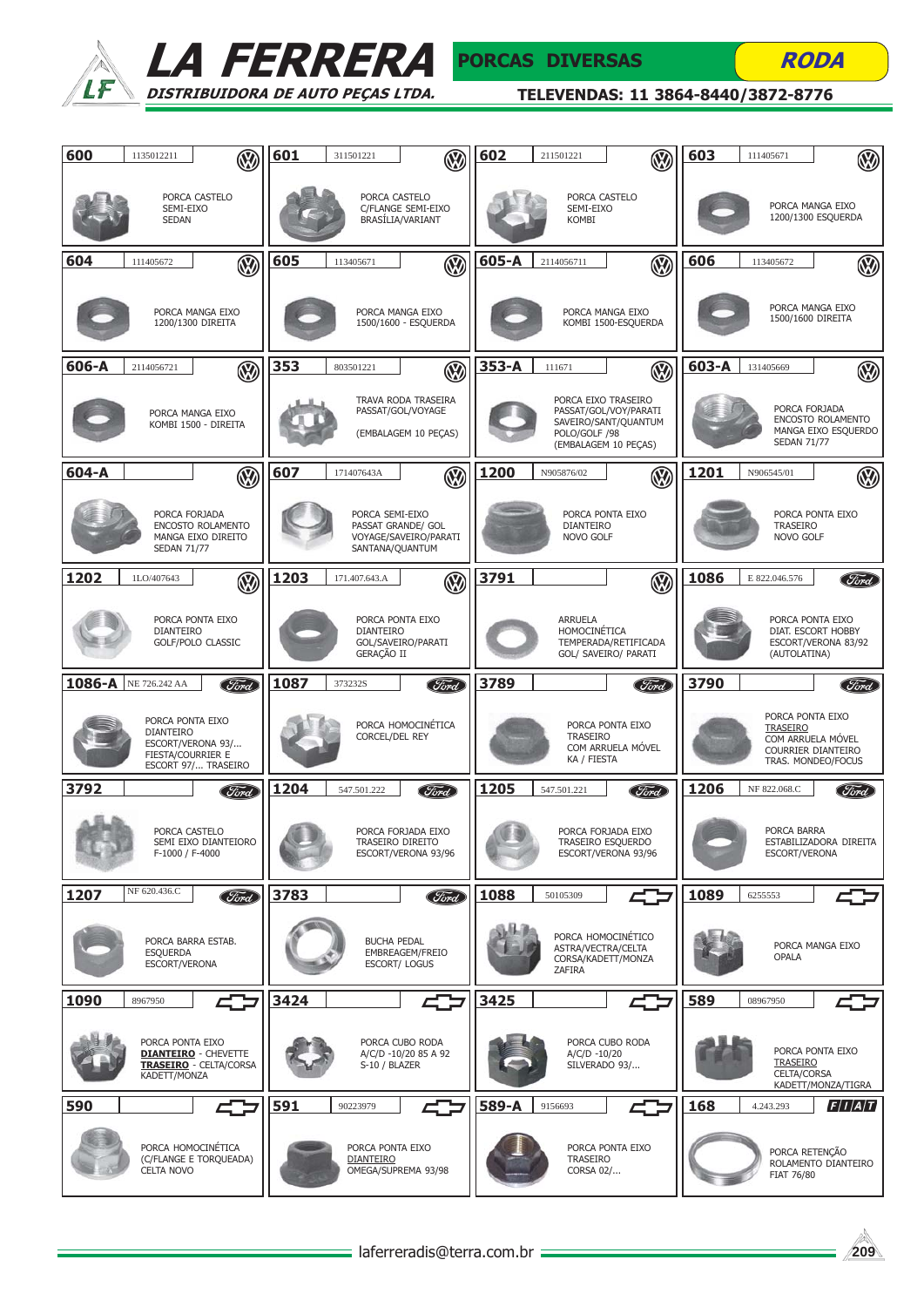



### PORCAS DIVERSAS

**RODA** 

| 608   | 7.787.313                       | $\left F\right I\left A\right T$                      | 1839  | 7647805                                          | F/I/A/T                                       | 1840 | 7708333                                | F/I/A/T                                                                        | 3788            |                              | F/I/A/T                                           |
|-------|---------------------------------|-------------------------------------------------------|-------|--------------------------------------------------|-----------------------------------------------|------|----------------------------------------|--------------------------------------------------------------------------------|-----------------|------------------------------|---------------------------------------------------|
|       |                                 | PORCA PONTA EIXO<br>UNO/ELBA/PREMIO<br>TEMPRA/FIORINO |       | UNO/PALIO/SIENA                                  | PORCA SEMI EIXO DIANT<br>FIORINO/STRADA/DOBLO |      | TIPO/TEMPRA/MAREA<br><b>BRAVA/ALFA</b> | PORCA SEMI EIXO DIANT                                                          |                 | PORCA SEMI EIXO<br>PALIO     |                                                   |
| 592   | 7700-422361                     |                                                       | 593   | 7703-034068                                      |                                               | 594  |                                        |                                                                                | 595             | 329724                       | Y                                                 |
|       | <b>DIANTEIRO</b><br>CLIO/SCENIC | PORCA PONTA EIXO<br>TWINGO 98/ KANGOO                 |       | PORCA PONTA EIXO<br>DIANTEIRO<br>MEGANE/TRAFIC   |                                               |      |                                        | PORCA PONTA EIXO<br><b>TRASEIRO - RENAULT</b><br>C/FLANGE E NYLON              |                 |                              | PORCA EIXO TRANSMISSÃO<br>PEUGEOT 106/206/307/405 |
| 596   | 90179-22020                     | $\bigoplus$                                           | 597   | 94125-41600                                      | $\bigoplus$                                   | 598  | 90305-692010                           | $\blacksquare$                                                                 |                 |                              |                                                   |
|       | <b>DIANTEIRO</b>                | PORCA PONTA EIXO<br>COROLLA/PASEO/CANRY               |       | <b>TRASEIRO</b><br>TOYOTA TODOS                  | PORCA PONTA EIXO                              |      | <b>DIANTEIRO</b><br>HONDA CIVIC        | PORCA CUBO RODA                                                                |                 |                              |                                                   |
|       |                                 |                                                       |       |                                                  |                                               |      |                                        | <b>TRISETAS e ELOS</b>                                                         |                 |                              |                                                   |
| 3322  | 96FG/3W007AA                    | Ford                                                  | 3323  | 7.702.195                                        | F/I/A/T                                       | 3324 |                                        |                                                                                | 3326            | 513330X                      | F/I/A/T                                           |
|       | NACIONAL                        | FORD KA/ FIESTA                                       |       | <b>TRISETA</b><br>FIAT TIPO 1.6                  | PALIO FIRE 01/                                |      | <b>TRISETA</b><br>MB 180               |                                                                                |                 | <b>FIAT 147</b><br>(C/BUCHA) |                                                   |
| 3327  | 7508720                         | F/I/A/T                                               | 3328  | 7.599.432                                        | F/I/A/T                                       | 3329 | 8E1EW007A                              | Ford                                                                           | 3330            | 83NU3W007A                   | <b>Tord</b>                                       |
|       | (C/BUCHA)                       | FIAT UNO/ELBA<br>PREMIO 1300                          |       | ELBA/PRÊMIO<br>FIORINO 1.5<br>(C/BUCHA)          |                                               |      | CORCEL I<br>20 ESTRIAS<br>(C/BUCHA)    |                                                                                |                 | 30 ESTRIAS<br>(C/BUCHA)      | CORCEL II/DEL REY                                 |
| 4382  | 90.AG 4635AA                    | <b>Ford</b>                                           | 10114 | XS614K258AA                                      | <b>Ford</b>                                   | 3331 | 7702194                                | F/I/A/T                                                                        | 3332            | 464448513                    | F/I/A/T                                           |
|       | <b>TODOS 96/02</b>              | ESCORT ZETEC ROCAN                                    |       | <b>ZETEC ROCAN</b>                               | FIESTA NOVO 1.0/1.6                           |      | PALIO 1.0 96/<br>(C/BUCHA)             |                                                                                |                 | (C/BUCHA)                    | PALIO 1.5/1.6 16V 96/                             |
| 10113 | 46.448.513                      | $E/I/A/T$ 10115                                       |       | 46.307.552                                       |                                               |      | $FIIAII$ 10116 7701638463              | OSB<br>m.<br>21                                                                | $\boxed{10118}$ | 7702295226                   |                                                   |
|       |                                 | STRADA/BRAVA/PALIO<br><b>WEEKEND - 22 DENTES</b>      |       | IDEA 1.4                                         | DOBLO 1.3/1.6                                 |      | 22 DENTES                              | <b>RENAULT CLIO</b><br>MEGANE/SCENIC<br>PEUGEOT 106 94/97<br>205 93/98/206 1.0 |                 | 21 DENTES                    | RENAULT CLIO                                      |
| 10119 | 7701056850                      |                                                       | 10117 | 3272AQ-EH                                        | 潈                                             |      |                                        |                                                                                |                 |                              |                                                   |
|       |                                 | RENAULT CLIO/TWINGO<br>LAGUNA - 30 DENTES             |       | PEUGEOT<br>22 DENTES                             | 206 1.6 16V 02/                               |      |                                        |                                                                                |                 |                              |                                                   |
| 3337  |                                 | Ford                                                  | 3338  |                                                  | Ford                                          | 3339 |                                        | F/I/A/T                                                                        | 3340            |                              | F/I/A/T                                           |
|       | CORCEL /78<br>20 ESTRIAS        | ELO PARA TRISETA                                      |       | ELO PARA TRISETA<br>CORCEL/DEL REY<br>30 ESTRIAS |                                               |      | <b>FIAT 147</b>                        | ELO PARA TRISETA                                                               |                 | FIAT UNO                     | ELO PARA TRISETA                                  |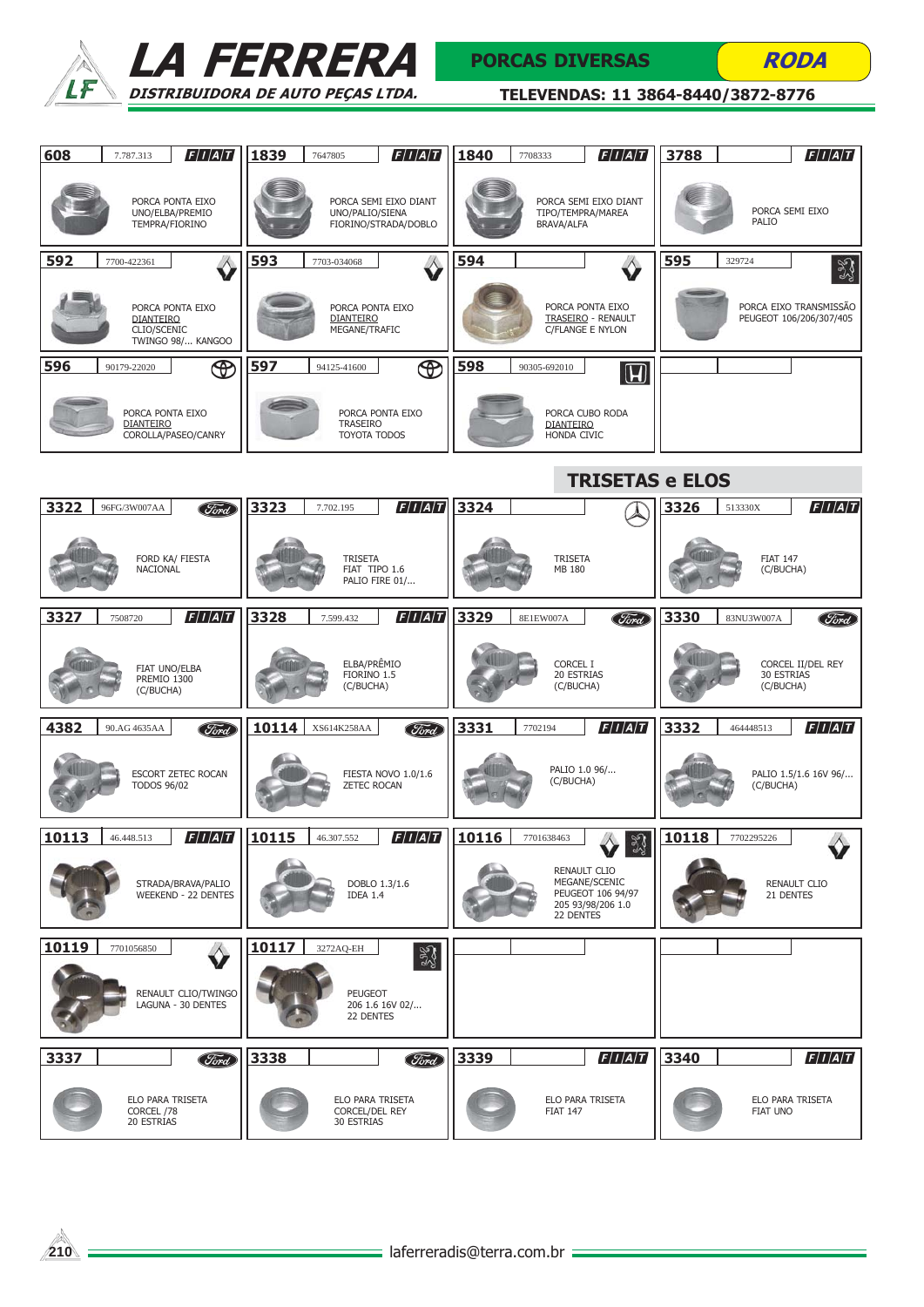



RODA







| Nº <sub>LF</sub> | <b>CÓDIGO</b><br><b>UNIVERSAL</b> | <b>APLICAÇÃO</b>                                  | <b>DESCRIÇÃO</b>                                                                                                                                                                                                                |  |  |  |  |  |
|------------------|-----------------------------------|---------------------------------------------------|---------------------------------------------------------------------------------------------------------------------------------------------------------------------------------------------------------------------------------|--|--|--|--|--|
| 6800             | <b>BAHB311315</b>                 | <b>RODA</b><br><b>DIANTEIRA</b>                   | VW GOL1000/1.6/1.8/2.0/1.3 (AR)/PARATI/PASSAT 1.6/1.8/QUANTUM/SANTANA<br>1.8/2.0/SAVEIRO 1.6/VARIANT II/VOYAGE 1.6/1.8 ATÉ 94                                                                                                   |  |  |  |  |  |
| 6801             | <b>BAHB311396</b>                 | <b>RODA</b><br><b>DIANTEIRA</b>                   | <b>FORD</b> COURIER/ESCORT/VERONA 1.6/1.8APÓS 93/FIESTA/KA<br>GM IPANEMA/KADETT1.8 /2.0/MONZA1.6/1.8/2.0/VECTRA 16V ATÉ 96<br><b>VECTRA/OMEGA 2.0</b><br><b>VW</b> GOL 1000 1.6/1.8/2.0/VARIANTE II/LOGUS/PARATI/VOYAGE 1.6/1.8 |  |  |  |  |  |
| 6802             | BAHB633313C                       | <b>RODA</b><br><b>DIANTEIRA</b>                   | <b>FIAT</b> FIAT 147/ FIORINO/PICK-UP/SPAZIO/ELBA 1.3/1.5/OGGI/PREMIO<br>1.3/1.5/1.6/UNO MILLE /1.3/1.5/1.6 /85                                                                                                                 |  |  |  |  |  |
|                  |                                   | <b>RODA</b><br><b>TRASEIRA</b>                    | FIAT FIAT 147/FIORINO/PICK-UP/SPAZIO/ELBA 1.3/1.5<br>OGGI/PRÊMIO 1.3/1.5/1.6/UNO MILLE 1.3/1.5/1.6 /85                                                                                                                          |  |  |  |  |  |
| 6803             | BAHB633967                        | <b>RODA</b><br><b>DIANTEIRA</b>                   | <b>FIAT</b> FIORINO/PICK-UP/ELBA 1.3/1.5/PRÊMIO 1.3/1.5/1.6<br><b>UNO MILLE 1.3/1.5/1.6/PÁLIO</b>                                                                                                                               |  |  |  |  |  |
| 6804             | JL68145/11Z                       | <b>RODA DIANTEIRA</b><br><b>INTERNA / EXTERNA</b> | <b>FORD ESCORT TODOS</b>                                                                                                                                                                                                        |  |  |  |  |  |
|                  |                                   | RODA DIANTEIRA<br><b>INTERNA</b>                  | <b>CHRYSLER</b> DODGE 1800/SE/GI POLARA RODA EIXO                                                                                                                                                                               |  |  |  |  |  |
| 6805             | L44649/10                         | RODA EIXO<br><b>TRAS. INTERNO</b>                 | <b>FORD BELLINA II/CORCEL/DEL REY/PAMPA/SCALA</b>                                                                                                                                                                               |  |  |  |  |  |
|                  |                                   | <b>RODA EIXO</b><br><b>DIANT. INTERNO</b>         | GM CARAVAN/CHEVETTE/JUNIOR/CHEVY 500/MARAJÓ/OPALÁ<br><b>VW</b> 1600 / 1600TL                                                                                                                                                    |  |  |  |  |  |
|                  |                                   | <b>RODA EIXO</b><br><b>TRAS. INTERNO</b>          | <b>FORD</b> ESCORT 1.6/1.8/ HOBBY/VERONA (ATÉ 93)<br>GM MONZA 1.6/.1.8/2.0/ KADETT 1.8/2.0/GSI/ IPANEMA/ VECTRA 2.0<br>VECTRA 16V/CORSA<br>VW GOL 1000/1.6/1.8/2.0/PASSAT 1.6/1.8/ SAVEIRO 1.6/ PARATI 1.6/1.8                  |  |  |  |  |  |
| 6806             | L45449/10                         | <b>RODA EIXO</b><br><b>DIANT. INTERNA</b>         | <b>GURGEL BR 800 (SUPERMINI)</b><br>VW FUSCA 1300/1500/1600/1600TL /KARMANN GHIA 1500/TC/VARIANT<br><b>BRASILIA</b>                                                                                                             |  |  |  |  |  |
|                  |                                   | <b>RODA EIXO</b><br><b>TRAS. EXTERNO</b>          | <b>FORD</b> ESCORT / HOBBY / VERONA                                                                                                                                                                                             |  |  |  |  |  |
| 6807             | I M 11749/10                      | <b>RODA EIXO</b><br><b>DIANT. EXTERNO</b>         | <b>GM</b> CHEVETTE/JUNIOR/ CHEVY 500/ MARAJÓ / OPALA<br><b>VW</b> 1600/1600TL/ BRASÍLIA / FUSCA 1300/1500/1600/ KARMAN GHIA 1500<br><b>TC/VARIANT</b><br><b>GURGEL BR 800 E SUPERMINI</b>                                       |  |  |  |  |  |
|                  |                                   | RODA TRAS.<br><b>EXTERNO</b>                      | <b>GM</b> CORSA / IPANEMA/ MONZA/ VECTRA<br>VW APOLLO, GOL 1000/1.6/1.8/2.0/1.3(AR) PARATI/PASSAT 1.6/1.8<br>QUANTUM/SANTANA1.8/2.0/VOYAGE 1.6/1.8                                                                              |  |  |  |  |  |
|                  |                                   | RODA EIXO<br>DIANT. EXTERNO                       | <b>CHRYSLER</b> 1800/SE/GL/POLARA/ CHARGER RT / D100 /DART / GRAN<br><i>SEDAN / LE BARON / MAGNUM</i><br><b>GM</b> C10/14/15/CARAVAN/D10/1000/OPALA                                                                             |  |  |  |  |  |
| 6808             | LM 11949/10                       | RODA DIANT.<br><b>EXTERNO</b>                     | <b>FORD</b> F1000/GALAXIE 500 / LANDAU / LIMITED<br><b>VW</b> KOMBI 1500 / 1600                                                                                                                                                 |  |  |  |  |  |
|                  |                                   | RODA TRAS.<br><b>EXTERNO</b>                      | <b>FORD</b> PAMPA / SCALA                                                                                                                                                                                                       |  |  |  |  |  |
|                  |                                   | EIXO DIANT.<br><b>SECUNDÁRIO</b>                  | <b>GM</b> BLAZER / S10                                                                                                                                                                                                          |  |  |  |  |  |

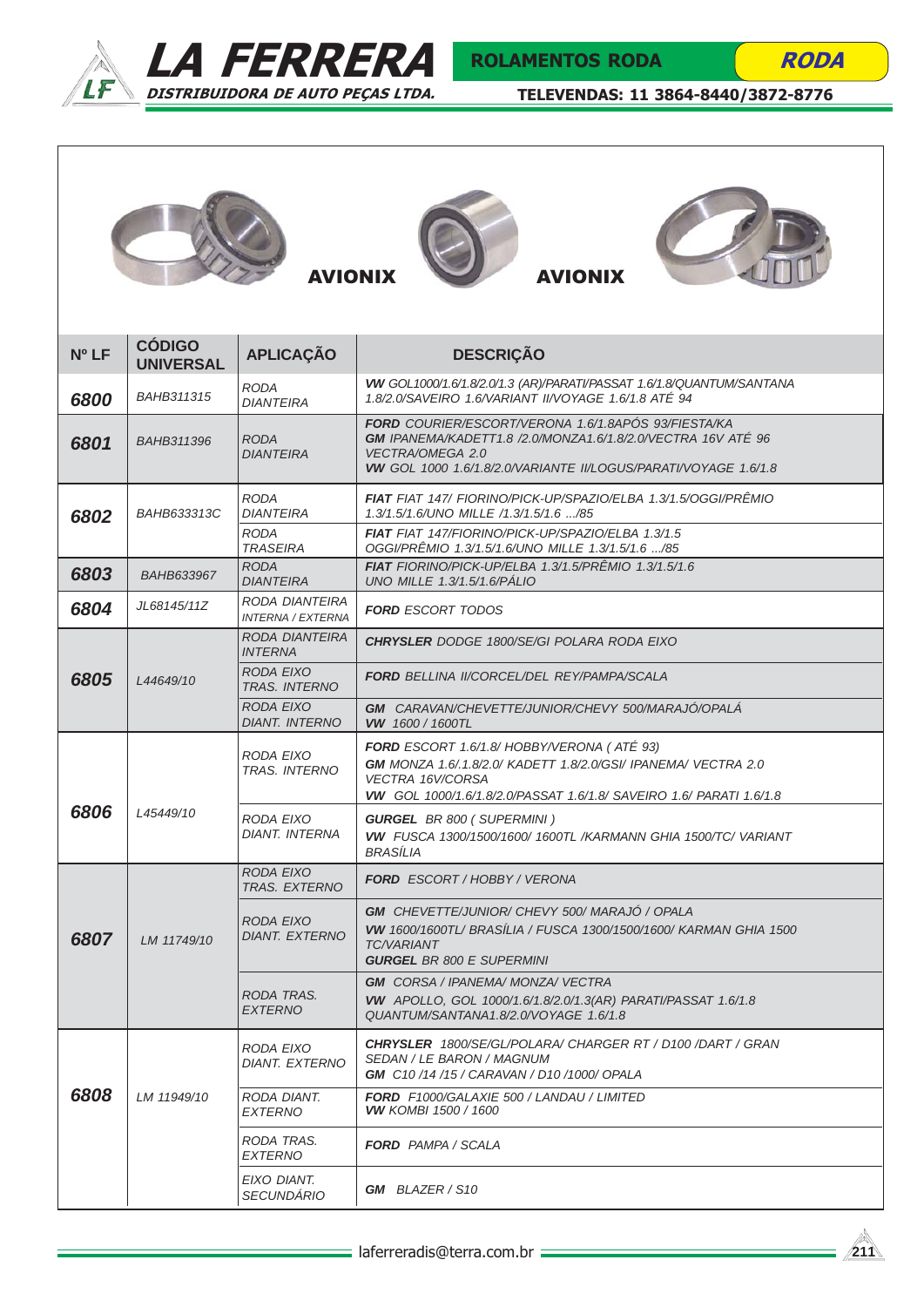



# ROLAMENTOS RODA

**RODA** 

|                  |                                   | <b>AVIONIX</b>                                           | <b>AVIONIX</b>                                                                                                                                                               |
|------------------|-----------------------------------|----------------------------------------------------------|------------------------------------------------------------------------------------------------------------------------------------------------------------------------------|
| Nº <sub>LF</sub> | <b>CÓDIGO</b><br><b>UNIVERSAL</b> | <b>APLICAÇÃO</b>                                         | <b>DESCRIÇÃO</b>                                                                                                                                                             |
| 6809             | LM 48548/10                       | RODA DIANT.<br><b>INTERNO</b>                            | <b>GM</b> F100/F1000/GALAXIE 500/LANDAU/LIMITED                                                                                                                              |
|                  |                                   | RODA EIXO<br><b>DIANT. INTERNO</b>                       | <b>FORD</b> A/C/D10/ A /C/ D20/BONANZA/ C10/14/15/ D10/1000/ VERANEIO                                                                                                        |
| 6810             | LM 67048/10                       | RODA DIANT.<br><b>INTERNO</b>                            | <b>CHRYSLER</b> CHARGER RT / DART / GRAN SEDAN / LE BARON<br><b>MAGNUM/DODGE DART</b><br><b>GM</b> BLAZER / CARAVAN / OPALA / S10 / SILVERADO<br><b>VW KOMBI 1500 / 1600</b> |
|                  | LM 78349-310                      | <b>RODA EIXO</b><br><b>DIANT. EXTERNO</b>                | <b>FORD</b> BELINA / BELINAII / CORCEL/ CORCELII / DEL REY/                                                                                                                  |
| 6811             |                                   | RODA DIANT.<br><b>INTERNA</b>                            | <b>FORD</b> BELINAII / CORCEL/ CORCEL II / DEL REY / PAMPA / SCALA                                                                                                           |
|                  |                                   | CÂMBIO / EIXO<br><b>PRIMÁRIO</b><br><b>INTERMEDIARIO</b> | <b>GM</b> BLAZER/S10                                                                                                                                                         |
|                  |                                   | CÂMBIO / EIXO<br><b>PRIMÁRIO</b>                         | CARAVAN / OPALA<br>GM                                                                                                                                                        |
|                  |                                   | CÂMBIO / EIXO<br><b>SECUNDÁRIO</b><br><b>INTERMIDIAL</b> | VW APOLLO 1.8                                                                                                                                                                |
| 6812             | 30304                             | <b>RODA EIXO</b><br><b>TRAS. EXTERNO</b>                 | <b>FORD</b> BELINA / BELINA I / CORCEL / CORCEL II/ DEL REY                                                                                                                  |
|                  |                                   | RODA DIANT.<br><b>EXTERNO</b>                            | <b>VW</b> SEDAN 1200 / 1300 / 11.74 / 5 FUROS<br>FUSCA 1200 / 1300 ATÉ 74 / KARMAN GHIA 1200                                                                                 |
|                  | 30305                             | RODA DIANT.<br><b>INTERNO</b>                            | <b>VW</b> SEDAN 1200 / 1300 / 11.74                                                                                                                                          |
| 6813             |                                   | RODA DIANT.<br><b>EXTERNO</b>                            | <b>VW KOMBI 1200</b>                                                                                                                                                         |
|                  |                                   | RODA EIXO DIANT.<br><b>INTERNO</b>                       | <b>VW FUSCA 1200 / 1300 ATÉ 74 / KARMANN GHIA 1200 / 5 FUROS</b>                                                                                                             |
| 6814             | <b>BAHB311443</b>                 | <b>RODA</b><br><i>DIANTEIRA</i>                          | <b>VW GOLF IMPORTADO 92/97</b>                                                                                                                                               |
| 6815             | BAHB636096                        | <b>RODA</b><br><b>DIANTEIRA</b>                          | <b>GM</b> VECTRA 97                                                                                                                                                          |
| 6816             | BAHB636114                        | <b>RODA</b><br><b>DIANTEIRA</b>                          | <b>GM</b> CORSA ATÉ 2003                                                                                                                                                     |
| 6817             | 329013                            | <b>RODA</b><br><b>TRASEIRA</b>                           | <b>FORD</b> ESCORT SAPÃO / KA / FIESTA/ LOGUS                                                                                                                                |
| 6818             | ASH0226                           | <b>RODA</b><br><b>TRASEIRA</b>                           | <b>VW KOMBI</b>                                                                                                                                                              |
| 6824             | 0013D                             | <b>RODA</b><br><b>DIANTEIRA</b>                          | $FIAT - TIPO 1.6$                                                                                                                                                            |
| 6825             | 329129                            | <b>RODA</b><br><b>DIANTEIRA</b>                          | <b>FIAT -</b> DUCATO 1.9D / 2.5E/2.8D e TD                                                                                                                                   |
| 6826             | 801663                            | <b>RODA</b><br><b>DIANTEIRA</b>                          | <b>FORD - ECOSPORT S/ABS</b>                                                                                                                                                 |
| 6827             | 15101/15245                       | <b>RODA DIANTEIRA</b><br><b>EXTRENA</b>                  | $FORD - F-4000$                                                                                                                                                              |
| 6828             | 12649/10                          | RODA DIANTEIRA<br><b>EXTRENA</b>                         | <b>FORD</b> - F-1000 / <b>GM</b> - A / C / D-20 / S-10 / BLAZER Todos 4x2                                                                                                    |